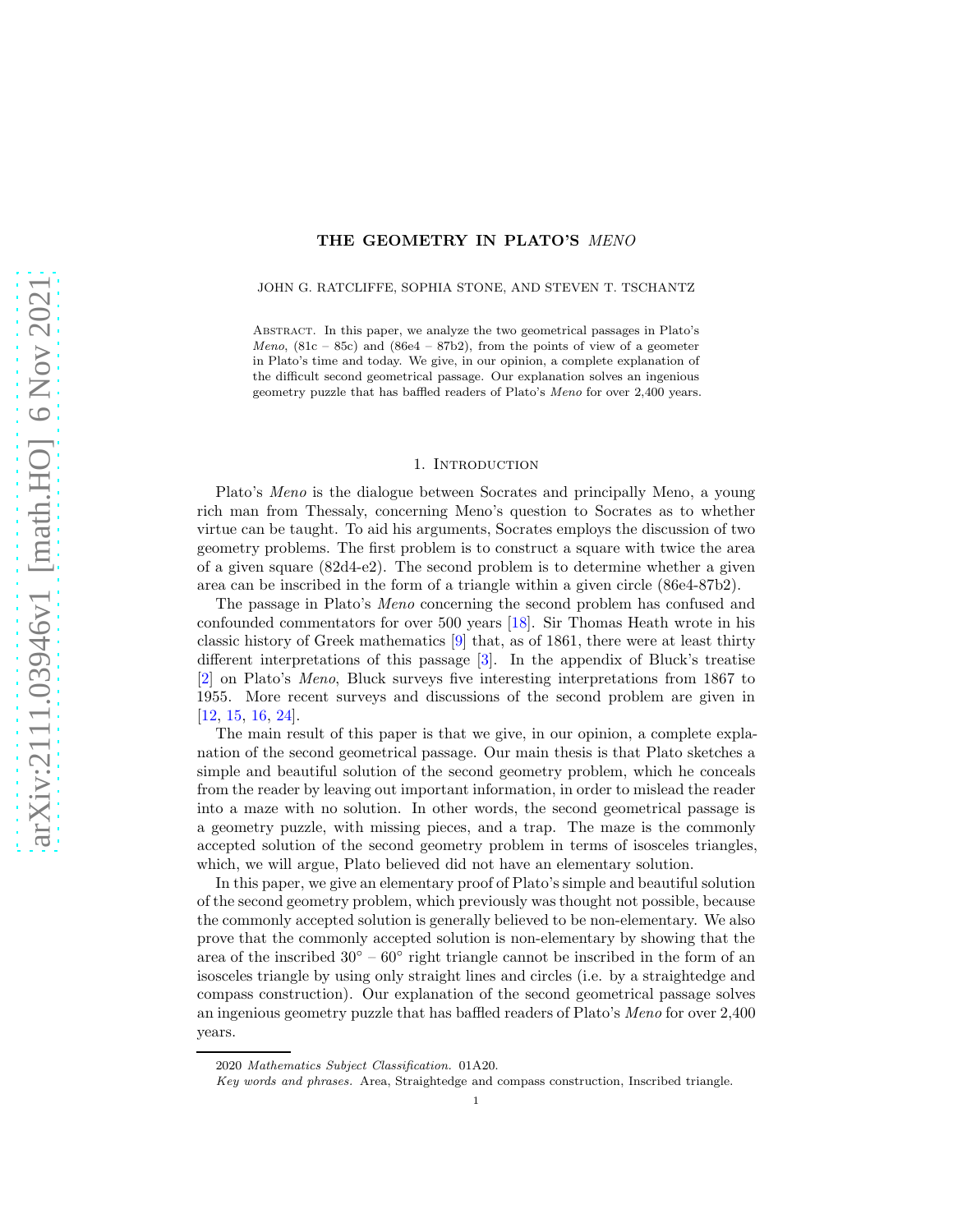Even though the first geometrical passage is straightforward, it is important to analyze it because it sets the stage for the second geometrical passage, and plays an important role in understanding the second geometrical passage. The first passage contains hints as to why Plato sets his trap in the second passage, and hints on how to solve the second geometry problem.

The dialogue in these two geometrical passages constitutes the first two acts of a four-act play with a dramatic ending.

This paper is written for both mathematicians and philosophers, because Plato was first and foremost a philosopher. Our paper will show that he was also a competent geometer.

Our paper is organized as follows: In Section [2,](#page-1-0) we discuss the Elements of Hippocrates of Chios. In Section [3,](#page-7-0) we discuss the concepts of length, angle measure, and area in Euclidean geometry. In Section [4,](#page-15-0) we discuss the solution of the first geometry problem (Act I). In Section [5,](#page-17-0) we discuss the mathematical and philosophical significance of the first geometrical passage. In Section [6,](#page-23-0) we discuss the commonly accepted solution of the second geometry problem in terms of isosceles triangles (Act 2). In Section [7,](#page-28-0) we prove that our example cannot be inscribed as an isosceles triangle. In Section [8,](#page-30-0) we explain what Plato would have known about the second geometry problem. In Section [9,](#page-38-0) we give our explanation of the second geometrical passage (Act 3). The final act is in Section [10.](#page-43-0)

### 2. The Elements of Hippocrates of Chios

<span id="page-1-0"></span>In the next two sections, we give an introduction to Euclidean geometry from the point of view of the ancient Greeks so that the reader will be able to understand the geometrical propositions that we claim Plato knew. In this section, we give a historical introduction to Euclidean geometry, with emphasis on the geometrical tools that were available to Plato when he wrote the Meno. In his treatise on Plato's Meno, Bluck [\[2\]](#page-48-2) estimates the date of the Meno to be c. −385.

Traditionally, the source of most of the contents of Book I (on triangles) and Book II (on rectangles) of Euclid's Elements is attributed to Pythagoras (c. 570 – c. 495 BC), and of Book III (on circles) to Hippocrates of Chios (c.  $470 - c$ . 410 BC).

According to Heath, p 170 [\[9\]](#page-48-0), Hippocrates of Chios wrote the first version of the Elements. Unfortunately, the Elements of Hippocrates has been lost having been completely supplanted by Euclid's Elements. Nevertheless, it is highly likely that the Elements of Hippocrates contained most of the contents of Books I, II, and III of Euclid's Elements.

Plato (c.  $427 - c$ . 347 BC) of Athens would have been familiar with the Elements of Hippocrates because Hippocrates was active in Athens after −430 according to Boyer [\[2\]](#page-48-2). In particular, when the Meno was written (c.  $-385$ ), Plato would have been familiar with the logical basis of the Elements of Hippocrates. That Plato would have been interested in the logical basis of the *Elements* of Hippocrates is clear from Cratylus 436d. We use the translation of C.D.C. Reeve in [\[19\]](#page-49-2).

Socrates: Geometrical constructions often have a small unnoticed error at the beginning with which all the rest is perfectly consistent. That's why every man must think a lot about the first principles of any thing and investigate them thoroughly to see whether or not it's correct to assume them.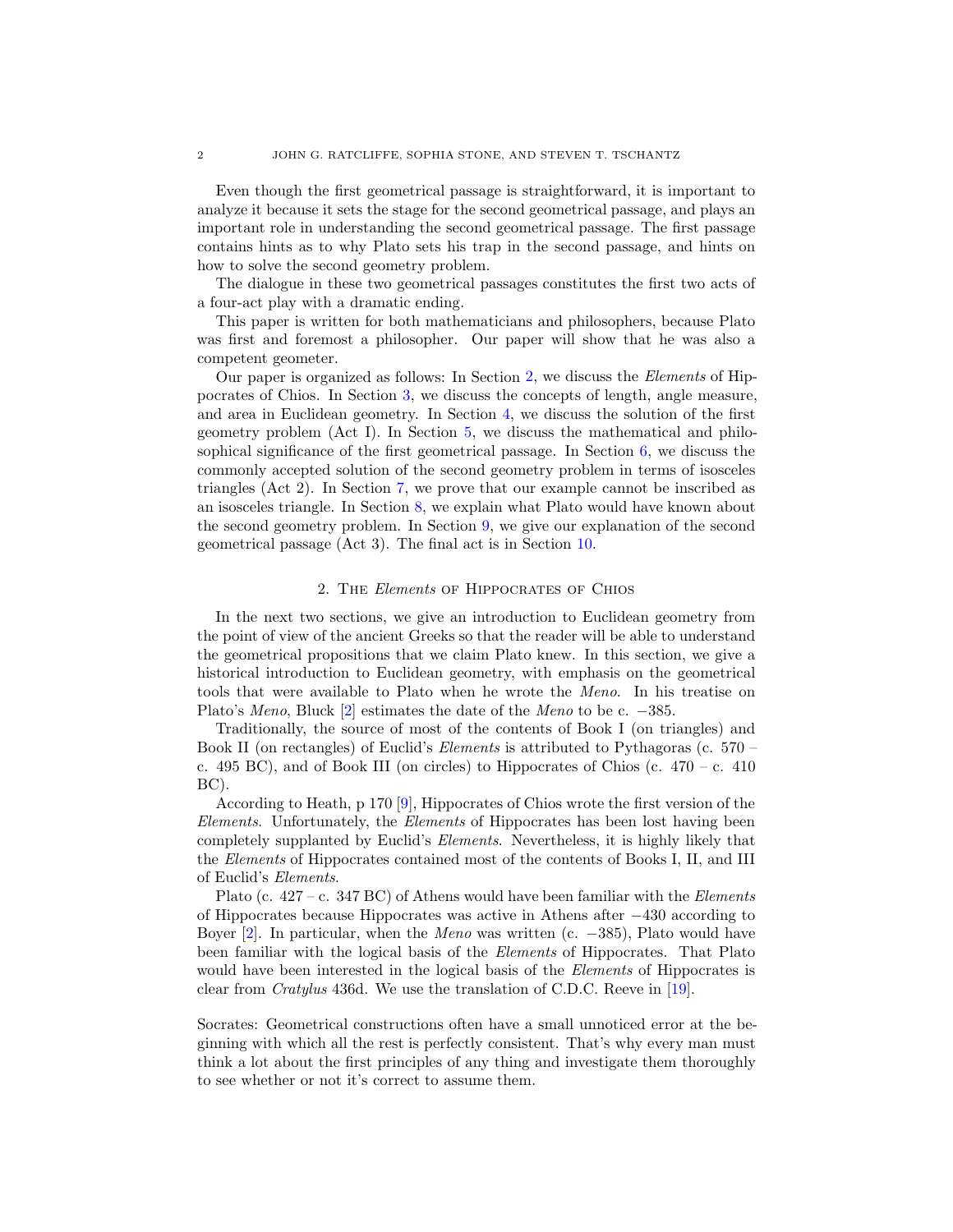It is not hard to reconstruct the logical basis of the Elements of Hippocrates from the logical basis of Book I of Euclid's Elements, since the logical basis of the Elements of Hippocrates would have to support the proofs of most of the propositions in Book I of Euclid Elements.

The logical basis of Book I of Euclid's Elements consists of 23 definitions, five postulates, and five common notions. The main body of Book I consists of 48 propositions and their proofs. We refer to a proposition in Euclid's Elements [\[7,](#page-48-6) [13\]](#page-48-7) by its book number, in Roman numerals, followed by its proposition number.

Hippocrates taught geometry for money according to Heath [\[9\]](#page-48-0). Most likely, his Elements were written to be a textbook for his students. Book III of Euclid's Elements is well organized, and so we expect that Hippocrates' textbook was also well organized, and that it would have had some definitions, some postulates, and perhaps some common notions.

The basic definitions of plane geometry were refined, and some additions were made, during the period between the Elements of Hippocrates and the Elements of Euclid. Plato would have known most of these definitions, in some form, because he had a keen interest in geometry.

2.1. Definitions. We next consider the 23 definitions in Book I of Euclid's Elements. We give references to Plato's dialogues pertaining to these definitions, and we make some comments, and give some extra definitions that we will use in this paper. We use the translation of Euclid's Elements by Sir Thomas Heath [\[7\]](#page-48-6).

I.Def.1. A point is that which has not part.

I.Def.2. A line is breadthless length.

I.Def.3. The extremities of a line are points.

I.Def.4. A straight line is a line which lies evenly with the points on itself.

According the Heath [\[7\]](#page-48-6), the only definition of a straight line authenticated as pre-Euclidean is that of Plato. It appears in the Parmenides 137e: "straight is whatever has its middle in front of (i.e. so placed as to obstruct the view of) both its ends."

There are three types of straight lines. We call a straight line with two endpoints a line segment, with one endpoint a ray, and with no endpoints an infinite straight line.

I.Def.5. A surface is that which has length and breadth only.

I.Def.6. The extremities of a surface are lines.

I.Def.7. A plane surface is a surface which lies evenly with the straight lines on itself.

In Republic 528b, Plato writes: "After plane surfaces, we went on to revolving solids (i.e. solids of revolution) before dealing with solids by themselves."

I.Def.8. A plane angle is the inclination to one another of two lines in a plane which meet one another and do not lie in a straight line.

I.Def.9. And when the lines containing the angles are straight, the angle is called rectilineal.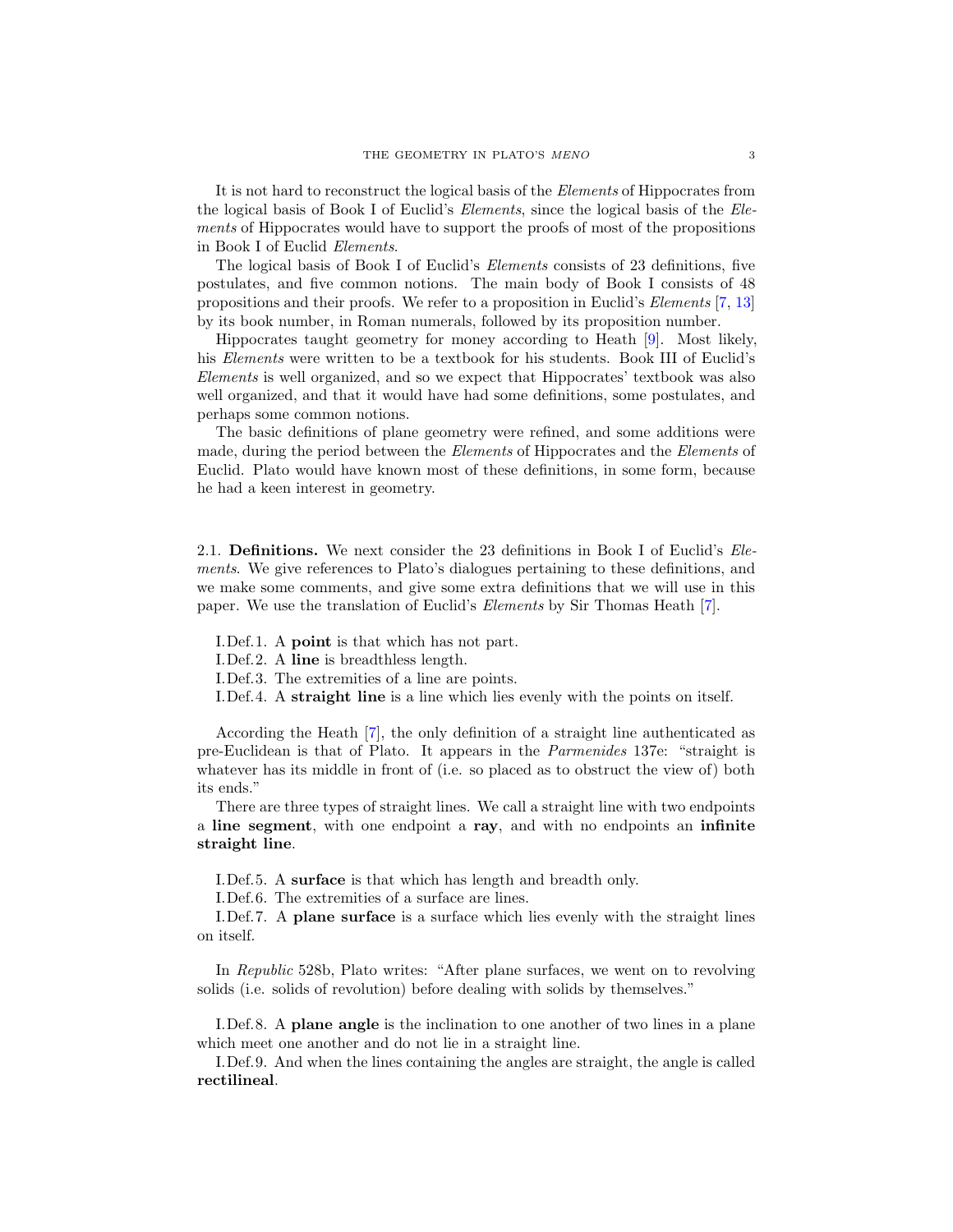The vertex of an angle is the point where the two lines that form the inclination of the angle meet, in I.Def.8.

I.Def.10. When a straight line set up on a straight line makes the adjacent angles equal to one another, each of the equal angles is right, and the straight line standing on the other is called a perpendicular to that on which it stands.

I.Def.11. An obtuse angle is an angle greater than a right angle.

I.Def.12. An acute angle is an angle less than a right angle.

In Republic 510c, Plato refers to "the three kinds of angles" in geometry. In Timaeus 53c, Plato writes "Every triangle, moreover, derives from two triangles, each of which has one right-angle, and two acute angles."

I.Def.13. A boundary is that which is an extremity of anything. I.Def.14. A figure is that which is contained by any boundary or boundaries.

In Meno 76a, Plato writes "that a shape (i.e. surface) is that which limits (i.e. is the boundary of) a solid."

I.Def.15. A circle is a plane figure contained by one line such that all the straight lines falling upon it from one point among those lying within the figure are equal to one another;

I.Def.16. And the point is called the center of the circle.

In the Parmenides 137e, Plato writes: "Round is surely that whose extremities are equidistant in every direction from the middle."

I.Def.17. A **diameter** of the circle is any straight line drawn through the center and terminated in both directions by the circumference of the circle, and such a straight line also bisects the circle.

The boundary of a circle is called its **circumference**. A **radius** of a circle is a line segment from the center to the circumference of the circle.

In Republic 546a, Plato mentions the circumferences of circles.

I.Def.18. A semicircle is the figure contained by the diameter and the circumference cut off by it. And the center of the semicircle is the same as that of the circle.

I.Def.19. Rectilineal figures are those which are contained by straight lines, trilateral figures being those contained by three, quadrilateral those contained by four, and multilateral those contained by more than four straight lines.

I.Def.20. Of trilateral figures, an equilateral triangle is that which has its three sides equal, an isosceles triangle that which has two of its sides alone equal, and a scalene triangle that which has its three sides unequal.

I.Def.21. Further, of trilateral figures, a right-angled triangle is that which has a right angle, an **obtuse-angled triangle** that which has an obtuse angle, and an acute-angled triangle that which has its three angles acute.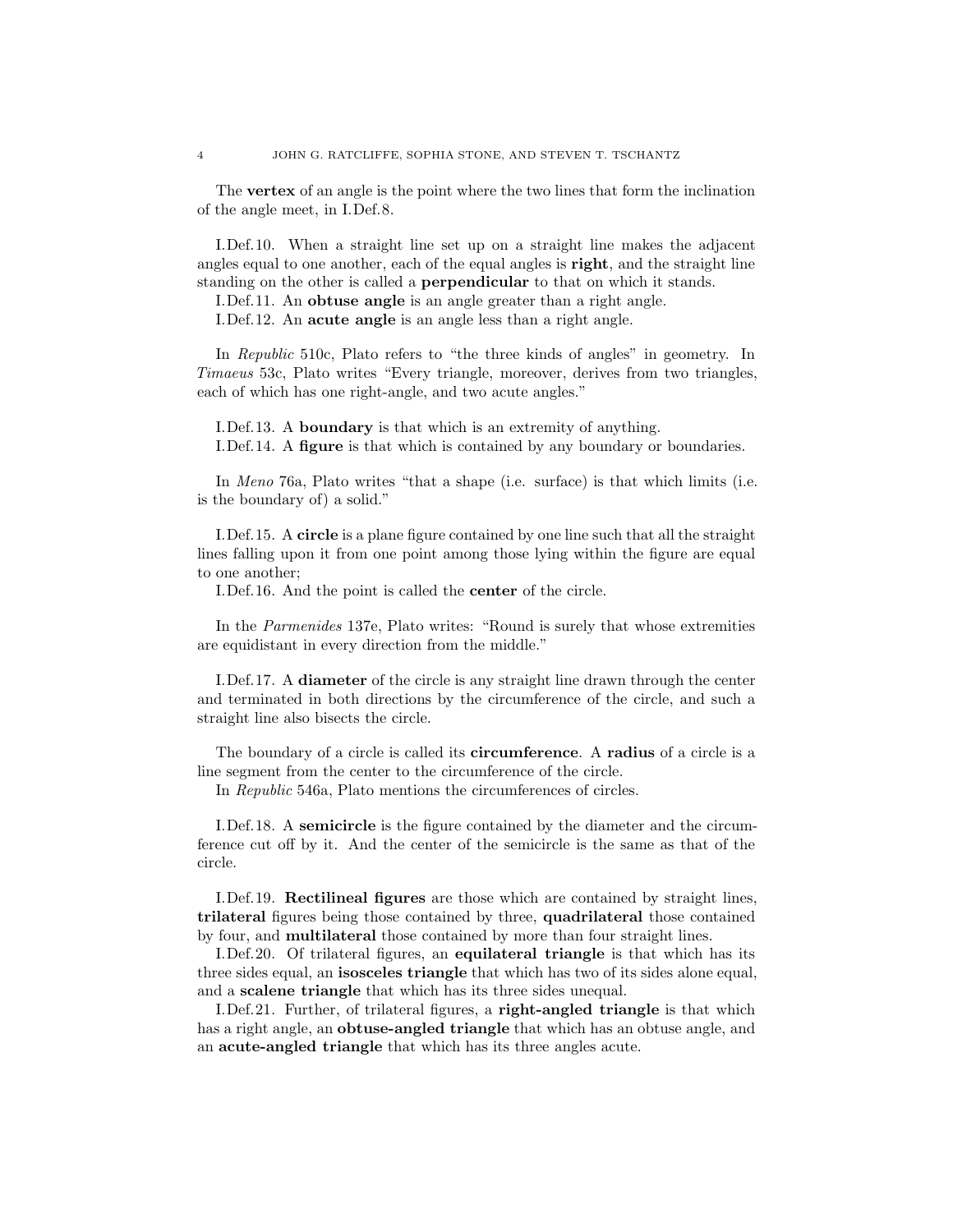In Timaeus 54a, Plato writes about the isosceles right triangle and the scalene right triangle which is half of an equilateral triangle.

I.Def.22. Of quadrilateral figures, a square is that which is both equilateral and right-angled; an oblong that which is right-angled but not equilateral; a rhombus that which has its opposite sides and angles equal to one another but is neither equilateral nor right-angled. And let quadrilaterals other than these be called trapezia.

The first geometrical passage in the *Meno* is about squares. A **rectangle** is a right-angled quadrilateral. An oblong is a rectangle that is not a square. Rectangles appear in the second geometrical passage in the Meno.

I.Def.23. Parallel straight lines are straight lines which, being in the same plane and being produced indefinitely in both directions, do not meet one another in either direction.

2.2. **Postulates.** We consider the five postulates in Euclid's *Elements* next.

Let the following be postulated:

Post.1. To draw a straight line from any point to any point.

Post.2. To produce a finite straight line continuously in a straight line.

Post.3. To describe a circle with any center and distance.

Oenopides of Chios was an older contemporary of Hippocrates, and perhaps his geometry teacher. The first three postulates of Euclid's Elements are attributed to Oenopides in Szabó's time-line  $[22]$ , and so it is highly likely that they appeared in the Elements of Hippocrates.

Post.4. That all right angles are equal to one another.

Postulate 4 may not have been in the *Elements* of Hippocrates because Hippocrates may have thought that it is obviously true. We will say more about Postulate 4 in the next section.

Post.5. That, if a straight line falling on two straight lines makes the interior angles on the same side less than two right angles, the two straight lines, if produced indefinitely, meet on that side on which are the angles less than the two right angles.

The comments on Postulate 5 (the parallel postulate) in [\[7\]](#page-48-6) are extensive. Let us just say that it is generally believed that the parallel postulate, in its present form, is due to Euclid. Heath lists nine alternative versions of the parallel postulate in [\[7\]](#page-48-6).

Some form of the parallel postulate must have been in the *Elements* of Hippocrates because all of the Propositions I.29 – I.48, except for I.31, in Book I of Euclid's Elements depend on the parallel postulate. This includes all the area Propositions I.34 – I.45. Plato must have been aware of some form of the parallel postulate because the second geometrical passage in the Meno is about areas of triangles.

2.3. Common Notions. The five common notions in Euclid's Elements are: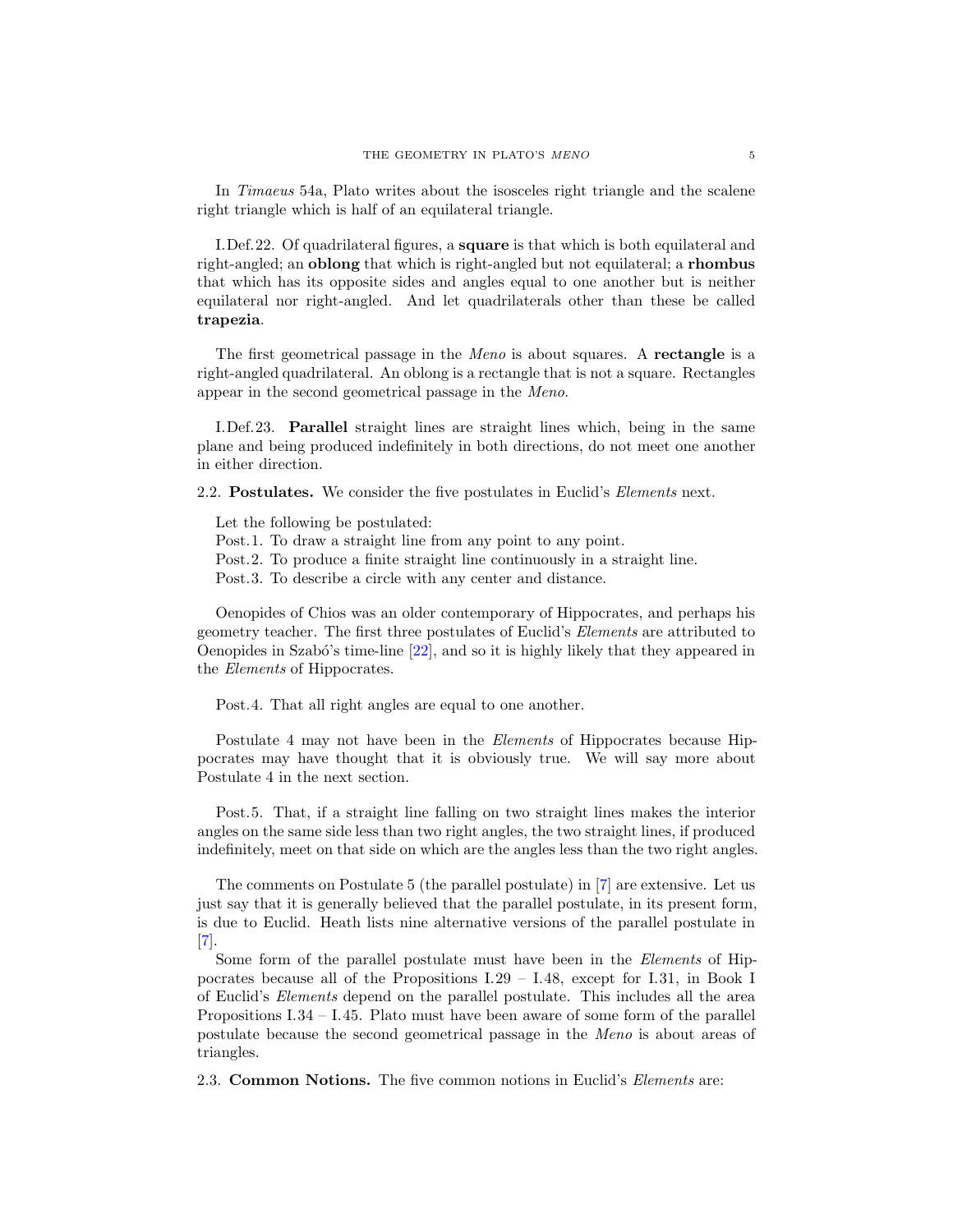C.N.1. Things which are equal to the same thing are also equal to one another.

C.N.2. If equals be added to equals, the wholes are equal.

C.N.3. If equals be subtracted from equals, the remainders are equal.

C.N.4. Things which coincide with one another are equal to one another.

C.N.5. The whole is greater than the part.

Joyce [\[13\]](#page-48-7) lists 11 other common notions that are used in the proofs of the propositions in Book I of Euclid's Elements, which indicate that the ancient Greeks understood inequalities and how to algebraically manipulate them.

Common Notion 4 is the basis of the principle of superposition which says that two figures are congruent if one figure can be superimpose (i.e moved and placed) on the other so as to coincide.

Euclid used the principle of superposition sparingly. In Books  $I - III$ , it is used only in the proofs of I.4, I.8 and III.24. The principle of superposition is the genesis of the modern definition of congruence: Two plane figures are congruent if there is a distance-preserving transformation (i.e. isometry) of the Euclidean plane that maps one figure onto the other.

In Euclid's *Elements*, the term for "congruent" plane figures is "similar and equal (in area)". Euclid does not use "similar and equal" in Book I because he does not define similarity until Book VI. Euclid uses only "equal (in area)", although he means "congruent" until the area propositions begin with I.34.

<span id="page-5-0"></span>2.4. Planar Constructions. The most important word in Euclid's Elements is given or datum (δεδομένον). It occurs over and over again in the proofs of the propositions in the Elements. In the introduction to his treatise on Euclid's Data [\[23\]](#page-49-4), Taisbak makes the point that the word "given" meant to the ancient Greek geometers not only "given" in its modern sense (i.e. referring to the initial data of a geometry problem) but also "constructed" (i.e. referring to the data constructed from the initial data).

All the constructions of points, line segments, and circles in Euclid's *Elements*, with some insignificant modifications, follow the rules of a planar construction, which the ancient Greeks called a construction by means of straight lines and circles.

It follows from Postulate 1 that a line segment is uniquely determined by its endpoints, and from Postulate 3 that a circle is uniquely determined by its center and a point on the circumference of the circle. Therefore, the initial data for a construction by means of straight lines and circles is a finite collection of points.

The rules for a planar construction are as follows: Starting from the initial data of a finite number of given constructed points, one may construct points, line segments, and circles according to the following six rules:

- (1) One may construct the line segment joining any two constructed points.
- (2) One may construct a line segment that extends a given line segment by any length in one direction.
- (3) One may construct a circle with center any constructed point and with radius the line segment joining the center to any other constructed point.
- (4) One may construct the point of intersection of two intersecting constructed line segments.
- (5) One may construct the one or two points of intersection of a constructed line segment intersecting the circumference of a constructed circle.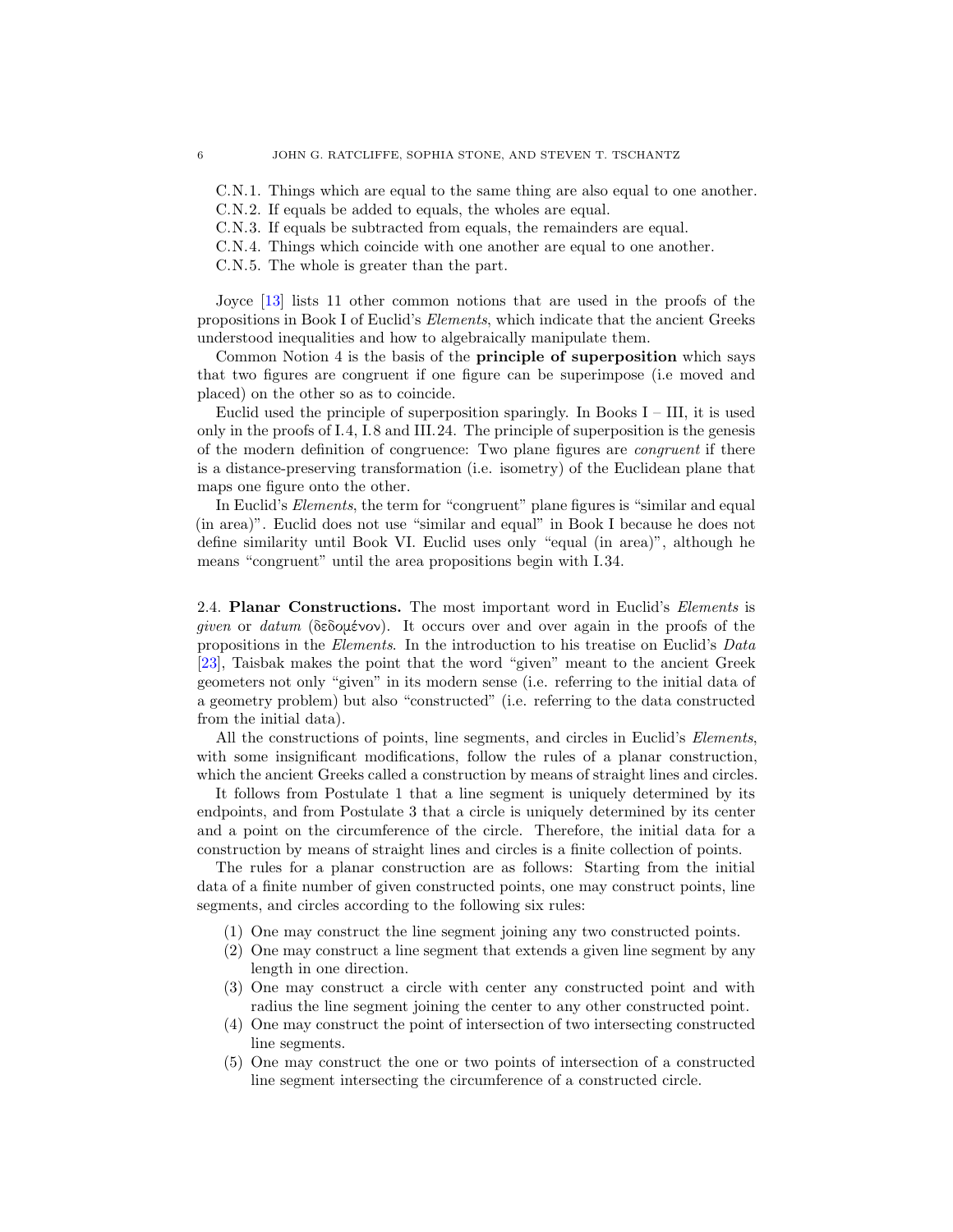(6) One may construct the one or two points of intersection of the circumferences of two intersecting constructed circles.

By applying these rules, one at a time, one can construct finite sets of constructed points, line segments, and circles, cf.[\[14,](#page-48-8) [17\]](#page-48-9). The first three rules are equivalent to the first three postulates of Euclid's Elements. The last three rules were obvious to the ancient Greeks. All the propositions in Euclid's Elements are proved by applying these six rules together with Postulates 4 and 5, definitions, and common notions, and citing earlier propositions.

There are two ways to understand the rules of a planar construction, one practical and the other theoretical. The practical way is as a set of rules to draw a diagram by means of straight lines and circles to illustrate a geometrical proof. In the not too distant past, straight lines were drawn with the aid of a straightedge, and circles were drawn with the aid of a compass. For this reason, a planar construction was called a *straightedge and compass construction*. Today diagrams are drawn by computer, with code based on Rules  $1 - 6$ .

The theoretical way to understand the rules of a planar construction is as a set of rules to define points, line segments, and circles in a geometrical proof using Postulates 1, 2, 3, and Rules 4, 5, 6.

We attribute the genesis of the rules for a planar construction to Oenopides of Chios, since they are not much more than Postulates 1, 2, 3. Oenopides is credited by Proclus, p 283 of [\[20\]](#page-49-5), with proving Proposition I.12 with a planar construction.

I.12: To draw a straight line perpendicular to a given infinite straight line from a given point not on it.

Before Oenopides, such a straight line would have been drawn with a carpenter's square (L-shaped instrument), according to Heath, p 175 [\[9\]](#page-48-0). In other words, the use of a carpenter's square to draw perpendicular lines is traditional, and is not necessary for a planar construction by Propositions I.11 and I.12.

On pp 175-6 of  $[9]$ , Heath writes:

"It may be that Oenopide's significance lay in improvements of method from the point of view of theory; he may, for example, have been the first to lay down the restriction of the means permissible in constructions to the ruler and compasses, which became a canon of Greek geometry for all 'plane' constructions."

It is highly likely that all the constructions of points, line segments, and circles in the Elements of Hippocrates of Chios followed the rules of a planar construction. This would have established the rules for a planar construction as the unwritten rules for constructing points, line segments, and circles in a geometrical proof.

That Plato required a geometrical construction to follow the rules for a planar construction (i.e. by means of straight lines and circles) is clear from Philebus 51c. We use the translation of Dorothea Frede in [\[19\]](#page-49-2).

Socrates: By the beauty of a shape, I do not mean what the many might presuppose, namely that of a living being or of a picture. What I mean, what the argument demands, is rather something straight or round and what is constructed out of these with a compass, rule (i.e. ruler), and square, such as plane figures and solids.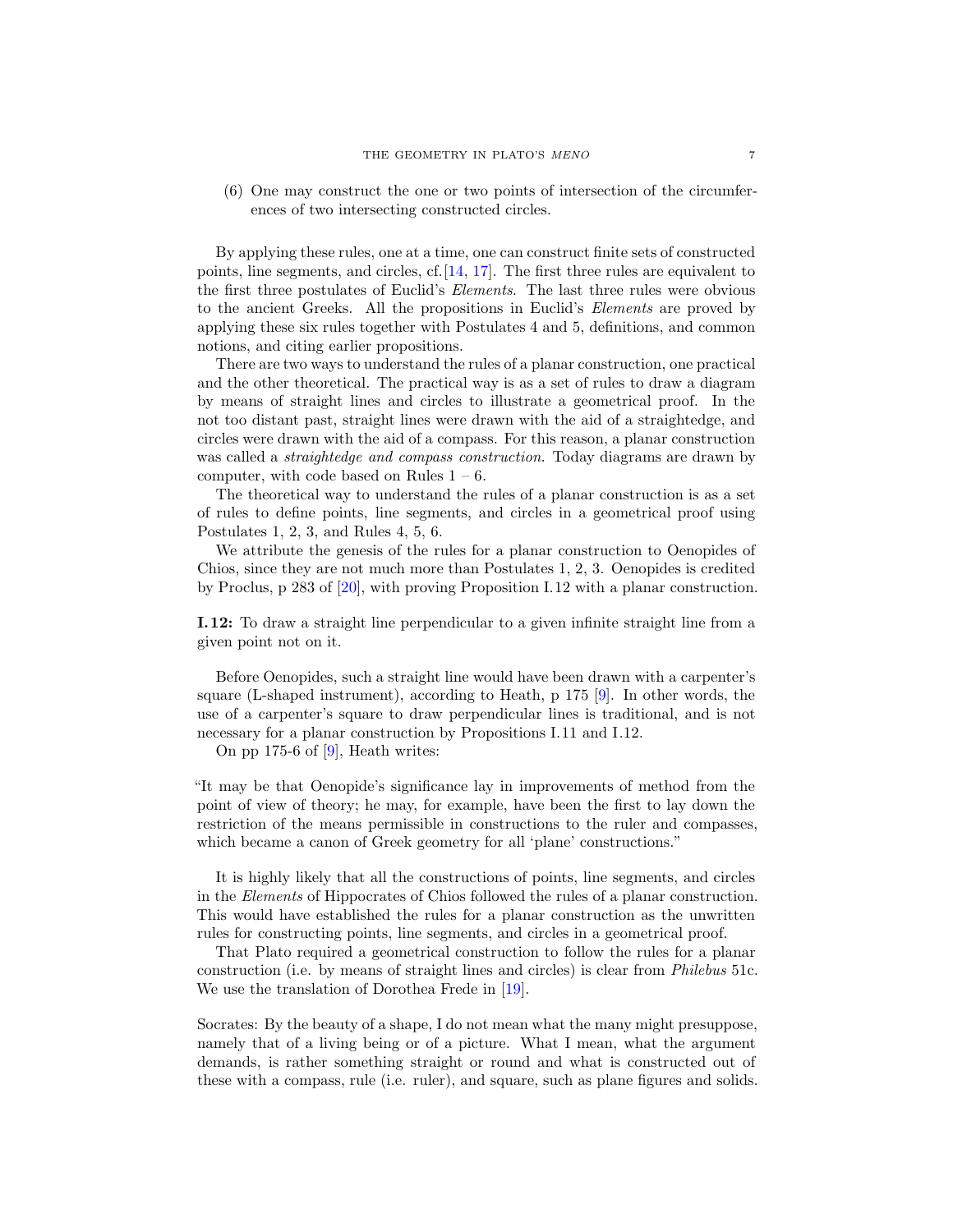

<span id="page-7-1"></span>FIGURE 1. The construction of an equilateral triangle

Those things I take it are not beautiful in a relative sense, as others are, but are by their very nature forever beautiful by themselves.

This passage also reveals that adhering to the rules of a planar construction was part of Plato's aesthetic view of theoretical geometry.

The most well-known planar construction is the proof of the first proposition in Euclid's Elements:

I.1. On a given finite straight line to construct an equilateral triangle.

Proposition I.1 plays an important role in the solution of the second geometry problem in the Meno. For this reason, we go over the proof of I.1 next.

Proof. The initial data is two given constructed points, A and B. See Figure [1.](#page-7-1) The line segment AB is constructed by Rule [1](#page-7-1). The two circles in Figure 1 are constructed by two applications of Rule 3. The point  $C$  is constructed by Rule 6. The line segments AC and BC are constructed by two applications of Rule 1. The line segments  $\overline{AB}$  and  $\overline{AC}$  have the same length by I.Def.15 and 16, since they are radii of the same circle. Likewise, line segments AB and BC have the same length. Hence, line segments  $AC$  and  $BC$  have the same length by C.N.1. Therefore  $ABC$ is an equilateral triangle by I.Def.20.  $\Box$ 

All the propositions in Book I of Euclid's *Elements* logically depend on I.1 except for I.4, which relies on the principle of superposition. Proposition I.4 states that two triangles that satisfy the side-angle-side (SAS) condition are equal (congruent). Proposition I.1 is a much more satisfying first proposition than I.4 because it is a simple construction that is easy to understand, and it proves that the most symmetric (i.e. beautiful) triangle, the equilateral triangle, exists. This means that I.1 was most likely the first proposition of the Elements of Hippocrates.

<span id="page-7-0"></span>3. Length, Angle Measure, and Area in Euclidean Geometry

Synthetic Euclidean geometry is the geometry expounded in Euclid's *Elements*. Both geometry problems in the Meno are area problems in synthetic Euclidean geometry. In this section, we discuss the concepts of length, angle measure, and area in Euclidean geometry.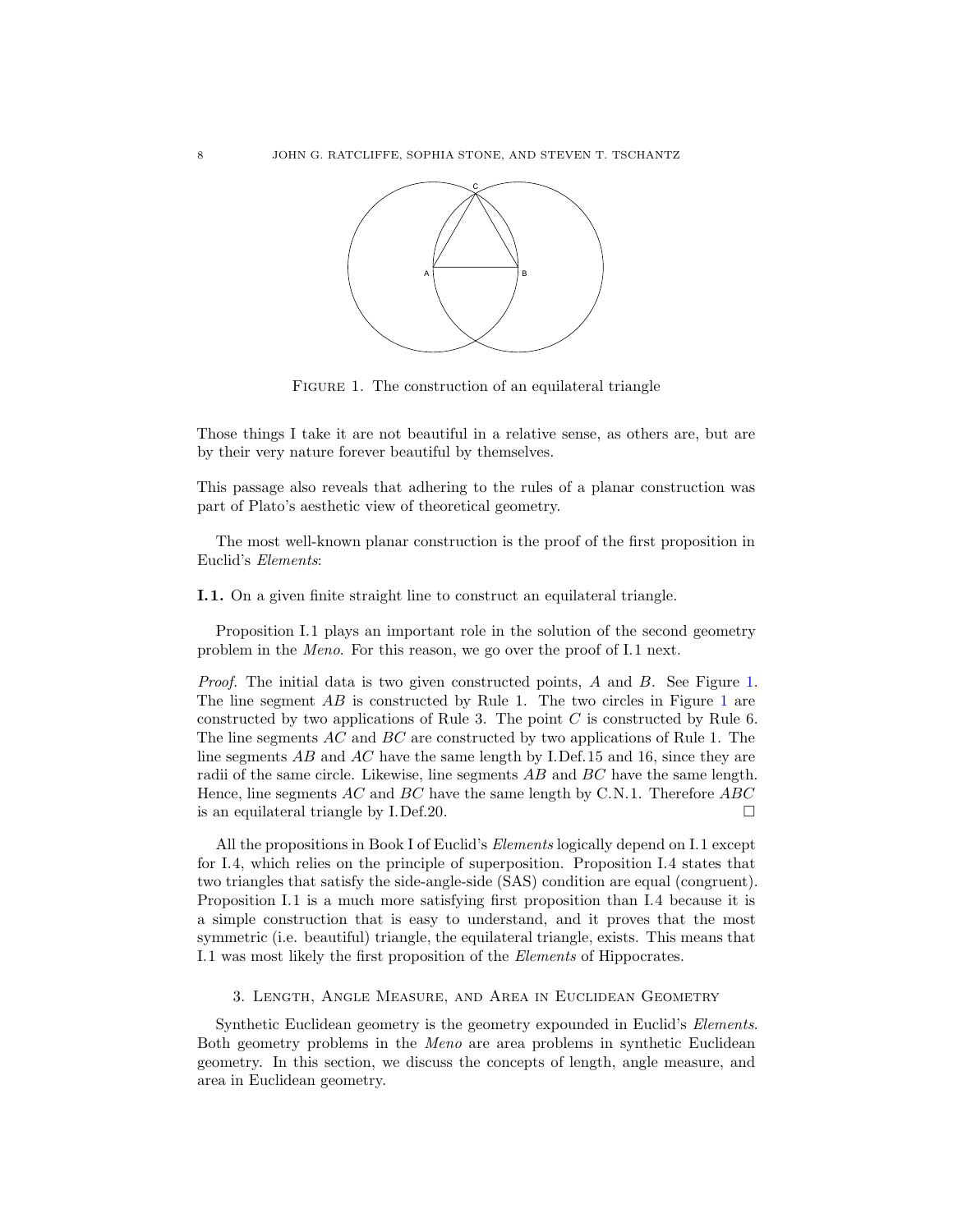#### THE GEOMETRY IN PLATO'S  $\emph{MENO}$  9



<span id="page-8-0"></span>Figure 2. Plato's divided line

Metric Euclidean geometry is synthetic Euclidean geometry together with a line segment of unit length. This line segment is a standard measuring rod which one can use to measure (i.e. assign a numerical value to) the length of any line segment (in principle).

Initially, the Pythagoreans thought that the length of a line segment in metric Euclidean geometry is commensurable with the unit length (i.e. a rational multiple of the unit length), however, the discovery of the incommensurability of the length of the diagonal of a square with unit side-length (i.e. the irrationality of  $\sqrt{2}$ ) made them realize that the problem of measuring the length of an arbitrary line segment was a difficult problem. Perhaps, this is why the ancient Greeks developed synthetic Euclidean geometry, which avoids this problem.

The problem of measuring the length of an arbitrary line segment was not fully solved until the advent of the modern era of mathematics, which began when Georg Cantor rigorously defined the real numbers in 1871, and eventually led to the geometric representation of the real numbers as points on a number line, which is an infinite straight line in metric Euclidean geometry.

3.1. Length. A line segment AB is said to be *partitioned* into a finite number of line segments if these line segments are the sections of the division of AB by a finite number of points in the interior of AB.

In synthetic Euclidean geometry, the length of a line segment is intrinsic rather than numerical. The basic properties of length are the following three properties:

- (1) Congruence Property: Two line segments have the same length if and only if they are congruent.
- (2) Additive Property: If a line segment is partitioned into a finite number of line segments, then the length of the line segment is the sum of the lengths of the line segments of the partition.
- (3) Comparison Property: If a line segment is partitioned into two line segments, then the length of the line segment is greater than the length of a line segment of the partition.

Property 1 is Euclid's definition of congruence for line segments: Two line segments are congruent if and only if they are equal (in length).

Property 2 is based on the common notion: The whole is the sum of its parts. Property 3 is based on C.N.5: The whole is greater than the part.

There is a well-known partition of a line segment into four line segments in Plato's Republic, 509d-511e, of which much has been written.

Socrates: It is like a line divided into two unequal sections. Then divide each section – namely, that of visible, and that of intelligible – in the same ratio as the line.

Let  $AE$  be a line segment. See Figure [2.](#page-8-0) Let  $|AE|$  denote the length of  $AE$ . Socrates asks us to construct a point C in the interior of AE so that  $|CE| > |AC|$ . The lengths of sections of AE represent the relative importance of various concepts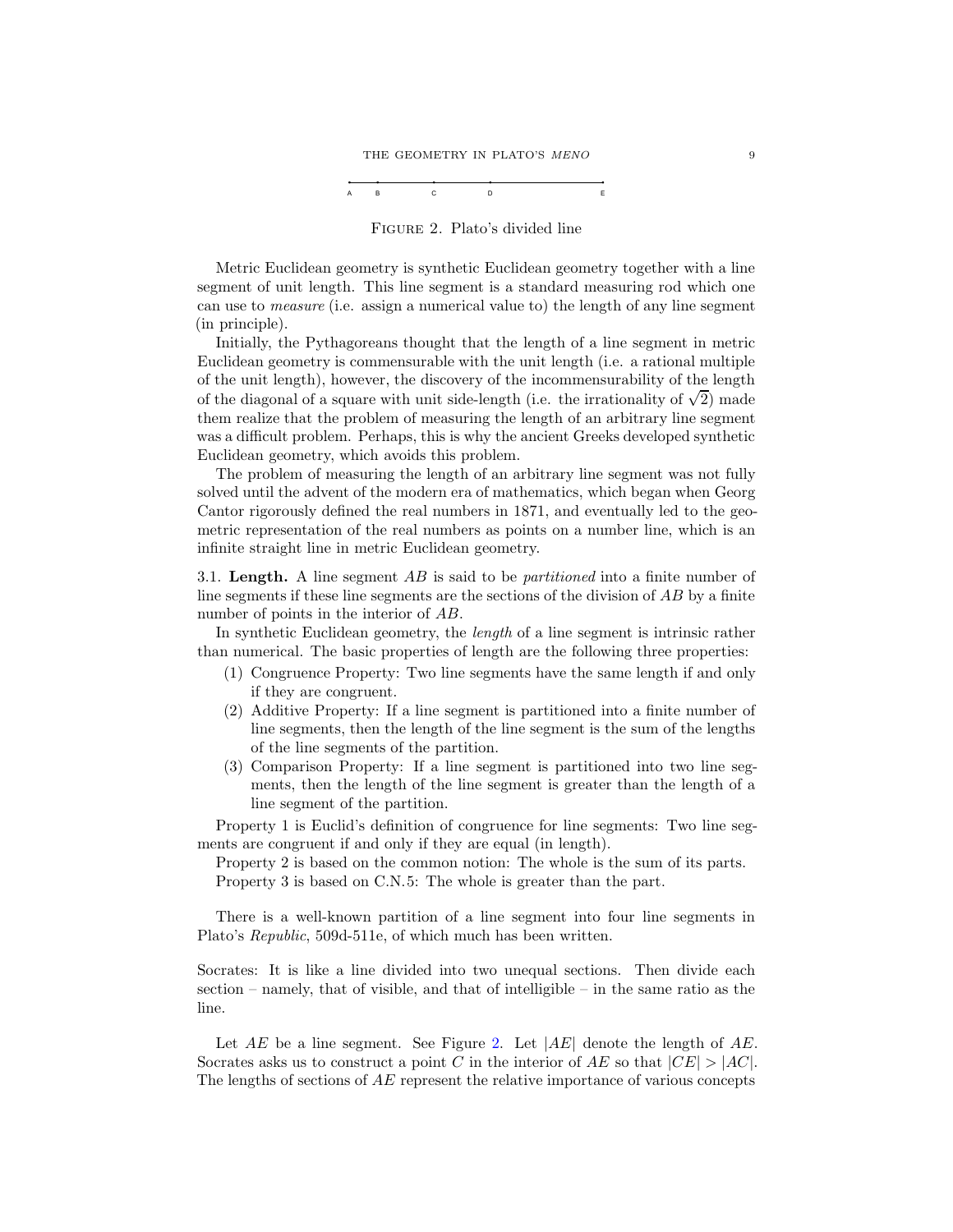discussed in this passage of the *Republic*. For example, the inequality  $|CE| > |AC|$ signifies that what is intelligible is more important than what is visible.

By the additive property of length, we have

$$
|AE| = |AC| + |CE|.
$$

Equation 1 is a formal sum that means only that the line segment  $AE$  is partitioned into the segments  $AC$  and  $CE$ , as in Figure [2.](#page-8-0) In metric Euclidean geometry, the lengths in Equation 1 have numerical values, and Equation 1 has its usual meaning as a numerical sum. For this reason, the ancient Greeks allowed equations and inequalities involving lengths in synthetic geometry to be manipulated algebraically, as if the lengths involved had numerical values, using Common Notions  $1 - 5$ , and the common notions listed in [\[13\]](#page-48-7) that are used in the proofs in Book I of Euclid's Elements.

The simplest way to construct a point C within AE so that  $|CE| > |AC|$  is as follows: A line segment can be trisected (i.e. divided into three equal sections) by a planar construction, and so we can construct points  $C$  and  $M$  in the interior of AE such that AE is partitioned into the line segments  $AC, CM, ME$  such that  $|AC| = |CM| = |ME|$ . This means M is the midpoint of CE, and so  $|CE| > |CM|$ by Property 3 of length. Hence  $|CE| > |AC|$  as required by Socrates. We have that  $|CE| = |CM| + |ME|$  by Property 2 of length, and so  $|CE| = 2|AC|$ .

Even though the length of a line segment is not assigned a numerical value in synthetic geometry, the ancient Greeks realized that the ratio of two lengths, such as  $|CE|/|AC|$ , can be assigned a numerical value, at least in certain cases. For example  $|CE|/|AC| = 2$ , since the equation  $|CE| = 2|AC|$  makes sense in synthetic Euclidean geometry by saying that the length of CE is twice the length of AC. In other words, the equation  $|CE|/|AC| = 2$  is independent of the choice of unit length in metric Euclidean geometry, and so  $|CE|/|AC| = 2$  is a valid equation in synthetic Euclidean geometry.

Socrates next requires that the points  $B$  and  $D$  in Figure [2](#page-8-0) be constructed so as to satisfy the equations

(2) 
$$
|BC|/|AB| = |DE|/|CD| = |CE|/|AC|.
$$

The points  $B$  and  $D$  are constructed, in the same way that  $C$  is constructed, by trisecting the line segments AC and CE. We leave it as an exercise for the reader to prove that  $|BC| = |CD|$ , and so BC is congruent to CD by Property 1 of length.

The lengths of two line segments AB and CD are said to be *commensurable* if they can be measured by a common length, that is, there is a third line segment  $EF$  and positive integers m and n such that  $AB$  is partitioned into m line segments congruent to  $EF$  and  $CD$  is partitioned into n line segments congruent to  $EF$ . By Properties 1 and 2 of length,  $|AB| = m|EF|$  and  $|CD| = n|EF|$ . Multiplying the first equation by  $n$  gives the equations

(3) 
$$
n|AB| = nm|EF| = mn|EF| = m|CD|,
$$

and so  $|AB|/|CD| = m/n$ . In fact, the converse is true, and so two line segments AB and CD have commensurable lengths precisely when their ratio  $|AB|/|CD|$  is a positive rational number.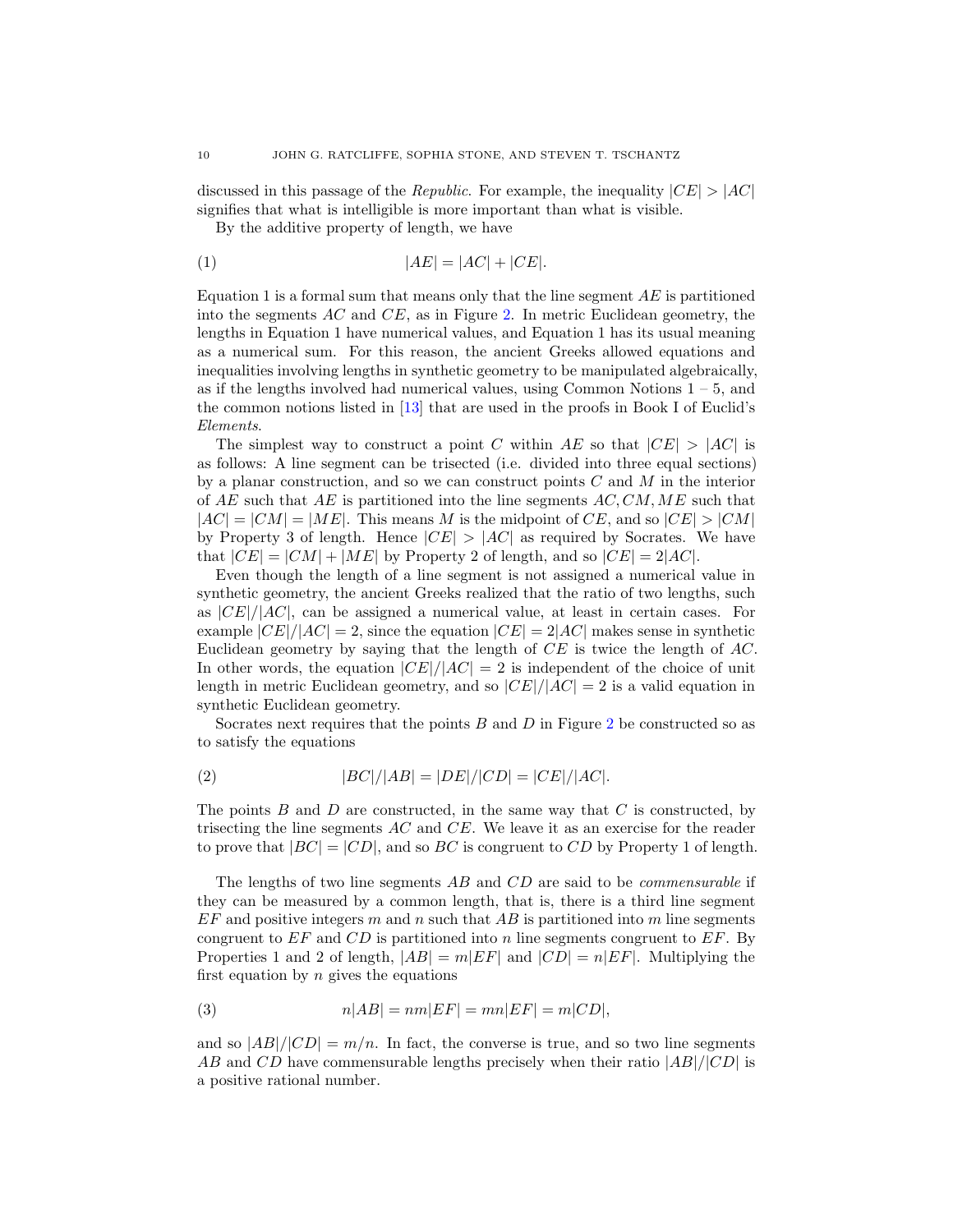The early Greek mathematicians did not work with equation  $|AB|/|CD| = m/n$ because they avoided fractions. They thought of the equation  $|AB|/|CD| = m/n$ as the proportion  $|AB|:|CD| = m : n$  (i.e.  $|AB|$  is to  $|CD|$  so as m is to n).

3.2. Angle Measure. In this subsection, all angles are rectilineal plane angles. By definitions I.Def.8 and 9, a rectilineal plane angle is the inclination to one another of two straight lines in a plane which meet one another and do not lie in a straight line. This implies that all angles in Euclid's Elements are less than two right angles (i.e. less than  $180^\circ$ ).

An angle  $\angle ABC$ , formed by two line segments AB and BC, is said to be partitioned into a finite number of angles if these angles are the inclinations formed by a division of the inclination of  $\angle ABC$  by a finite number of line segments, with endpoint  $B$ , lying between  $AB$  and  $BC$ . Then all the angles of the partition have the same vertex B as  $\angle ABC$ .

In synthetic Euclidean geometry, the *measure* of an angle is both intrinsic and numerical. The basic properties of angle measure are the following three properties:

- (1) Congruence Property: Two angles have the same measure if and only if they are congruent.
- (2) Additive Property: If an angle is partitioned into a finite number of angles, then the measure of the angle is the sum of the measures of the angles of the partition.
- (3) Comparison Property: If an angle is partitioned into two angles, then the measure of the angle is greater than the measure of an angle of the partition.

Property 1 is Euclid's definition of congruence for angles: Two angles are congruent if and only if they are equal (in measure).

Property 2 is based on the common notion: The whole is the sum of its parts. Property 3 is based on C.N.5: The whole is greater than the part.

Postulate 4 says that all right angles are equal (in measure). Postulate 4 allowed the ancient Greeks to use the right angle (i.e.  $90^{\circ}$ ) as a unit angle with which to measure all angles. Initially they thought that the measure of any angle was commensurable to the measure of a right angle, that is, the measure of any angle was a positive rational multiple of the measure of a right angle. This is how they assigned a numerical value to the measure of an angle. For example,  $45^{\circ}$  is called half a right angle in the proof of II.9, and 60° is called one-third of two right angles in the proof of IV.15.

The ancient Greeks ran into a problem with their conjecture that the measure of any angle is commensurable to the measure of a right angle, when they could not find a planar construction to trisect (i.e. divide into three equal angles) an arbitrary angle, which would be possible if their conjecture were true. Trisecting an arbitrary angle by a planar construction became one of the famous unsolved geometry problems of antiquity that was not proved impossible to solve until the 19th century. For example, it is impossible to trisect  $60°$  by a planar construction. For a discussion of the famous unsolved geometry problems of antiquity, and how they were proved to be impossible to solve, see [\[11,](#page-48-10) [14,](#page-48-8) [21\]](#page-49-6).

3.3. Area. In this subsection, all figures are rectilineal plane figures (i.e. polygons). A figure F is said to be *partitioned* into a finite number of figures, say  $F_1, F_2, \ldots, F_n$ ,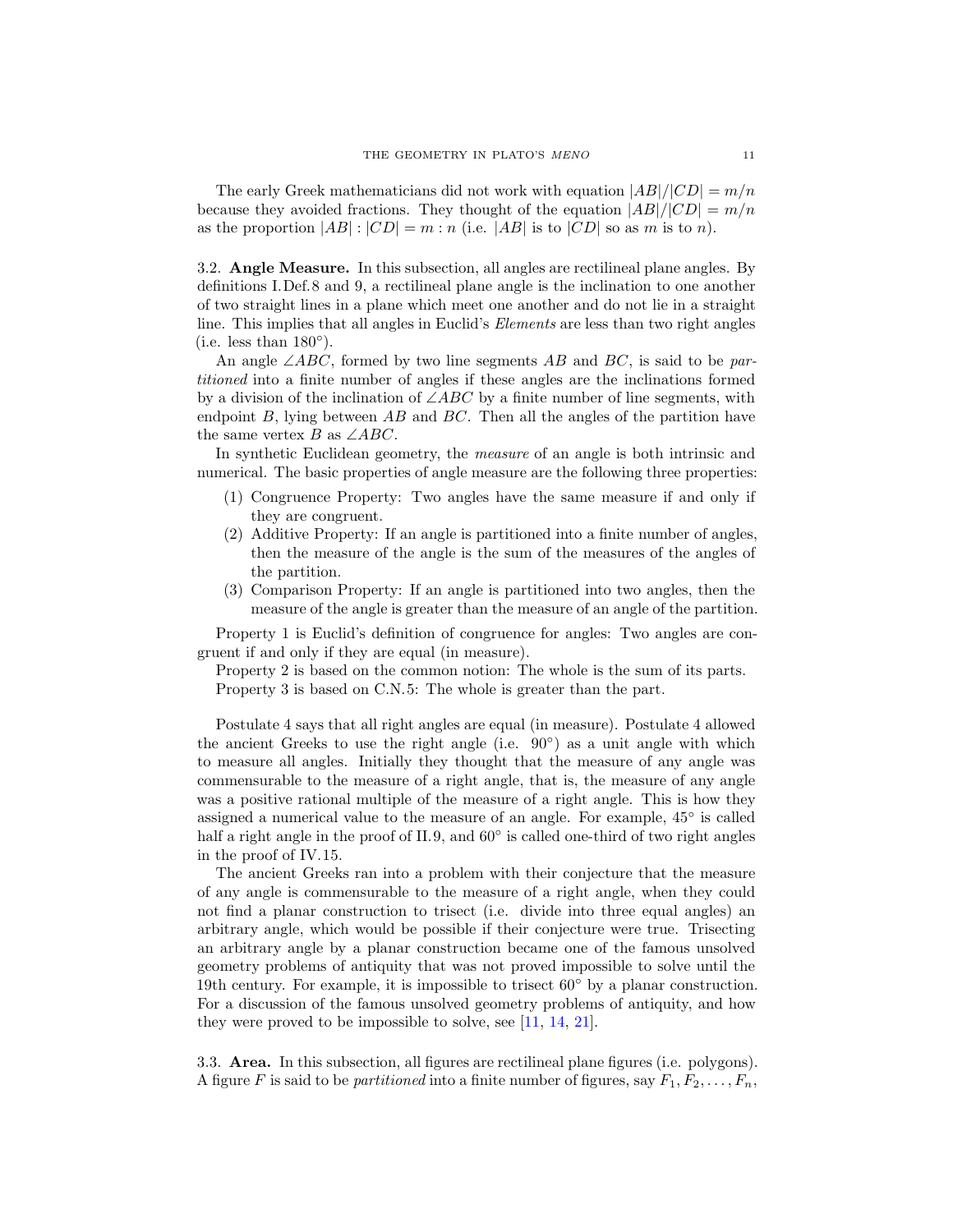

<span id="page-11-0"></span>FIGURE 3. A parallelogram partitioned into two triangles

if F is the union of  $F_1, \ldots, F_n$ , and for each pair of distinct indices i and j, the intersection of  $F_i$  and  $F_j$  is either empty, a point or a line segment.

For example, the parallelogram ABCD in Figure [3](#page-11-0) is partitioned into the triangles  $ABC$  and  $ACD$ . The concept of a partition of a figure was well known to the ancient Greeks. Three different partitions of a square occur in the first geometrical passage of the Meno.

In synthetic Euclidean plane geometry, the area of a figure is intrinsic rather than numerical. The basic properties of area are the following three properties:

- (1) Congruence Property: Congruent figures have the same area.
- (2) Additive Property: If a figure is partitioned into a finite number of figures, then the area of the figure is the sum of the areas of the figures of the partition.
- (3) Comparison Property: If a figure is partitioned into a finite number, greater than one, of figures, then the area of the figure is greater than the area of a figure of the partition.

Property 1 follows from Euclid's definition of congruence for figures: Two figures are congruent if and only if they are similar and equal (in area).

Property 2 is based on the common notion: The whole is the sum of its parts. Property 3 is based on C.N.5: The whole is greater than the part.

As with lengths, the ancient Greeks allowed equations and inequalities involving areas to be manipulated algebraically, as if the areas involved had numerical values, using Common Notions  $1 - 5$ , and the common notions listed in [\[13\]](#page-48-7) that are used in the proofs in Book I of Euclid's Elements.

A parallelogram is a quadrilateral whose opposite sides are parallel. The first proposition in Euclid's Elements that deals with area is I.34:

I.34. In a parallelogram, the opposite sides and angles are equal, and a diagonal bisects its area.

Consider the parallelogram  $ABCD$  in Figure [3](#page-11-0) with diagonal AC. If F is a plane figure, let  $|F|$  denote its area. The proof of I.34 proceeds by showing that triangle ABC is congruent to triangle ACD, and so  $|ABC| = |ACD|$  by Property 1 of area. As  $|ABCD| = |ABC| + |ACD|$  by Property 2 of area, we have that  $|ABCD| = 2|ABC|$ , which is what Euclid means by saying that the diagonal AC bisects the area of the parallelogram ABCD. This is a very clever argument because it does not assume any knowledge of how to compute the area of a parallelogram or a triangle in metric Euclidean geometry.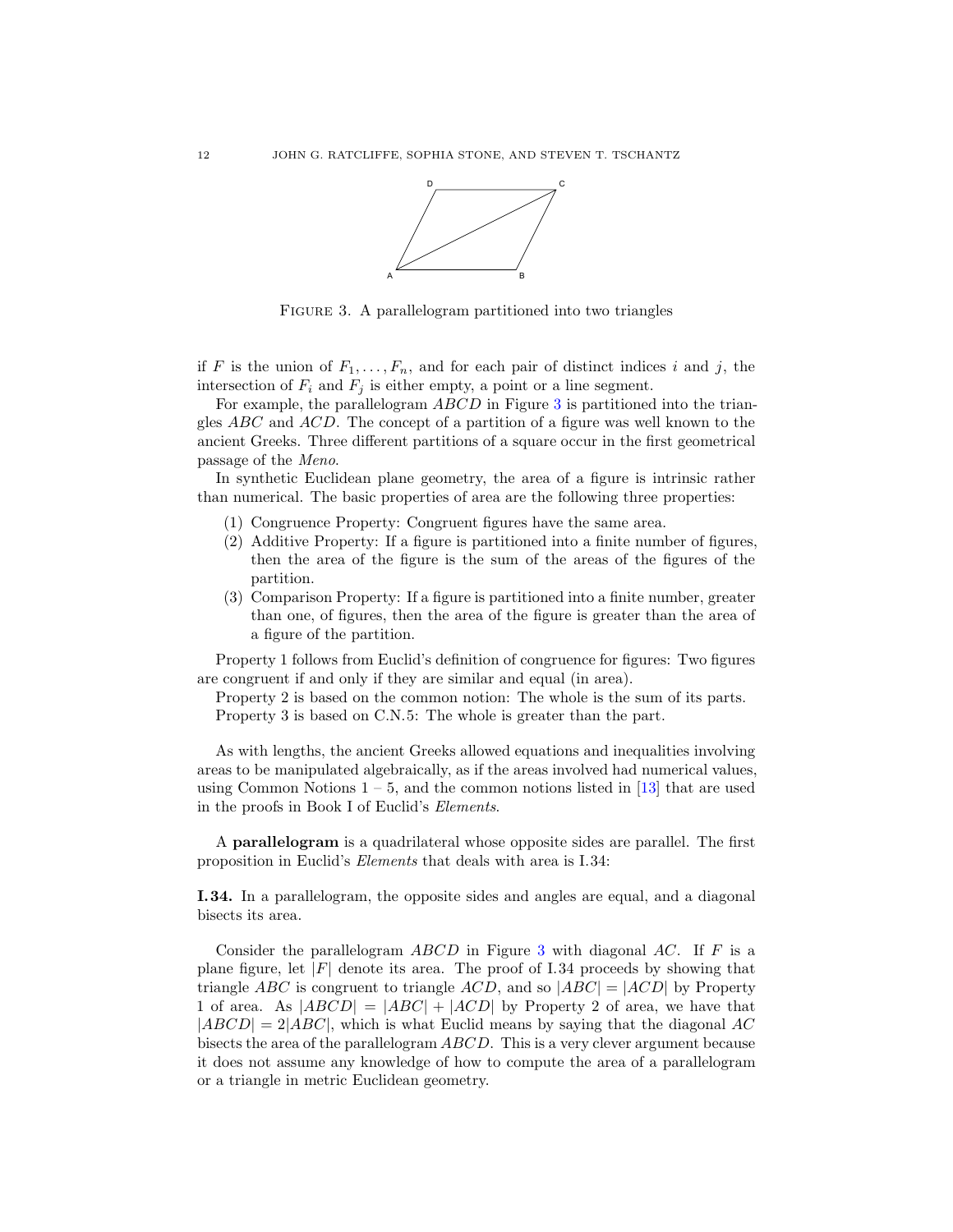

FIGURE 4. A rectangle with base length  $b$  and height length  $h$ 

<span id="page-12-0"></span>

<span id="page-12-2"></span>FIGURE 5. A quadrilateral partitioned into two right triangles and a trapezoid

A rectangle is a right-angled quadrilateral. It follows from I.34 and I.32, which says that the sum of the angles of a triangle equals two right angles, that if one angle of a parallelogram is a right angle, then the parallelogram is a rectangle.

A base of a figure is a particular side of the figure (usually drawn horizontally).

VI.Def.4: The height of any parallelogram or triangle is the perpendicular drawn from the vertex to the base.

The most basic area formula in metric Euclidean geometry is the area formula for a rectangle. If ABCD is a rectangle with base length  $b = |AB|$  and height length  $h = |BC|$ , as in Figure [4,](#page-12-0) then the area of  $ABCD$  is given by the formula:

<span id="page-12-1"></span>
$$
(4) \t|ABCD| = bh.
$$

Formula [4](#page-12-1) generalizes to parallelograms by a simple cut and paste argument that transforms a parallelogram into a rectangle with the same area, base, and height. Given a parallelogram ABEF, as in Figure [5,](#page-12-2) with the same base and height as the rectangle ABCD in Figure [5,](#page-12-2) we cut the right triangle BEC from ABEF and paste the congruent right triangle  $AFD$  to the trapezoid  $ABCF$  to form the rectangle ABCD. By the congruence and additive properties of area, we have

(5)  $|ABEF| = |ABCF| + |BEC| = |ABCF| + |AFD| = |ABCD|$ .

This formula is a special case of I.35:

I.35. Parallelograms which are on the same base and in the same parallels (i.e. with the same height length) have the same area.

The proof of I.35 also employs a cut and paste argument. Formula [4](#page-12-1) is not in Euclid's Elements because it is a formula in metric geometry and not in synthetic geometry. The closest one gets to Formula [4](#page-12-1) in Euclid's Elements is I.35, which only says that the area of a parallelogram is a function of its base length and height length.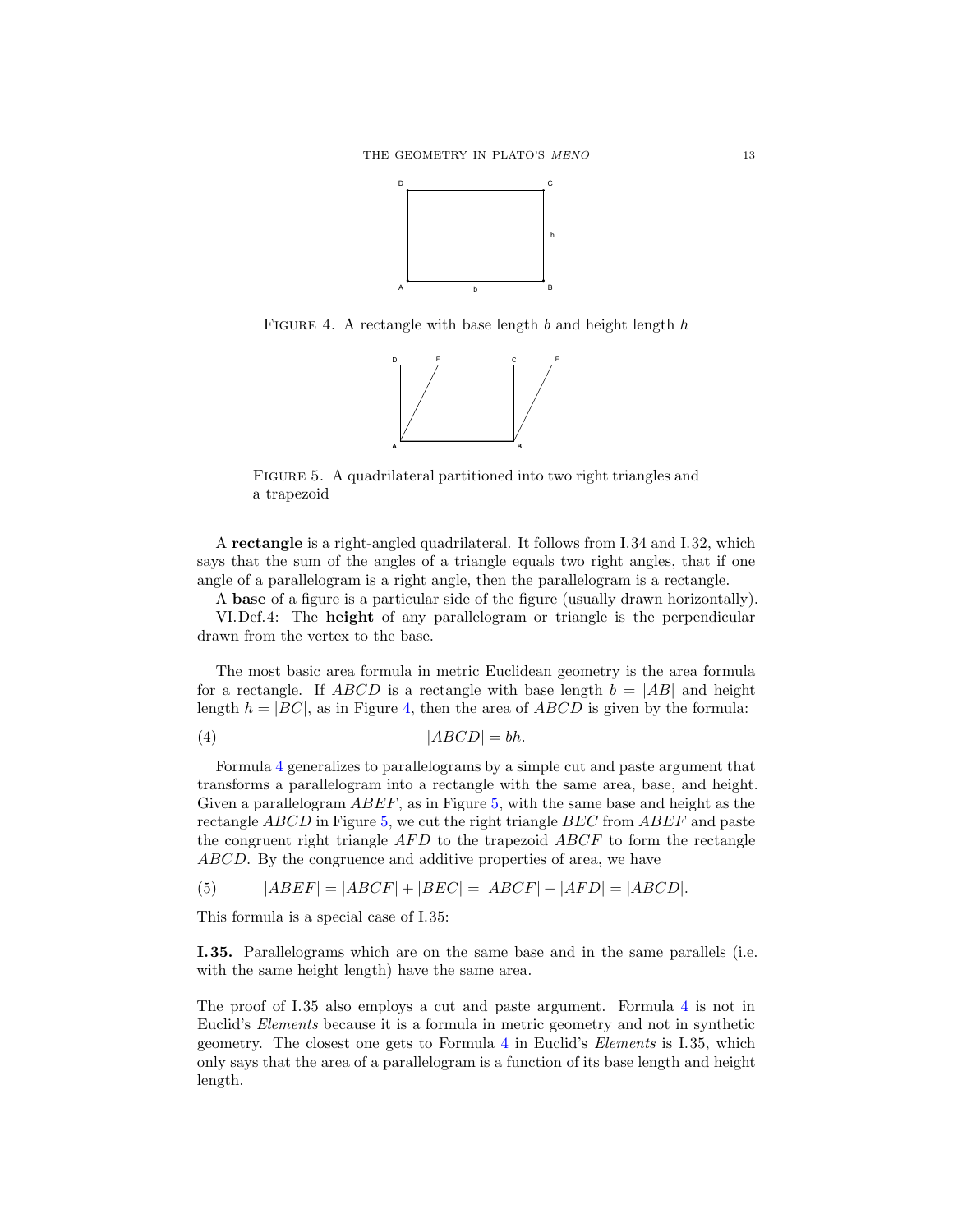To derive Formula [4,](#page-12-1) one needs VI.23 and the definition of a unit length. Proposition VI.23, says, in modern terminology, for the case of rectangles, that the ratio of the areas of two rectangles is the product of the ratio of their base lengths times the ratio of their height lengths, that is, if  $R_1$  and  $R_1$  are rectangles with base lengths  $b_1$  and  $b_2$  and height lengths  $h_1$  and  $h_2$  respectively, then

(6) 
$$
|R_1|/|R_2| = (b_1/b_2)(h_1/h_2).
$$

Hence, if the second rectangle  $R_2$  is a square with unit side-length, then all the denominators in Formula 6 are 1, and so we get Formula [4](#page-12-1) for the rectangle  $R_1$ .

Proposition VI.23 is nontrivial because its proof depends on Eudoxus' celebrated theory of proportions in Book V of Euclid's Elements. Nevertheless, Formula [4](#page-12-1) was well known to the ancient Greeks because of its usefulness for measuring areas. Formula [4](#page-12-1) plays a role in the first geometrical passage of the Meno.

We next consider a proposition that is used in the solution of the second geometry problem in the Meno, and would have been known to Plato. It follows immediately from Propositions VI.12 and VI.16. Book VI of Euclid's Elements is on similar figures, and most of its content was known in principle (i.e. without Eudoxus' firm foundation) in Plato's time according to Heath, p 217 of [\[9\]](#page-48-0). To emphasize that Proposition [3.1](#page-13-0) would have been known to Plato, we give a proof that depends only on Book I of Euclid's Elements.

<span id="page-13-0"></span>**Proposition 3.1.** To construct a rectangle, with base a given line segment, whose area is equal to the area of a given rectangle.

Proof. Let ABCD be the given rectangle. We need to construct a rectangle  $XYZW$ , on the given line segment XY, whose area is equal to  $|ABCD|$ . There are three cases:  $|XY| = |AB|$ ,  $|XY| < |AB|$ , and  $|XY| > |AB|$ . The proof of the first case is similar to the proof of I.46 (To describe a square on a given straight line), and can be skipped on first reading. The proof of the second case is much more interesting.

(1) Assume that  $|XY| = |AB|$ . Construct a line segment YE perpendicular to the line segment XY by I.11. Extend YE to YF by Rule 2 so that  $|YF| > |BC|$ . Construct a point Z in  $Y \to Y Z$  is that  $|YZ| = |BC|$  by I.3. Construct YZ by Rule 1. Likewise, construct Z and ZW perpendicular to  $YZ$  on the same side as  $XY$  so that  $|ZW| = |CD|$ . Then ZW is parallel to XY by I.27. We have that  $|AB| = |CD|$  by I.34, and so  $|XY| = |ZW|$ .

Construct the line segment  $XW$  by Rule 1. Then  $XW$  is parallel to  $YZ$  by I.33. Therefore  $XYZW$  is a parallelogram; moreover,  $XYZW$  is a rectangle, since  $XY$ is perpendicular to  $YZ$ .

Construct the diagonals  $AC$  and  $XZ$ . Then triangles  $ABC$  and  $XYZ$  are congruent by I.4 (SAS). Hence  $|ABC| = |XYZ|$  by Property 1 of area. We have that  $|XYZW| = 2|XYZ| = 2|ABC| = |ABCD|$  by I.34.

(2) We consider the second case next. Assume that  $|XY| < |AB|$ . By the first case and I.3, we may assume that  $A = X$  and Y is in the interior of AB. Construct the line segment DY by Rule 1. See Figure [6.](#page-14-0) Then DY is not parallel to either  $AD$ or  $AB$  by I.Def.23, since DY intersects AD at D and AB at Y. Hence, any straight line parallel to  $DY$  is not parallel to  $AD$  and  $AY$  by I.30: Straight lines parallel to the same straight line are also parallel to one another. Hence, any infinite straight line parallel to DY will intersect the infinite straight lines that extend AD and AB by I.Def.23.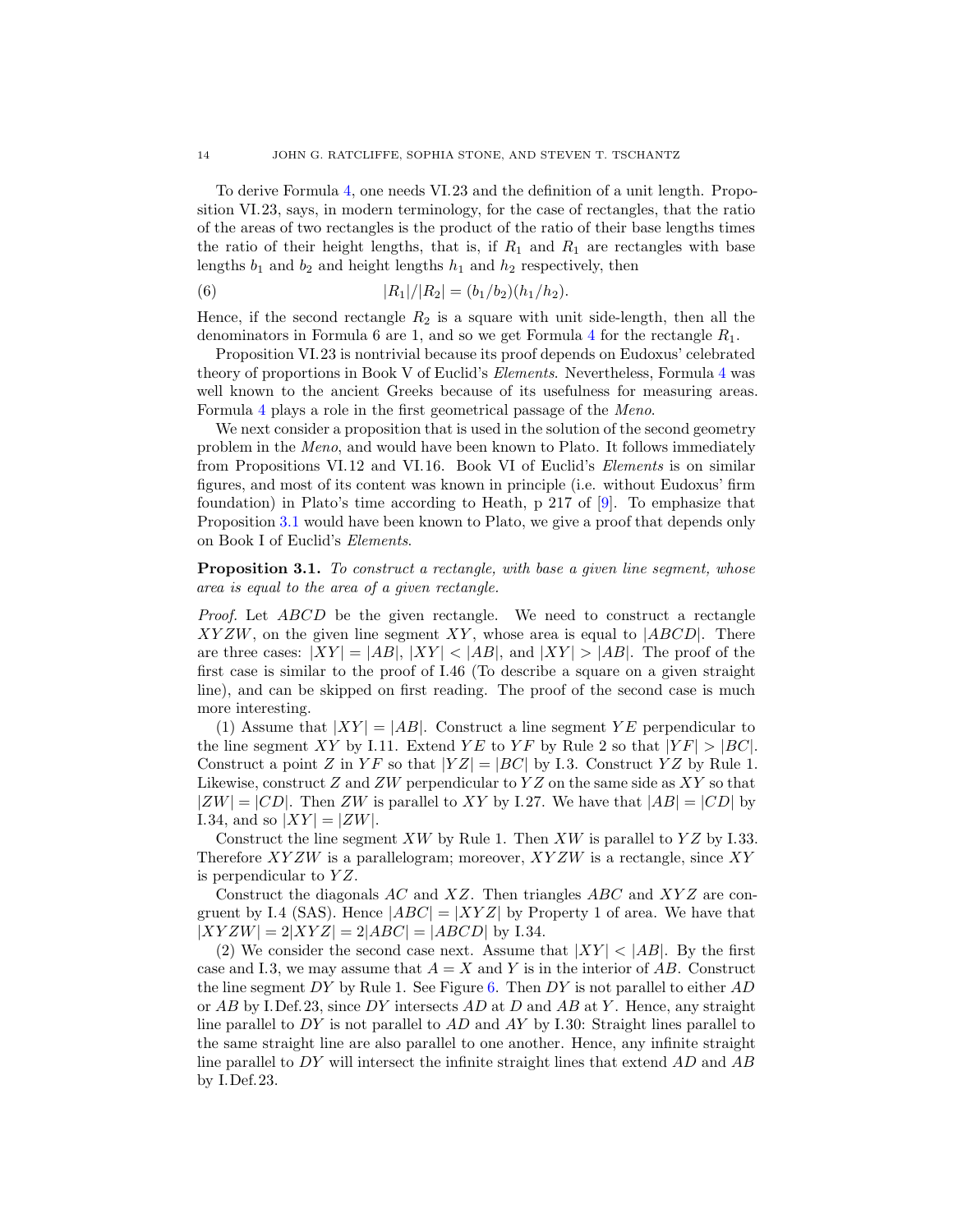

<span id="page-14-0"></span>FIGURE 6. Transformation of a rectangle into another equal area rectangle

Construct a line segment parallel to  $DY$  through the point  $C$  by I.31, and extend this line by Rule 2 to intersect the extension of  $AB$  at the point  $E$  and the extension of  $AD$  at the point F by Rule 4. Construct a line segment parallel to  $AD$  through the point Y by I.31, and extend this line to intersect  $EF$  at the point Z by Rules 2 and 4. Construct a line segment parallel to AB through the point Z by I.31, and extend this line to intersect  $AF$  at the point W by Rules 2 and 4. Then  $XYZW$ is a parallelogram. Moreover  $XYZW$  is a rectangle, since  $\angle DXY$  is a right angle.

The rectangle  $ABCD$  has the same area as parallelogram  $YECD$  by I.35, since they have the same base  $CD$  and are in the same horizontal parallels. The parallelograms  $YECD$  and  $YZFD$  have the same area by I.35, since they have the same base  $DY$  and are in the same diagonal parallels. The parallelogram  $YZFD$  and the rectangle  $XYZW$  have the same area by I.35, since they have the same base  $YZ$  and are in the same vertical parallels. Therefore  $|XYZW| = |ABCD|$ .

(3) The proof of the third case is the same as the proof of the second case, and is left to the reader, as is the custom in Euclid's *Elements*.

Let  $ABC$  be a triangle with base AB. The **altitude** of ABC from the vertex C to the base AB is the height  $CE$  from C to AB constructed by I.12 with E on the infinite straight line determined by  $AB$ . The foot E of the altitude  $CE$  is in the interior of AB if and only if ∠CAB and ∠CBA are both acute. If ∠CAB is a right angle, then  $E = A$ . If ∠CAB is obtuse, then E is in the exterior of AB from A.

These basic facts about altitudes were known to Plato because he says in Timaeus 53c that every triangle can be divided into two right triangles (by an altitude).

Another area formula of metric geometry that was well known to the ancient Greeks is the basic formula for the area of a triangle. If ABC is a triangle with base length  $b = |AB|$  and height length  $h = |CE|$ , where CE is the altitude of  $ABC$  from  $C$ , then the area of  $ABC$  is given by the formula:

<span id="page-14-1"></span>
$$
(7) \t|ABC| = \frac{1}{2}bh.
$$

Again, Formula [7](#page-14-1) is not in Euclid's Elements; however, Formula 7 follows from Formula 4, for parallelograms, by I.34. Formula [7](#page-14-1) plays a cameo role in the first geometrical passage of the Meno.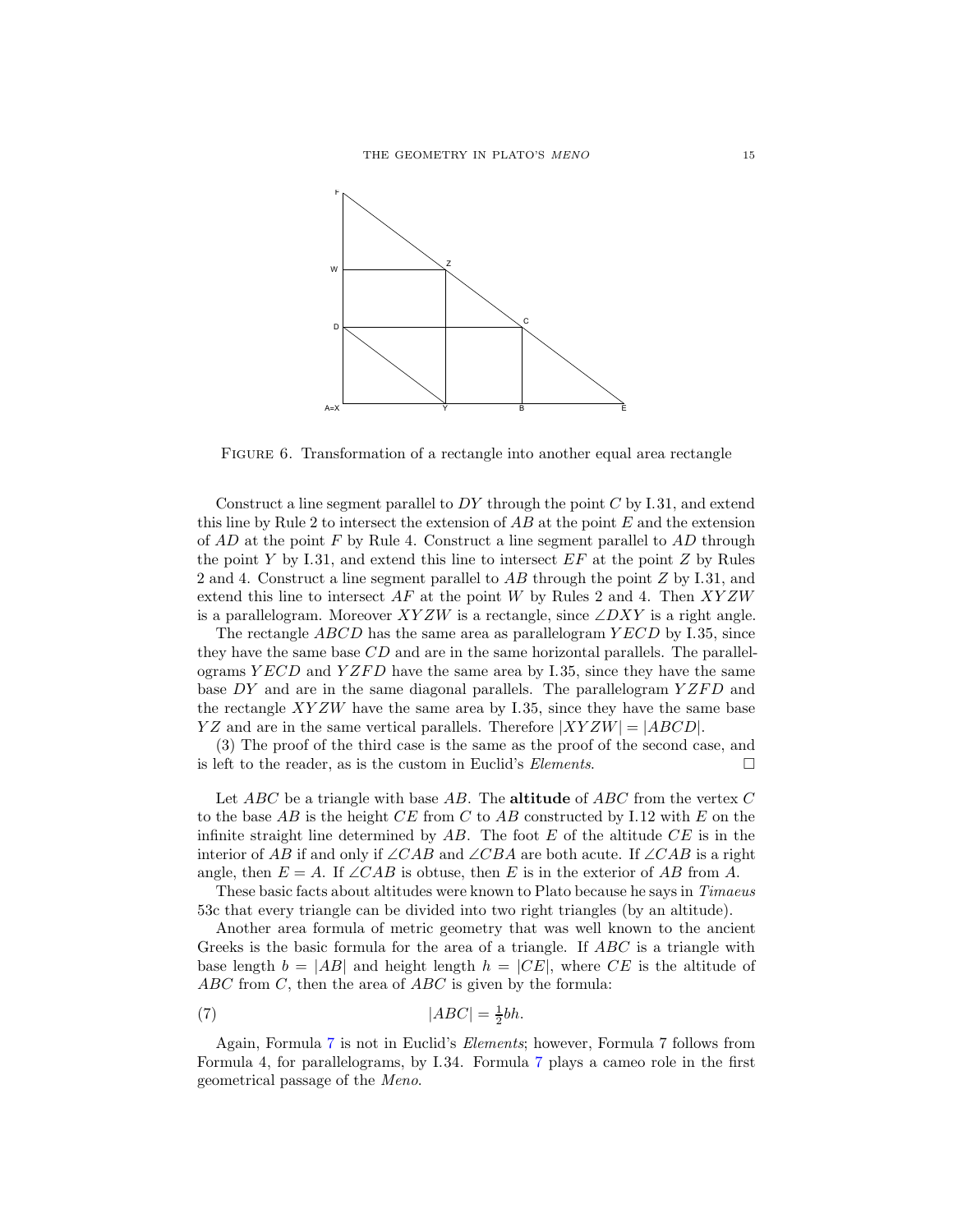

<span id="page-15-1"></span>Figure 7. An isosceles triangle partitioned into four triangles

We next consider a proposition that is used in the solution of the second geometry problem in the Meno, and would have been known to Plato.

<span id="page-15-2"></span>Proposition 3.2. Let ABC and ABD be triangles with the same base AB. If the height length of ABC is less than the height length of ABD, then  $|ABC| < |ABD|$ .

*Proof.* The heights of  $ABC$  and  $ABD$  are the altitudes  $EC$  and  $FD$  from the base AB. Construct the midpoint M of AB by I.10, and the line segment  $MD'$ perpendicular to AB on the same side as D such that  $|MD'| = |ED|$  by I.11, Rule 2, and I.3. Construct  $AD'$  and  $BD'$  by Rule 1. Then  $|ABD| = |ABD'|$  by I.37:

I.37. Triangles which are on the same base and in the same parallels (i.e. with the same height length) have the same area.

Construct point C' in the interior of  $MD'$  such that  $|MC'| = |EC|$  by I.3. Construct  $AC'$  and  $BC'$  by Rule 1. Then  $|ABC| = |ABC'|$  by I.37. Hence, we may assume that  $D = D'$  and  $C = C'$  to begin with. Then the triangle ABD, in Figure [7,](#page-15-1) is partitioned into the triangles *ABC*, *ACD* and *BDC*, and so  $|ABC| < |ABD|$ <br>by the comparison property of area. by the comparison property of area.

There are three main points to be made by this section: (1) The two basic area formulas, Formulas [4](#page-12-1) and [7,](#page-14-1) are not formulas in synthetic Euclidean geometry. (2) Formulas [4](#page-12-1) and [7](#page-14-1) were known to Plato, since they are used in the first geometrical passage in the Meno. (3) Formulas [4](#page-12-1) and [7](#page-14-1) were put on a firm theoretical foundation by Eudoxus' theory of proportions, by ancient Greek mathematical standards, and by the rigorous definition of the real numbers in the 19th century, by modern mathematical standards.

# <span id="page-15-0"></span>4. Act 1: The Solution of the Problem of Doubling a Square

It is time to begin the first act of our play on the geometry in Plato's Meno: The solution of the problem of doubling a square  $(82b8 - 85b6)$ . In order to set the stage, we begin with the following preamble from the  $Meno$  (81c5 – 81e1). We use the translation by George Grube in [\[19\]](#page-49-2).

Socrates: As the soul is immortal, has been born often, and has seen all things here and in the underworld, there is nothing which it has not learned; so it is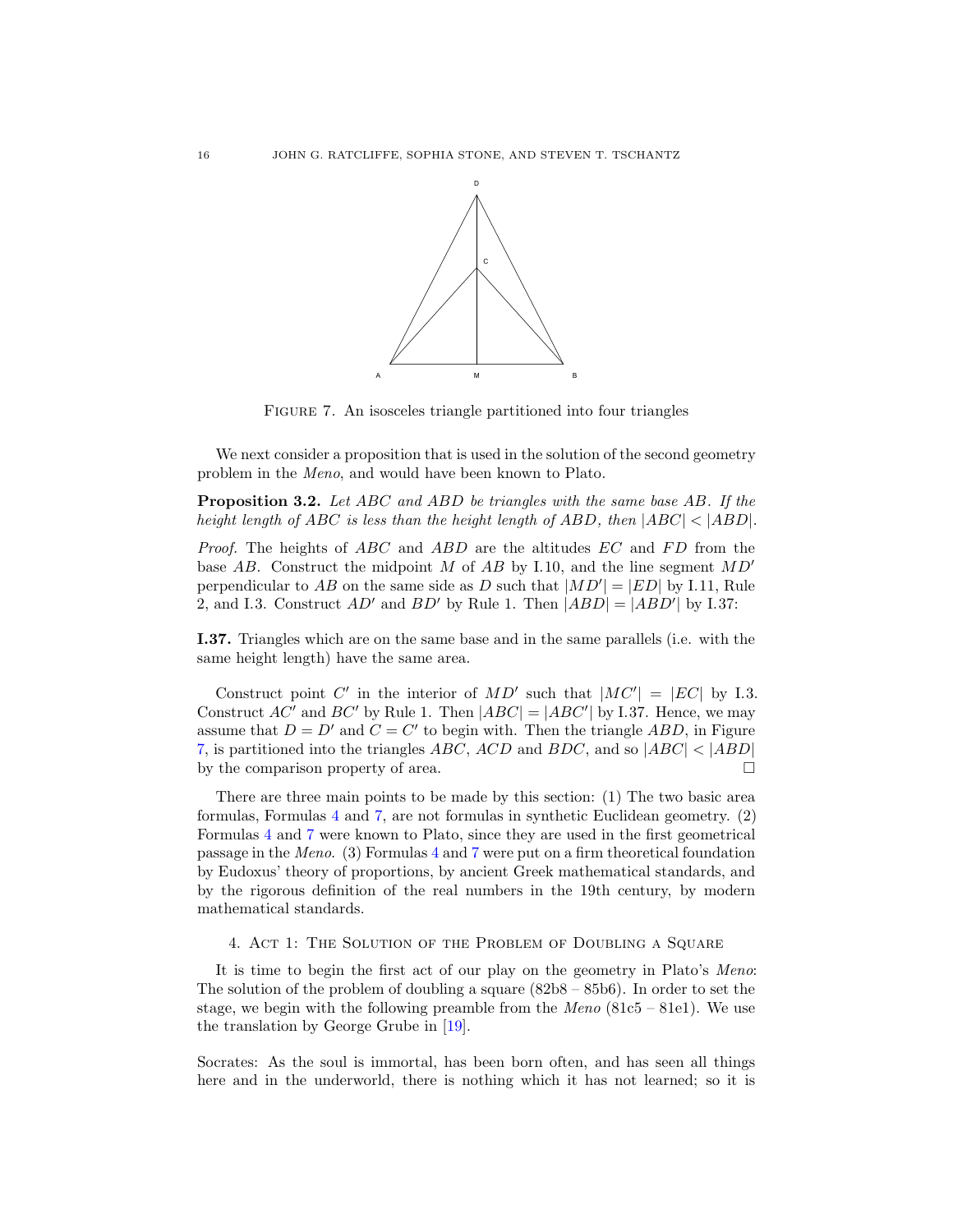

<span id="page-16-0"></span>FIGURE 8. A square partitioned into four congruent squares

in no way surprising that it can recollect the things it knew before, both about virtue and other things. As the whole of nature is akin, and the soul has learned everything, nothing prevents a man, after recalling one thing only – a process men called learning – discovering everything else for himself, if he is brave and does not tire of the search, for searching and learning are, as a whole, recollection.

In order to convince Meno of his theory of recollection, Socrates offers to show how he can get Meno's servant boy to recollect (i.e. discover) the solution of the problem of doubling a square, which is a problem in synthetic Euclidean geometry. Socrates does this by asking the servant boy a series of leading questions.

Socrates: Tell me now, boy, you know that a square figure is like this? (Socrates draws a square)  $-1$  do.

Socrates: A square then is a figure in which all these four sides are equal? – Yes indeed.

Socrates: And it also has these lines through the middle equal? (Figure  $8$ ) – Yes. Socrates: And such a figure could be larger or smaller? – Certainly.

This is pertinent because the solution of the problem involves two larger squares. By making this remark, Socrates is paving the way for the boy to recollect (i.e. discover) the solution.

Socrates: If then this side were two feet, and this other side two feet, how many feet would the whole be? Consider it this way: if it were two feet this way, and only one foot that way, the figure would be once two feet?  $-$  Yes.

Here Socrates is declaring 1 foot to be the unit length, and so he is entering into the realm of metric Euclidean geometry. This enables Socrates to familiarize the boy with Formula [4](#page-12-1) for the case of rectangles whose side lengths are multiples of 1 foot. Figure [8](#page-16-0) is ideal for this purpose, because the boy can just count the smaller squares which now have area of 1 square foot. In particular, the rectangle with base of length 2 feet and height length 1 feet has area  $2 \cdot 1 = 2$  (square) feet.

Socrates: But if it is two feet also that way, it would surely be twice two feet? – Yes.

Here Socrates is appealing to Formula [4](#page-12-1) to determine the area of the bounding square in Figure [8,](#page-16-0) whose side-length is 2 feet.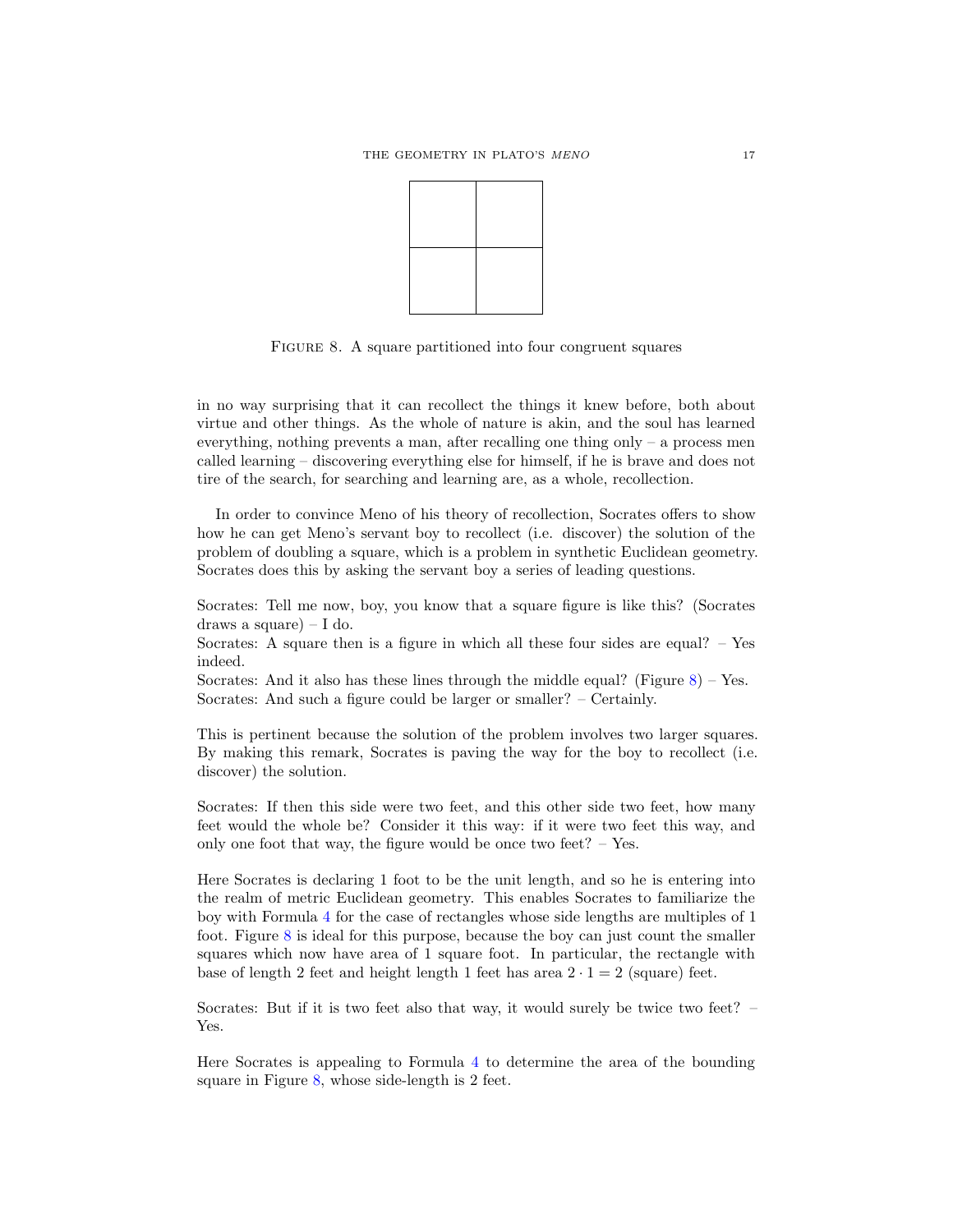

<span id="page-17-1"></span>FIGURE 9. A square partitioned into eight  $45^{\circ} - 45^{\circ}$  right triangles

Socrates: How many feet is twice two feet? Work it out and tell me. – Four, Socrates.

Socrates: Now we can have another figure twice the size of the this one, with four sides equal like this one. – Yes.

Socrates: How many (square) feet will that be? – Eight.

Here is where Socrates begins to introduce the problem of doubling the square.

We now jump ahead to the solution of the problem illustrated in Figure [9.](#page-17-1) The initial given square is  $AFOE$  with side-length 2. The boundary square  $ABCD$  in Figure [9](#page-17-1) is partitioned into four squares of side-length 2 feet, and so the side-length of the square ABCD is 4 feet. Hence, its area is  $4 \cdot 4 = 16$  square feet by Formula [4.](#page-12-1) Each of the four smaller squares is bisected by a diagonal, and the four diagonals form the square  $EFGH$ . In Figure [9,](#page-17-1) the square  $EFGH$  is partitioned into four isosceles right triangles. Each of these triangles has area of  $\frac{1}{2}(2 \cdot 2) = 2$  square feet by Formula [7.](#page-14-1) By the additive property of area, the square  $EFGH$  has area equal to  $4 \cdot 2 = 8$  square feet. The construction of the square EFGH is the solution of the problem of doubling the square  $AFOE$  of area 4 square feet.

Even though the construction of Figure [9](#page-17-1) was only sketched by Socrates, Plato knew that it could be carried out following the rules of a planar construction, and so the solution of the problem was acceptable to Plato (i.e. valid).

The initial data of the problem consists of the two given constructed points A and  $F$  in Figure [9.](#page-17-1) The line segment  $AF$  is constructed by Rule 1. The square AF OE, which is to be doubled, is constructed via Proposition I.46: On a given line segment  $AF$  to describe a square. We leave the rest of the planar construction of Figure [9](#page-17-1) to the reader.

The solution of the problem of doubling a square is the construction of the diagram in Figure [9.](#page-17-1) This construction depends only on the intrinsic area of the initial given square  $AFOE$  and not on its numerical value with respect to a unit length, and so we have a solution of the problem of doubling an arbitrary square in the realm of synthetic Euclidean geometry.

## 5. The Significance of the first Geometrical Passage

<span id="page-17-0"></span>In this section, we discuss the mathematical and philosophical significance of the first geometrical passage in the Meno. We begin with the mathematical significance.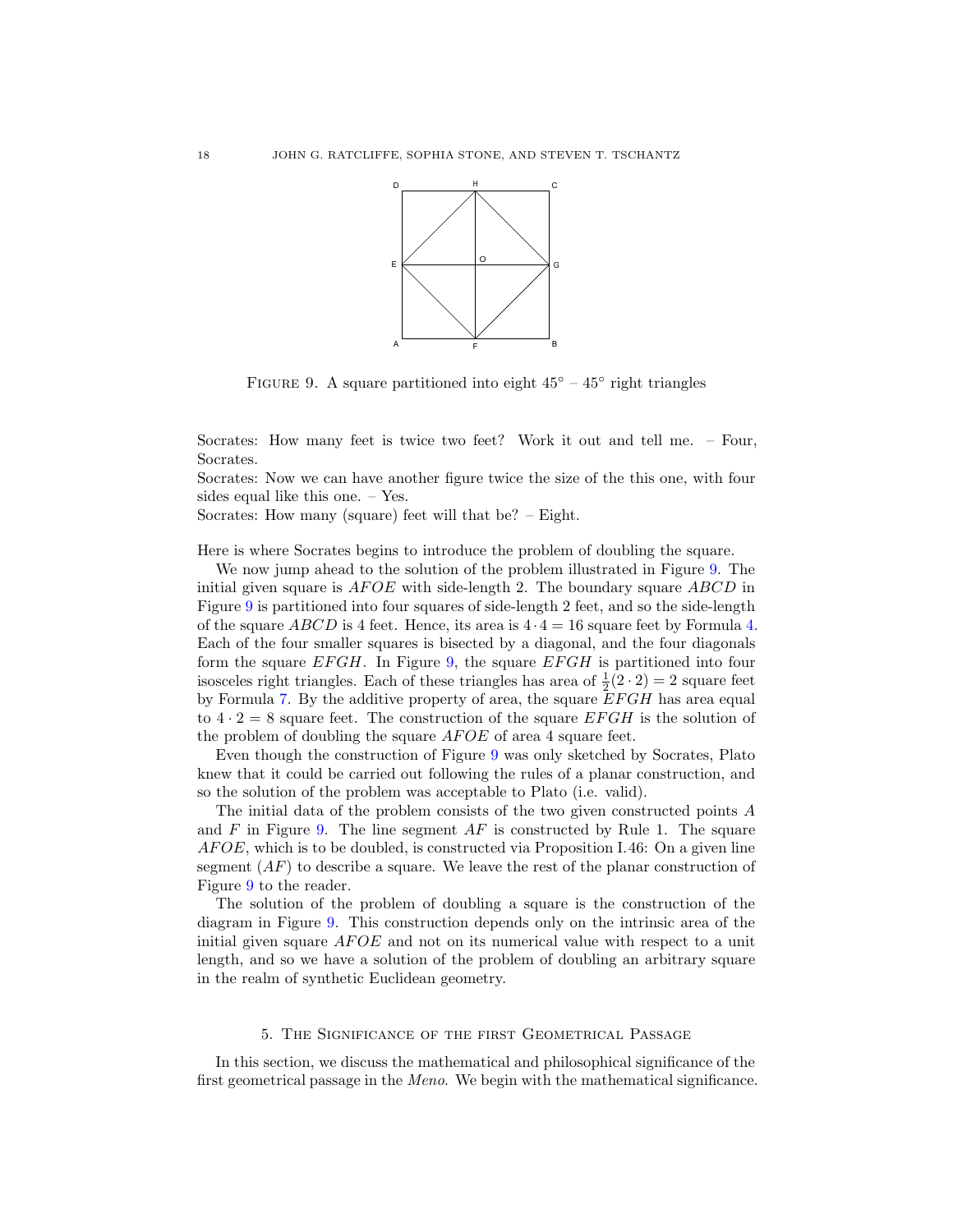5.1. Primer on Area. Both geometry problems in the *Meno* are concerned with the area of a polygon. First of all, the first passage is a primer on the concept of area. The two basic properties of area, the congruence property and the additive property, are used. The congruence property of area is used to conclude that the four small squares in Figure [9](#page-17-1) all have the same area. The additive property of area is used to conclude that the area of the square  $EFGH$  in Figure [9](#page-17-1) is equal to the sum of areas of the four isosceles right triangles that partition  $EFGH$ . The basic area formulas in metric Euclidean geometry, Formulas [4](#page-12-1) and [7,](#page-14-1) are used. Formula [4](#page-12-1) is used to compute the areas of the four small squares in Figure [9.](#page-17-1) Formula [7](#page-14-1) is used to compute the areas of the isosceles right triangles in Figure [9.](#page-17-1) This primer helps the reader to more fully understand the concept of area in preparation for the more difficult second geometrical passage.

<span id="page-18-0"></span>5.2. Significance of the Geometry Problem. The second mathematical purpose for the first geometrical passage is to present a simple but beautiful and profound geometry problem. The problem of doubling a square is simple because it is easy to understand. The problem is beautiful because of the symmetry in the problem determined by the symmetry of the (ideal) square, which is the regular polygon that is the most easy to comprehend.

The area of a square is the most basic concept in the theory of area. The initial goal of the theory of area in Euclid's Elements is to prove the final proposition in Book II, II.14: To construct a square of area equal to that of a given rectilineal figure (i.e. to transform an area to its most basic form).

The solution of the problem of doubling a square is easy to understand, since the solution is the construction of Figure [9;](#page-17-1) however, the solution does have a twist (literally and geometrically), the doubled square  $EFGH$  is rotated by 45 degrees with respect to the initial given square  $AFOE$ . This geometric twist is what is responsible for the profound aspect of this problem. The side-length of the rotated square EFGH is  $\sqrt{8}$  feet, and  $\sqrt{8}$  feet is incommensurable with 1 foot (i.e.  $\sqrt{8}$  is an irrational number).

The discovery of irrational numbers by the Pythagoreans is one of the most profound mathematical discoveries of the ancient Greeks. Arpád Szabó believes, cf. p 93 of [\[22\]](#page-49-3), that the problem of doubling the square may have led to the discovery of the irrationality of  $\sqrt{2}$ .

There is no doubt that Plato knew that  $\sqrt{8}$  is irrational when he wrote the Meno. We know that Plato credits Theodorus of Cyrene with proving that  $\sqrt{8}$  is irrational in Theaetetus 147d. The proof is very easy, since  $\sqrt{8} = 2\sqrt{2}$ , and Theodorus would have pointed out that a diagonal of the bounding square in Figure [8,](#page-16-0) which has length  $\sqrt{8}$  feet, is partitioned in half by diagonals of two of the smaller squares, which have length  $\sqrt{2}$  feet. Theodorus already knew that  $\sqrt{2}$  is irrational, and so  $2\sqrt{2}$  is irrational.

The irrationality of  $\sqrt{8}$  is lurking in the background of the dialogue of the Meno. Socrates first asks the servant boy what the side-length of the double square should be. The boy makes the standard mistake by saying 4 feet, which is double the side-length of the initial square. Socrates points out that (by Formula [4\)](#page-12-1) the area of such a square would be 16 square feet which is greater than 8 feet. What Plato has established is that  $4 < 8 < 16$ , and so  $2 < \sqrt{8} < 4$ . Socrates then asks the boy to make another guess, and of course, he makes the next obvious guess, 3 feet.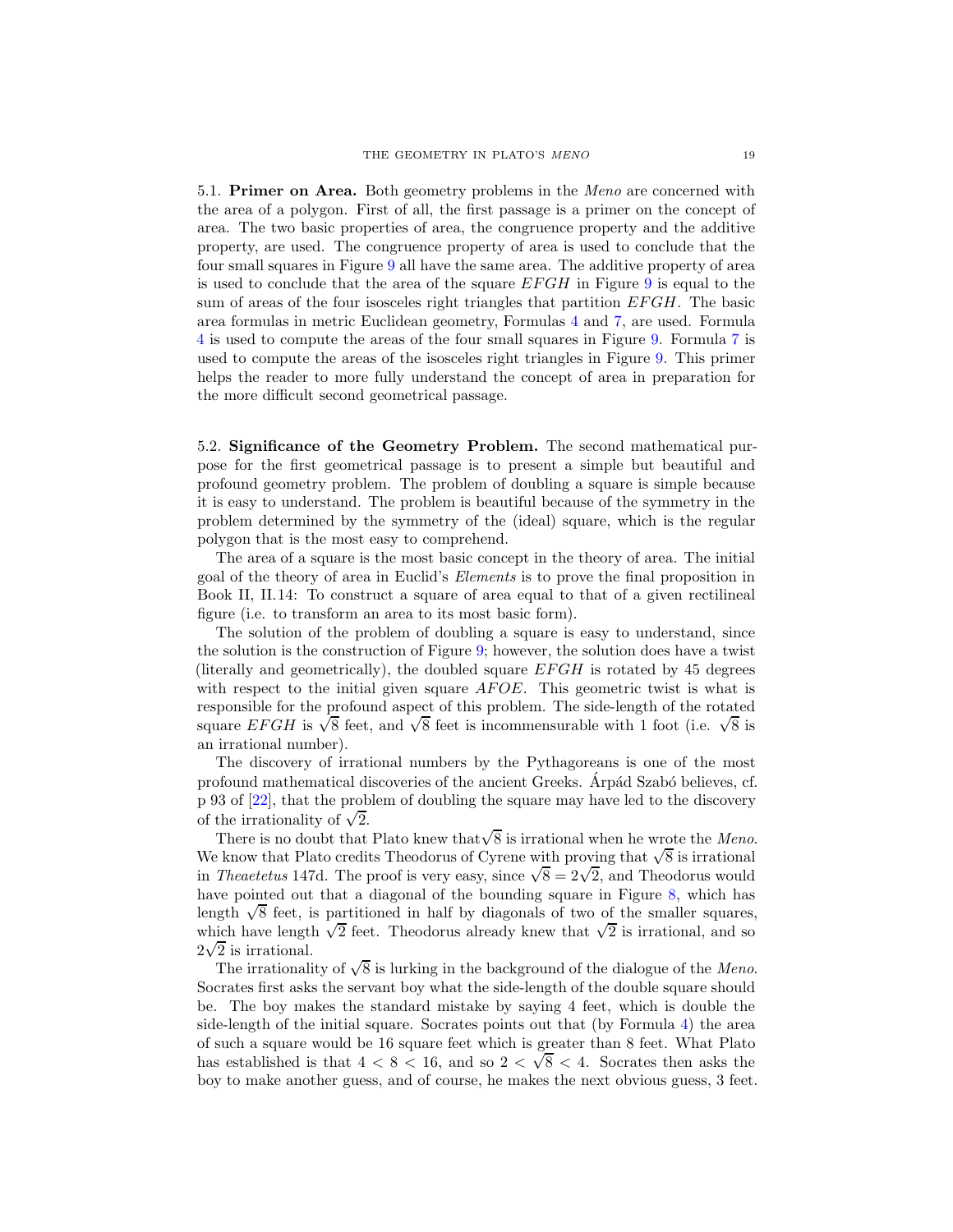However, Socrates points out that  $8 < 9$ , and so  $\sqrt{8} < 3$ . It is worth noting that 3 is a fair approximation to  $\sqrt{8}$ , since  $\sqrt{8}$  is approximately 2.82843.

What Socrates says next in 84a is quite revealing.

Socrates: But on how long a line? Try to tell us exactly, and if you do not want to work it out, show me from what line. – By Zeus, Socrates, I do not know.

The line that Socrates wants the boy to point out is one of the sides of the square  $EFGH$  in Figure [9](#page-17-1) such as  $EF$ . Here Plato reveals that he knows that the numerical value of  $\sqrt{8}$  can only be approximated by rational numbers, and so the length of the desired line cannot be worked out exactly by the boy. Hence, the only way for the boy to specify the side-length of  $EFGH$  exactly is by giving its intrinsic value as the length of a constructed line segment in Figure [9](#page-17-1) such as EF.

<span id="page-19-0"></span>5.3. The Problem of Incommensurability. There is a third mathematical purpose for the first geometrical passage in the Meno, which is less obvious, but is perhaps more significant. Plato builds a narrative around the problem of doubling a square in the Meno because he wants to highlight the problem of assigning a numerical value to the ratio of diagonal-length to side-length of a square (i.e.  $\sqrt{2}$ ). Plato encountered this problem when he realized that he cannot use Formula [4](#page-12-1) to compute the area of the square  $EFGH$  in Figure [9](#page-17-1) because its side-length,  $2\sqrt{2}$ feet, did not have a well-defined numerical value. Instead, Plato uses the additive property of area to compute the area of the square  $EFGH$ .

The geometrical passages in the Meno were probably written with the members of the Academy in mind. One of the most brilliant members of Plato's Academy was Eudoxus of Cnidas. Bluck [\[2\]](#page-48-2) estimates the date of the Meno to be c. −385, which is before the date of Eudoxus' theory of proportions, which is c. −360 in Boyer's time-line [\[4\]](#page-48-11).

Eudoxus put the theory of proportions (i.e. ratios) on a firm theoretical foundation. Eudoxus' theory of proportions is brilliantly expounded in Book V of Euclid's Elements, and applied in Book VI to prove Proposition VI.23, which puts the most basic area formula in metric Euclidean geometry, Formula [4,](#page-12-1) on a firm theoretical foundation by the mathematical standards of the ancient Greeks.

Plato's first geometrical passage in the Meno, and the problem of incommensurability which it highlights, may have spurred Eudoxus to develop his theory of proportions. In support of this idea, we have the following quote from Philodemus' *History of the Academy* (1st cent. BC) that appears on p 219 of  $[25]$ :

"At this time the mathematical sciences were also greatly advanced, with Plato being the architect of this development; he set problems for the mathematicians, who in turn eagerly studied them. In this way, μετρολογία (the theory of proportions?) and research on definitions reached their peak, as Eudoxus of Cnidus and his students completely revised the old theory of Hippocrates of Chios."

The Greek word μετρολογ΄ια occurs only once in the entire corpus of Greek writing that we have available in the Thesaurus Linguae Graecae - the digital library of Greek literature, which is why a question mark is placed after its translation. It is not hard to translate μετρολογία. In ancient Greek μέτρον means "measure"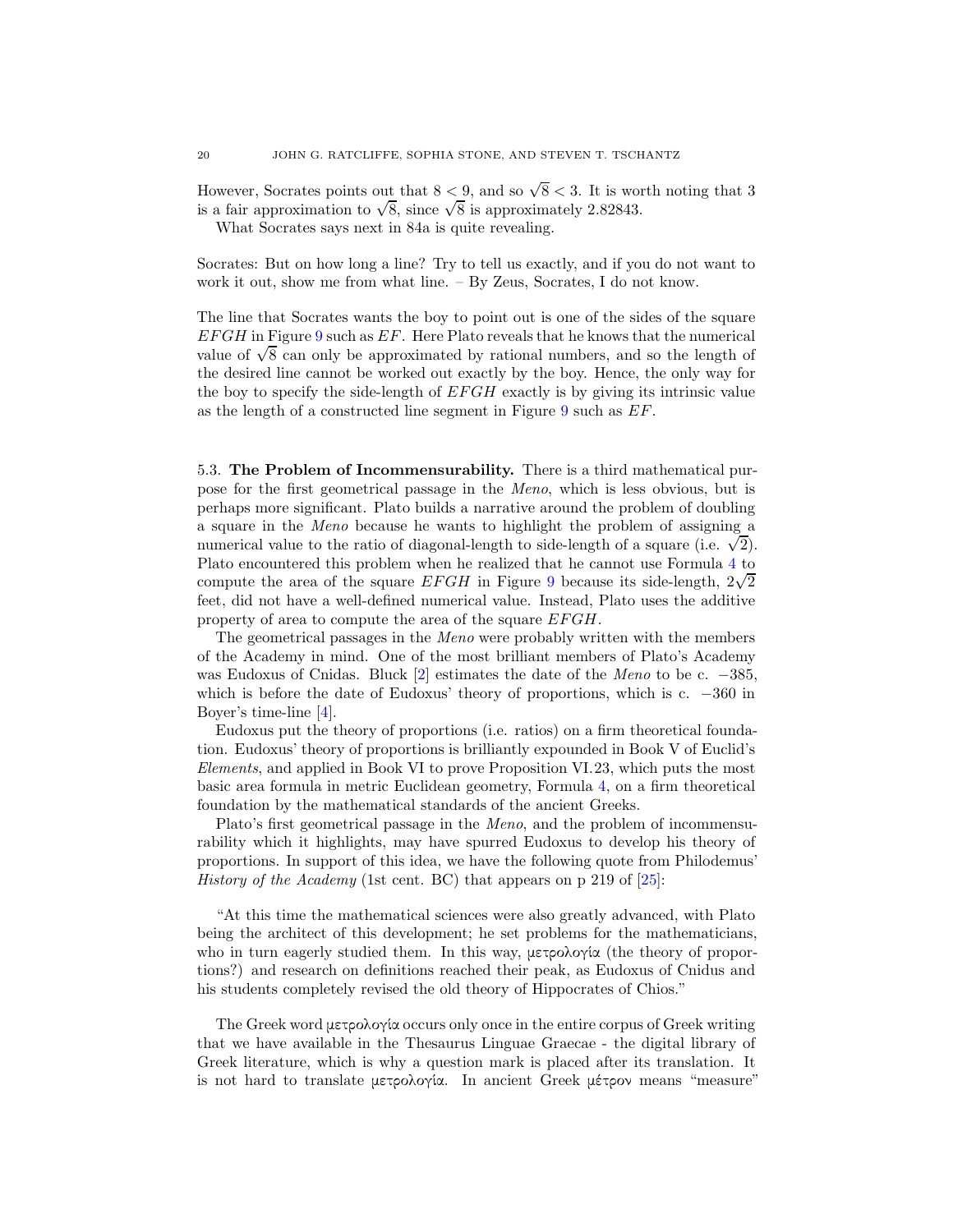and  $\lambda \acute{o} \gamma$ ος means "ratio", and so μετρολογία literally means "the measurement of ratios".

The theory of proportions predates Eudoxus. Proclus, p 66 of [\[20\]](#page-49-5), attributes its discovery to Pythagorus. Philodemus is referring to a more specific and difficult part of the theory of proportions, the theory of the measurement of ratios.

Heath, pp  $153-4$  [\[9\]](#page-48-0), writes:

"The method of proportions, was not in its full extent available to the Pythagoreans because their theory of proportion was only applicable to commensurable magnitudes (Eudoxus was the first to establish the general theory, applicable to commensurables and incommensurables alike, which we find in Eucl. V, VI). Yet it cannot be doubted that they used the method quite freely before the discovery of the irrational showed them that they were building on an insecure and inadequate foundation."

Eudoxus' definitions of proportionality, V.Def. $3 - 7$ , are the corner stone for his foundation of the theory of the measurement of ratios in synthetic Euclidean geometry, and the measurement of magnitudes, such as length and area, in metric Euclidean geometry. Eudoxus' foundation held firm until it was rebuilt in the modern era using more sophisticated, set-theoretical based, mathematical theories.

5.4. The Problem of Doubling the Cube. Another problem that Plato may have set to his students at the Academy is the solid version of the problem of doubling the square – the problem of doubling the cube. That Plato would have been interested in this problem is clear from Republic 528b. We use the translation by G.M.A. Grube and C.D.C. Reeve in [\[19\]](#page-49-2).

Socrates: But the right thing to do is to take up the third dimension right after the second. And this, I suppose, consists of cubes and whatever shares in depth.

In this subsection, we will discuss how work on the problem of doubling the cube led to an important development in mathematics and physics. This problem will play an important role in our explanation of the second geometrical passage.

The problem of doubling the cube is the problem of constructing a cube of twice the volume of a given cube by a planar construction. If a cube has side-length  $s$ , then the doubled cube has side-length  $\sqrt[3]{2} s$ . Therefore, the problem of doubling a cube is equivalent to the problem of constructing line segments of length  $x$  and  $y$ such that  $y/x = \sqrt[3]{2}$  (i.e.  $y^3/x^3 = 2$ ), by VI.12.

Hippocrates of Chios became famous for reducing the problem of doubling the cube to the problem: For a given line segment of length  $a$ , construct line segments of lengths  $x$  and  $y$  by a planar construction such that

$$
a: x = x: y = y: 2a.
$$

Proclus on p 167 of [\[20\]](#page-49-5) says:

"Reduction" is a transition from a problem or a theorem to another which, if known or constructed, will make the original proposition evident. For example, to solve the problem of doubling the cube geometers shifted their inquiry to another on which this depends, namely, the finding of two mean proportionals; and thenceforth they devoted their efforts to discovering how to find two means in continuous proportion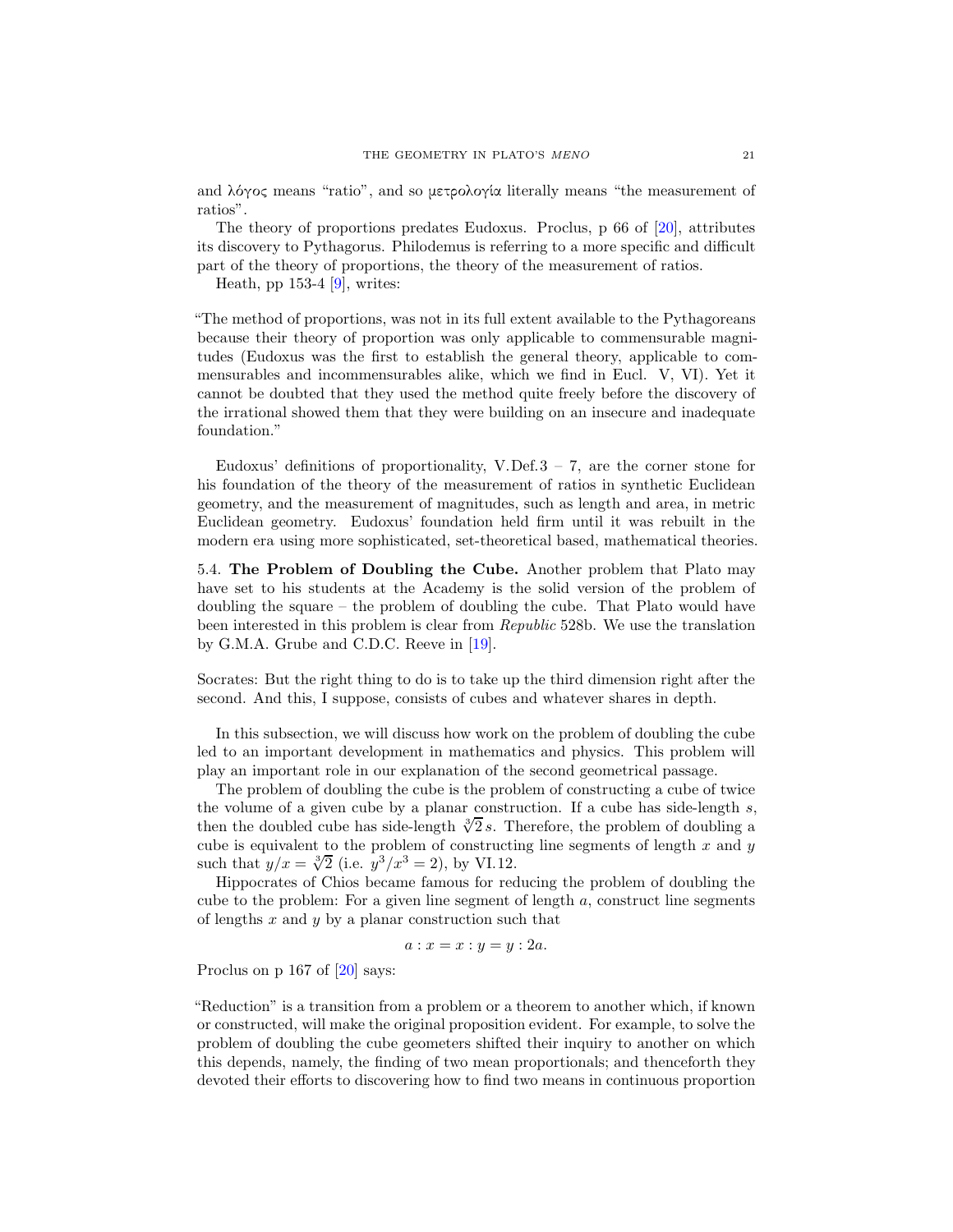between two given straight lines. They say that the first to effect reduction of difficult constructions was Hippocrates of Chios who also squared the lune and made many other discoveries in geometry, being a man of genius when it came to constructions, if there ever was one.

The proportions  $a: x = x : y = y : 2a$  are equivalent to the equations

$$
a/x = x/y = y/(2a),
$$

which are equivalent to the equations  $ay = x^2$  and  $2ax = y^2$ . This means that x is the geometric mean of  $a$  and  $y$ , and  $y$  is the geometric mean of  $x$  and  $2a$ . Multiplying the equations  $ay = x^2$  and  $y^2 = 2ax$  gives the equation  $ay^3 = 2ax^3$ , which is equivalent to the equation  $y/x = \sqrt[3]{2}$ , from which you can double the cube.

Conversely, suppose that you can double the cube. Then you can construct line segments of lengths x and y such that  $y/x = \sqrt[3]{2}$ , and a line segment of length c such that  $x : y = y : c$  (i.e.  $xc = y^2$ ) by VI.11. Next, construct  $a = c/2$  by I.10. Then

$$
ay = (c/2)y = (y^2/(2x)y = y^3/(2x) = (2x^3)/(2x) = x^2.
$$

Therefore  $a: x = x : y = y : 2a$ . We leave it as an exercise for the reader to prove that  $a: x = x : y = y : 2a$  implies that for a given line segment of length b, one can construct line segments of lengths u and v such that  $b : u = u : v = v : 2b$ , which completes the reduction.

Hippocrates was not able to construct line segments of lengths  $x$  and  $y$  such that  $a: x = x : y = y : 2a$  for any line segment of length a by a planar construction. That Plato considered the problem of doubling the cube by a planar construction to be unsolved is clear from Republic 528d-e. We use the translation by G.M.A. Grube and C.D.C. Reeve in [\[19\]](#page-49-2).

Socrates: The subject dealing with depth was next. But because it is in a ridiculous state, I passed it by and spoke of astronomy (which deals with the motion of things having depth) after geometry.

The problem of doubling the cube eventually came to the attention of Plato's friend Archytas of Tarentum who produced an amazing 3-dimensional solution, which is described on pp 246-249 of [\[9\]](#page-48-0). Plato rejected the solution of Archytas because it was not a planar construction.

Eudoxus may have given the problem of doubling the cube to his student Menaechmus, who found two solutions, which are described on pp 251-255 of [\[9\]](#page-48-0). The first constructs a point as the intersection of a parabola and a hyperbola. The second constructs a point as the intersection of two parabolas.

A geometric construction by means of straight lines, circles, and in addition, ellipses, parabolas, or hyperbolas is called a solid construction.

Menaechmus (fl. c. −350) is credited with the discovery of the noncircular conic sections, that is, ellipses, parabola, and hyperbolas.

Conic sections are important not only in mathematics, but also in physics. The orbits of the planets were eventually shown to be ellipses. Conic sections of all types occur as the orbit of a mass moving under the action of a central force inversely proportional to the square of the distance from the center, such as the gravitational force or the electrostatic force.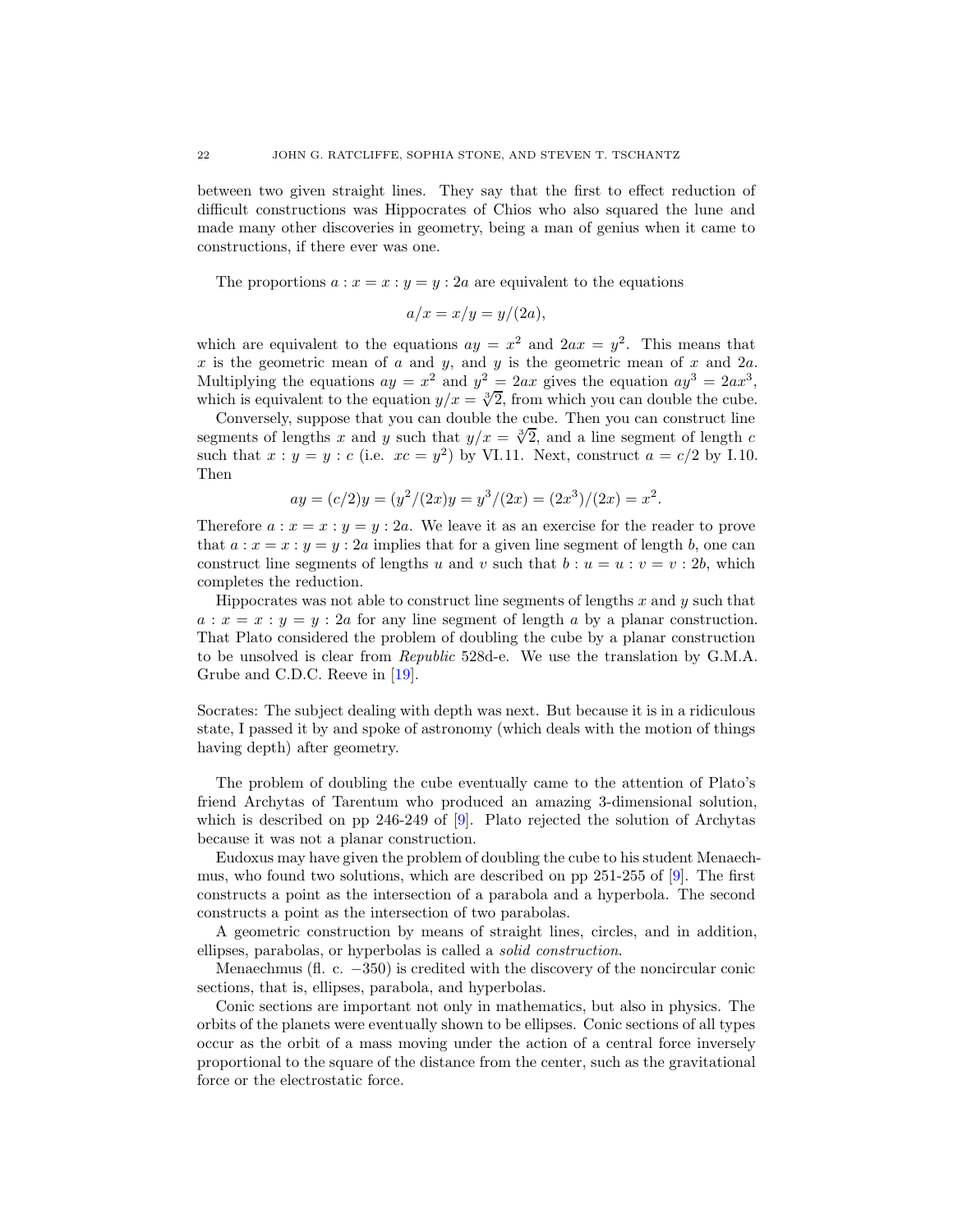The first geometrical passage in the *Meno* may have played a role in promoting the problem of doubling the cube. The problem of doubling the cube by a planar construction was proved to be impossible in the 19th century; nevertheless, Menaechmus' solution of the problem by a solid construction led to an important discovery in mathematics and physics – the discovery of ellipses, parabolas, and hyperbolas.

5.5. Philosophical Significance. The initial question put to Socrates by Meno is whether or not virtue can be taught. We pick up the dialogue in 81d before the preamble to the first geometrical passage.

Socrates: So now I do not know what virtue is; perhaps you knew before you contacted me, but now you are certainly like one who does not know. Nevertheless, I want to examine and seek with you what it may be.

Meno then confronts Socrates with the learner's paradox or according to some, the paradox of inquiry:

Meno: How will you look for it (virtue), Socrates, when you do not know at all what it is? How will you aim to search for something you do not know at all? If you should meet with it, how will you know that this is the thing that you did not know?

To counter Meno's paradox, Socrates employs his theory of recollection to get around Meno's paradox by recasting learning as recollection. To a modern reader, Socrates' theory of recollection at first seems farfetched; however, a careful reading of the preamble proves otherwise. The most important part of the preamble is the second sentence:

Socrates: As the whole of nature is akin, and the soul has learned everything, nothing prevents a man, after recalling one thing only  $-$  a process men called learning – discovering everything else for himself, if he is brave and does not tire of the search, for searching and learning are, as a whole, recollection.

What Socrates is saying is that the ability to learn is present in all human beings from birth. We need only to recollect (i.e. realize) that we have the ability to learn. After this one and only one recollection, we can begin the process of discovering truth. For Plato, truth resides in the world of Forms (i.e. abstract ideas), which can be discovered only by reason. Plato uses the solution of a geometrical problem to illustrate the process of learning (i.e. discovering truth). In Republic 527b, Plato writes: "for geometry is knowledge of what always is."

Most research mathematicians believe that they discover mathematics, which resides in the ideal world of abstract ideas. Plato's theory of the Forms resonates with such beliefs. Mathematicians say that the Pythagoreans discovered the irrationality of  $\sqrt{2}$ . They do not say that the Pythagoreans created the irrationality of  $\sqrt{2}$ , because they believe that the irrationality of  $\sqrt{2}$  is a mathematical fact that is independent of time and space.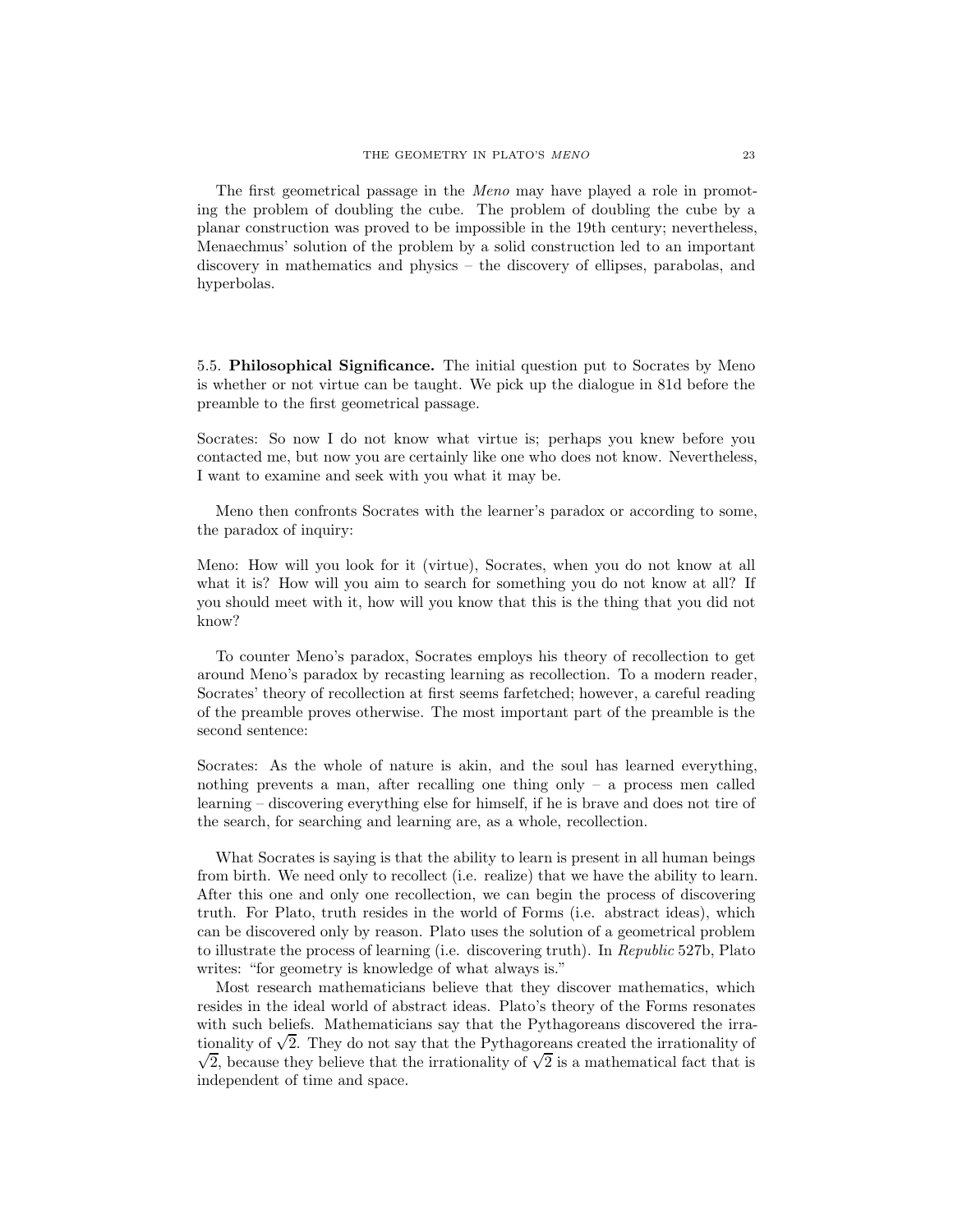### 6. Act 2: The Second Geometrical Passage

<span id="page-23-0"></span>We are now ready for the second act of our play: The Second Geometrical Passage. The second act consists of the following short dialogue of Socrates (86e4 – 87b2), which is read first from the stage, followed by a discussion by the narrator. We use the translation of George Grube in [\[19\]](#page-49-2).

Socrates: For example, if they (geometers) are asked whether a specific area can be inscribed in the form of a triangle within a given circle, one of them might say: "I do not yet know whether this area has that property, but I think, I have, as it were, a hypothesis that is of use for the problem, namely this: If that area is such that when one has applied it as a rectangle to the given straight line in the circle it is deficient by a figure similar to the very figure which is applied, then I think one alternative results, whereas another results if it is impossible for this to happen. So, by using this hypothesis, I am willing to tell you what results with regard to inscribing it in the circle – that is, whether it is impossible or not."

6.1. Definitions. In order to understand this passage, we need some basic definitions and propositions from Book IV (on inscribed figures), Book V (on proportions), and Book VI (on similar figures) of Euclid's Elements. It is clear from this passage that Plato was familiar with this material. Most of it was probably in the Elements of Hippocrates. Heath summarizes what parts of Euclid's Elements would have been known to Plato on pp 216-217 of [\[9\]](#page-48-0), which ends as follows:

"There is probably little in the whole compass of the Elements of Euclid, except the new theory of proportions due to Eudoxus and its consequences, which was not in substance included in the recognized content of geometry and arithmetic by Plato's time, although the form and arrangement of the subject matter, and the methods employed in particular cases were different from what we find in Euclid."

IV. Def. 3: A rectilineal figure is said to be **inscribed** in a circle when each angle (i.e. vertex) of the inscribed figure lies on the circumference of the circle.

IV.Def.4: A rectilineal figure is said to be **circumscribed** about a circle when each side of the circumscribed figure touches (i.e. is tangent to) the circumference of the circle

IV.Def.6: A circle is said to be circumscribed about a figure when the circumference of the circle passes through each angle (i.e. vertex) of the figure about which it is circumscribed.

V.Def.6: Let magnitudes which have the same ratio be called proportional.

VI.Def.1: Similar rectilineal figures are such as have their angles severally (i.e. consecutively) equal and the sides about the equal angles proportional.

6.2. The Second Geometry Problem. The second geometrical passage begins with the geometry problem: To determine whether a given area can be inscribed in the form of a triangle within a given circle. The problem is to find necessary and sufficient conditions so that a given area can be inscribed in the form of a triangle within a given circle. The given area would have been represented by the area of a given polygon P. The initial data for this problem consists of a finite set of given constructed points, from which the polygon  $P$  can be constructed by applications of Rule 1, and two given constructed points from which the given circle is constructed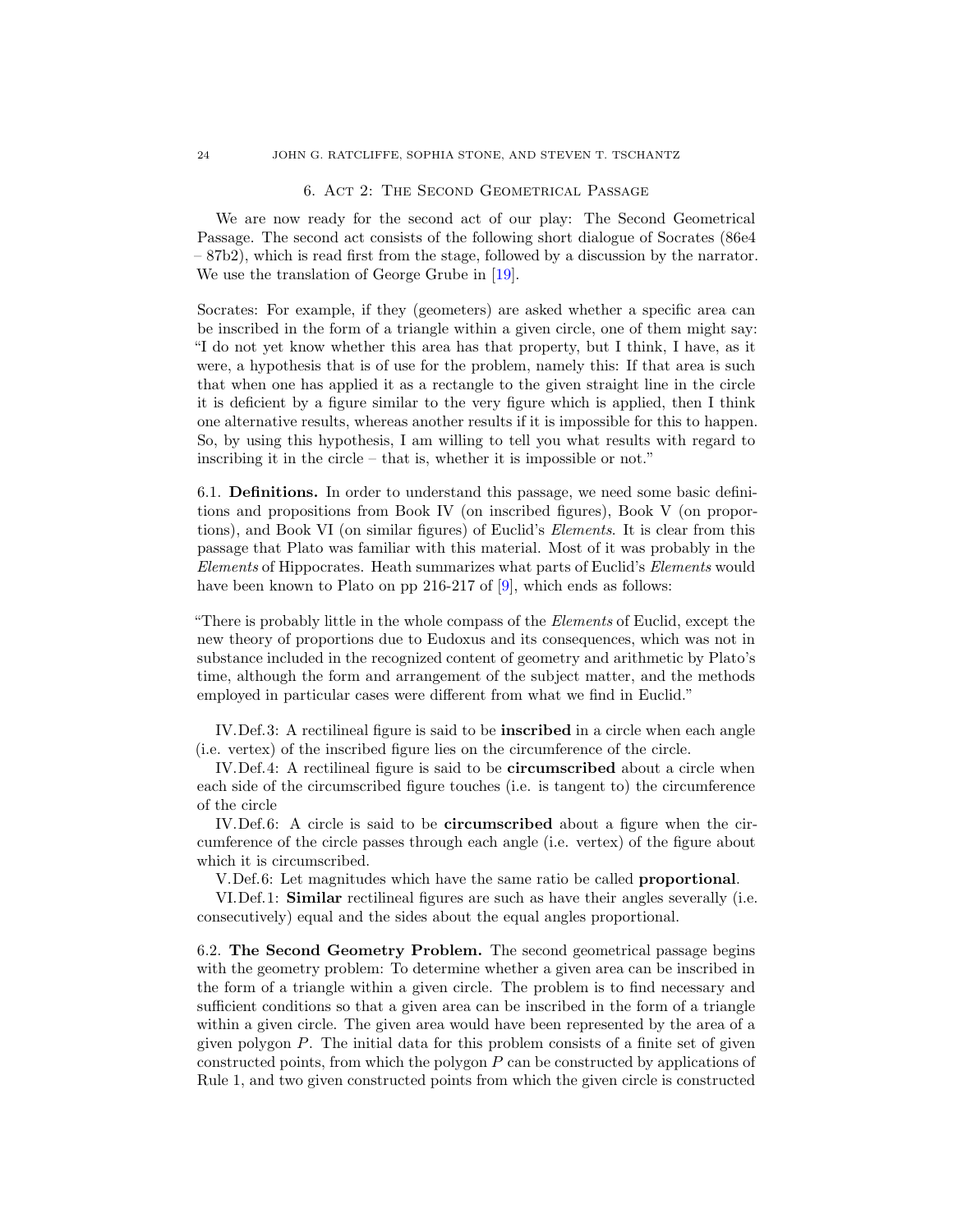by Rule 3. This initial part of the passage is clear. What is unclear is the meaning of what follows after "namely this:"

The reason that this passage has been so hard to interpret correctly is because there is missing information: (1) There is no diagram. (2) The given straight line is not specified. (3) The phrase "similar to" is vague, since, as Farquharson, p 24 [\[8\]](#page-48-12), points out, Plato uses the word οἶον (like) instead of ὄμοιον (similar, as in Euclid's Elements). However, Plato is a careful writer. We believe that Plato intentionally left out this information, because he meant the second geometrical passage to be a puzzle, with missing pieces, that are left out to lead the reader into a trap.

6.3. The Standard Mistake. There is an expression among mathematics teachers called "the standard mistake." This is the mistake that students most often make in an attempt to solve a problem. Let us return to the first geometrical passage at 82d where we left off in §[4.](#page-15-0)

Socrates: Come now, try to tell me how long each side of this (square) will be. The side of this (square) is two feet. What about each side of the one which is its double? – Obviously, Socrates, it will be twice the length.

The boy makes the standard mistake by guessing that the side-length of the doubled square should be double the side-length of the given square. What Plato wants readers of the second geometrical passage to do first is make the standard mistake. Plato does this by not specifying the given straight line and being vague by using the word οἶον (like) instead of the more precise word ὄμοιον (similar).

The standard mistake is to assume that the given straight line is the most obvious given line, the diameter of the given circle that is determined by the two points that determine the circle. This is a trap that has caught almost everyone who has attempted to give an explanation of the second geometrical passage. The standard mistake leads to the commonly accepted explanation of the second geometrical passage in terms of isosceles triangles, which we describe next.

<span id="page-24-0"></span>6.4. The Commonly Accepted Explanation. In this explanation, the given straight line is the diameter  $AD$  of the given circle, where the initial data for the problem is the point A and the center of the circle. See Figure [10.](#page-25-0) The point D and the line segment AD are easily constructed by Rules 2, 5, and 1. We can represent the given area by the area of a square  $S$  by II.14. We want to construct an isosceles or equilateral triangle ABC inscribed in the given circle such that  $|ABC| = |S|$ .

If the area of  $S$  is too large, then this will not be possible. One obvious necessary condition for the triangle  $ABC$  to exist is that the side-length s of S be less than the diameter  $d$  of the given circle, since the circle is within a square of side-length d circumscribing the circle by IV.7. Hence, we may assume  $s < d$ .

We construct a point E in the interior of AD so that  $|AE| = s$  by I.3. Construct a square  $AEFG$  by I.46. Then  $AEFG$  is congruent to S by the principle of superposition, and so  $|AEFG| = |S|$  by the congruence property of area.

The commonly accepted explanation of the passage now says that the necessary and sufficient condition to inscribe  $|S|$  in the form of an isosceles triangle ABC in the given circle is to construct a point  $H$  in the interior of  $AD$  and a rectangle AHCK on the same side of AD as AEFG such that  $|AHCK| = |S|$  and  $AHCK$ is similar to the rectangle CHDJ.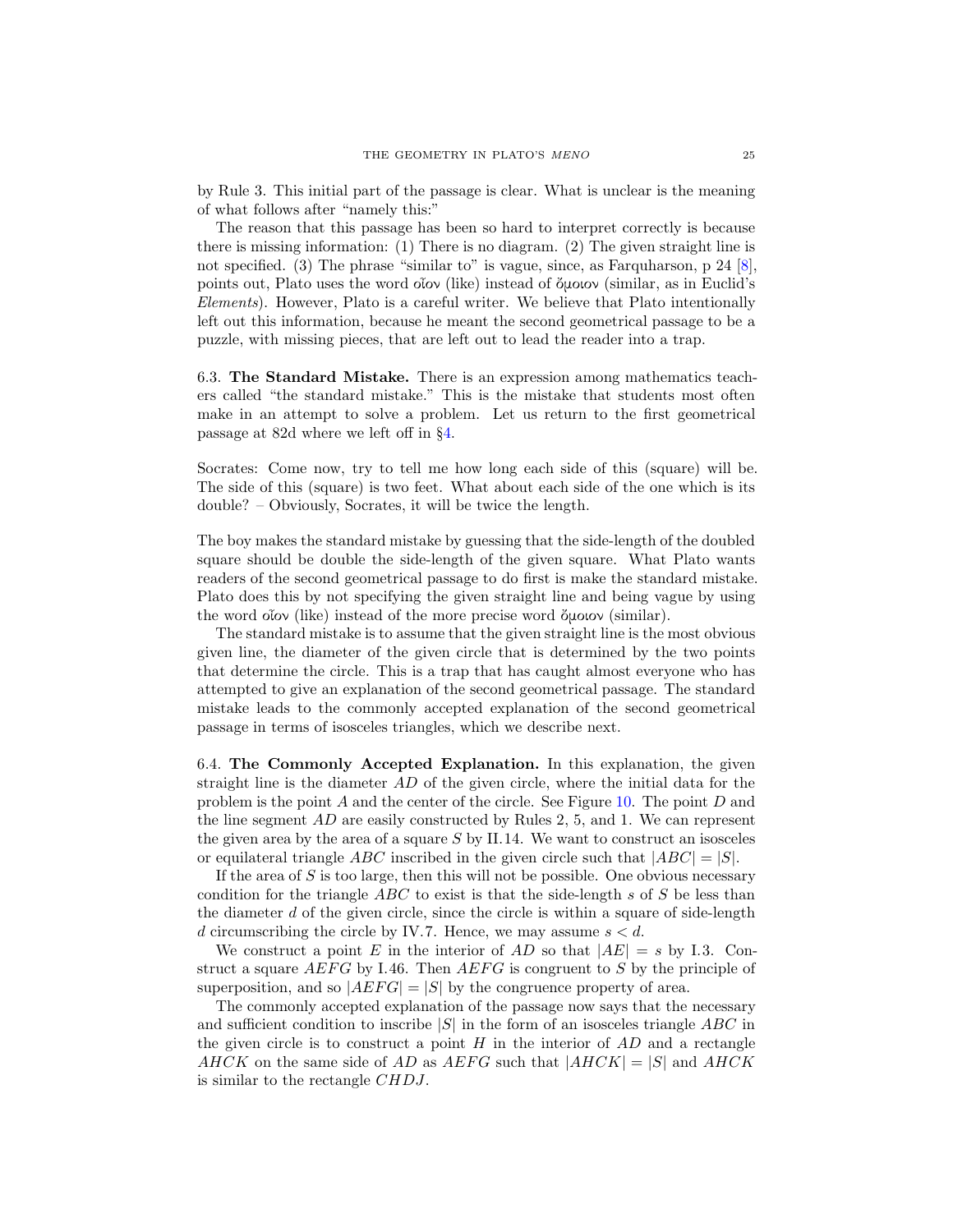

<span id="page-25-0"></span>Figure 10. The commonly accepted solution of the second problem

Suppose, for the sake of argument, that such a point  $H$  and rectangle  $AHCK$ can be constructed (this is where the trap springs, since this is not possible, in general, by a planar construction). Then right triangle  $AHC$  is equiangular to the right triangle CHD by VI.6. Therefore  $\angle ACD$  is a right angle by I.32. Hence AD is a diameter of the circumscribed circle of the triangle ACD by the addendum to IV.5. The circumscribed circle of the triangle ACD is unique by the proof of III.1. Therefore, the given circle is the circumscribed circle of the triangle ACD, and so C is on the circumference of the given circle. We construct the point  $B$  by extending  $CH$  until it intersects the given circle at the point  $B$ . Then the triangle  $ABC$  is inscribed in the given circle. The point  $H$  bisects  $BC$  by III.3, and so the right triangle  $AHC$  is congruent to right triangle  $AHB$  by I.4 (SAS). Therefore, triangle ABC is isosceles or equilateral. Moreover  $|ABC| = |AHCK| = |S|$  by I.34.

Conversely, suppose that  $|S|$  can be inscribed in the form of an isosceles or equilateral triangle  $ABC$  in the given circle so that the diameter  $AD$  bisects side  $BC$ at the point H by a planar construction. Then  $\angle AHB = \angle AHC$  by I.8. Therefore AH is perpendicular to BC by I.Def.10. Hence  $\angle ACD$  is a right angle by the corollary of IV.5. Therefore, the right triangle  $AHC$  is similar to the right triangle  $CHD$  by VI.8. Hence, the rectangles  $AHCK$  and  $CHDJ$  are similar. Finally  $|AHCK| = |ABC| = |S|$  by I.34. There are no problems with this (converse) part of the argument.

The points F and C in Figure [10](#page-25-0) are on a hyperbola with asymptotes the perpendicular infinite straight lines determined by AD and AG, since by Formula [4,](#page-12-1)

$$
|AE||EF| = |S| = |AH||HC|.
$$

The way that Heath proposes, on p 300 of [\[9\]](#page-48-0), to construct the point H is to construct C as a point of intersection of the hyperbola with the given circle, and H as the foot of the perpendicular from C to AD by I.12. Heath goes on to say that the intersection of the hyperbola with the given circle will be either two points when  $ABC$  is isosceles, one point when  $ABC$  is equilateral, or empty when  $ABC$ does not exist.

There are several problems with this solid construction of the triangle ABC.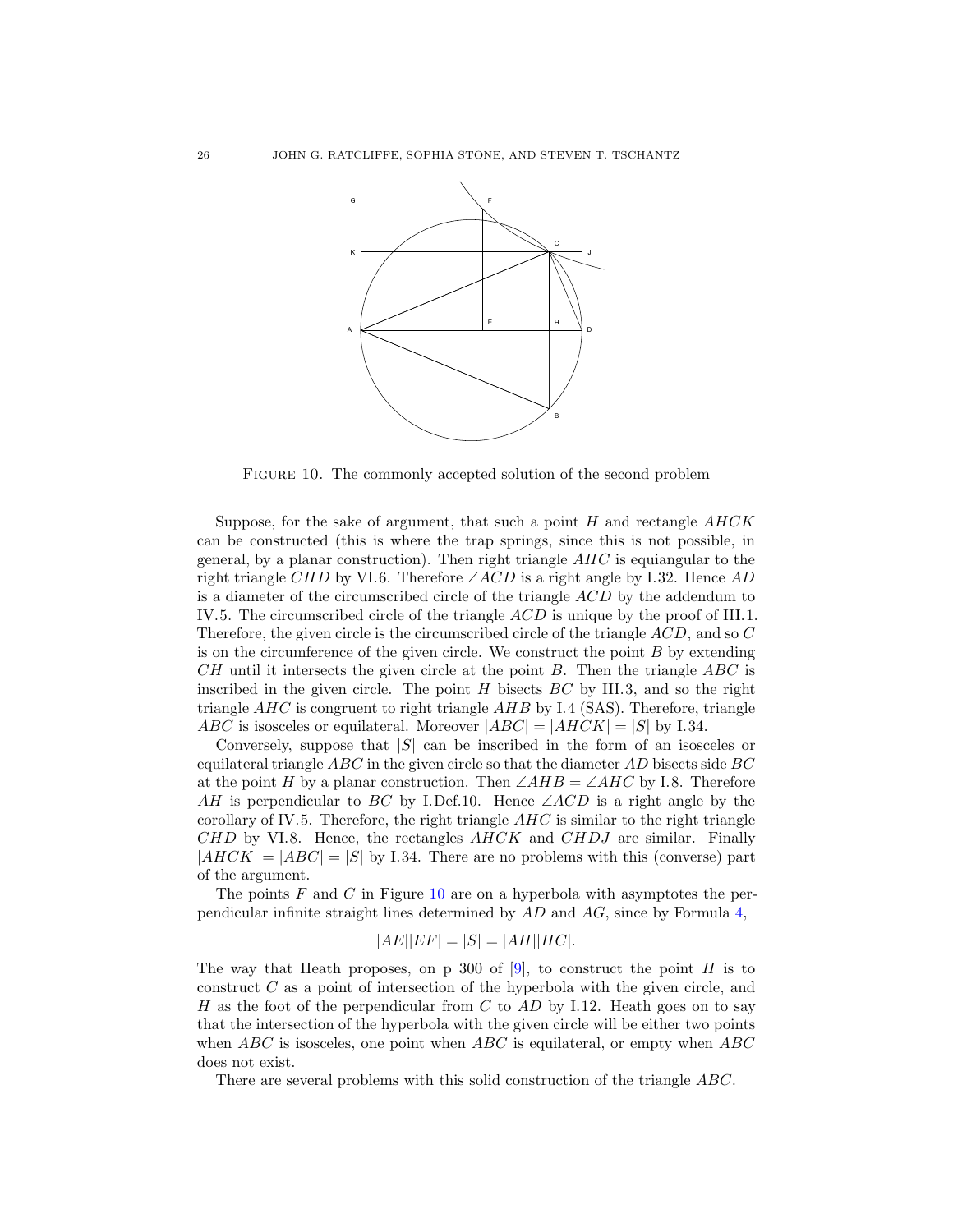- (1) Hyperbolas had not yet been discovered when the Meno was written.
- (2) Plato demands a planar construction in Philebus 51c.
- (3) Plato had a good reason to believe that the construction of the isosceles triangle ABC cannot be accomplished in general with a planar construction.
- (4) The construction of the isosceles triangle ABC cannot be accomplished in general with a planar construction.

Only Problem 2 and 3 are relevant to our argument that Plato set a trap in the second geometrical passage. We discuss Problem 3 next.

6.5. Why Plato knew he set a Trap. We need to construct the points  $H$  and C in Figure [10](#page-25-0) by a planar construction so that  $AHCK$  is a rectangle similar to the rectangle CHDJ, and  $|AHCK| = |AEFG|$ . Let  $s = |AE|$ ,  $x = |AH|$ ,  $d = |AD|$ , and  $y = |HC|$ . Then we need that  $x/y = y/(d-x)$  and  $xy = s^2$ . This is equivalent to solving the system of proportions

$$
x: y = y: d - x \quad \text{and} \quad x: s = s: y
$$

for the unknown variable lengths  $x$  and  $y$  by a planar construction.

Both of these proportions are geometric mean proportions of the form  $a : b = b : c$ . If two, out of the three lengths  $a, b, c$ , are constructible by a planar construction, then the third length is constructible by a planar construction by either VI.12 or VI.13. However, both proportions  $x : y = y : d - x$  and  $x : s = s : y$  involve both unknowns x and y, and so neither of the unknowns x or y can be constructed by an obvious planar construction.

This impasse is similar to the impasse in Hippocrates' reduction of the problem of doubling the cube to solving the system of proportions

$$
a: x = x: y \quad \text{and} \quad x: y = y: 2a
$$

for the unknown variables  $x$  and  $y$  by a planar construction. For this reason, Plato would have felt confident that there was no easy escape from the trap that he had set in the second geometrical passage.

That Plato understood geometric mean proportions can be seen in his divided line described in Republic 509d and illustrated in Figure [2.](#page-8-0) We show next that the lengths of the two middle sections of Plato's divided line are the same, and are equal to the geometric mean of the lengths of the two outside sections of the line.

The given data for Plato's divided line are the endpoints  $A$  and  $E$  of the line and a point C within the line  $AE$  that is not the midpoint. The point B within  $AC$  and the point  $D$  within  $CE$  are specified by the proportions

$$
|BC|: |AB| = |DE|: |CD| = |CE|: |AC|.
$$

The points B and D can be constructed by VI.10. Let  $a = |AB|$ ,  $b = |BC|$ ,  $c = |CD|$ , and  $d = |DE|$ . Then we have the system of proportions

$$
b: a = d: c = (c + d): (a + b).
$$

By V.12, we have that

$$
b: a = d: c = (b + d): (a + c).
$$

Therefore, we have that

$$
(c+d) : (a+b) = (b+d) : (a+c).
$$

On the contrary, suppose that  $b \neq c$ . Then either  $b < c$  or  $c < b$ .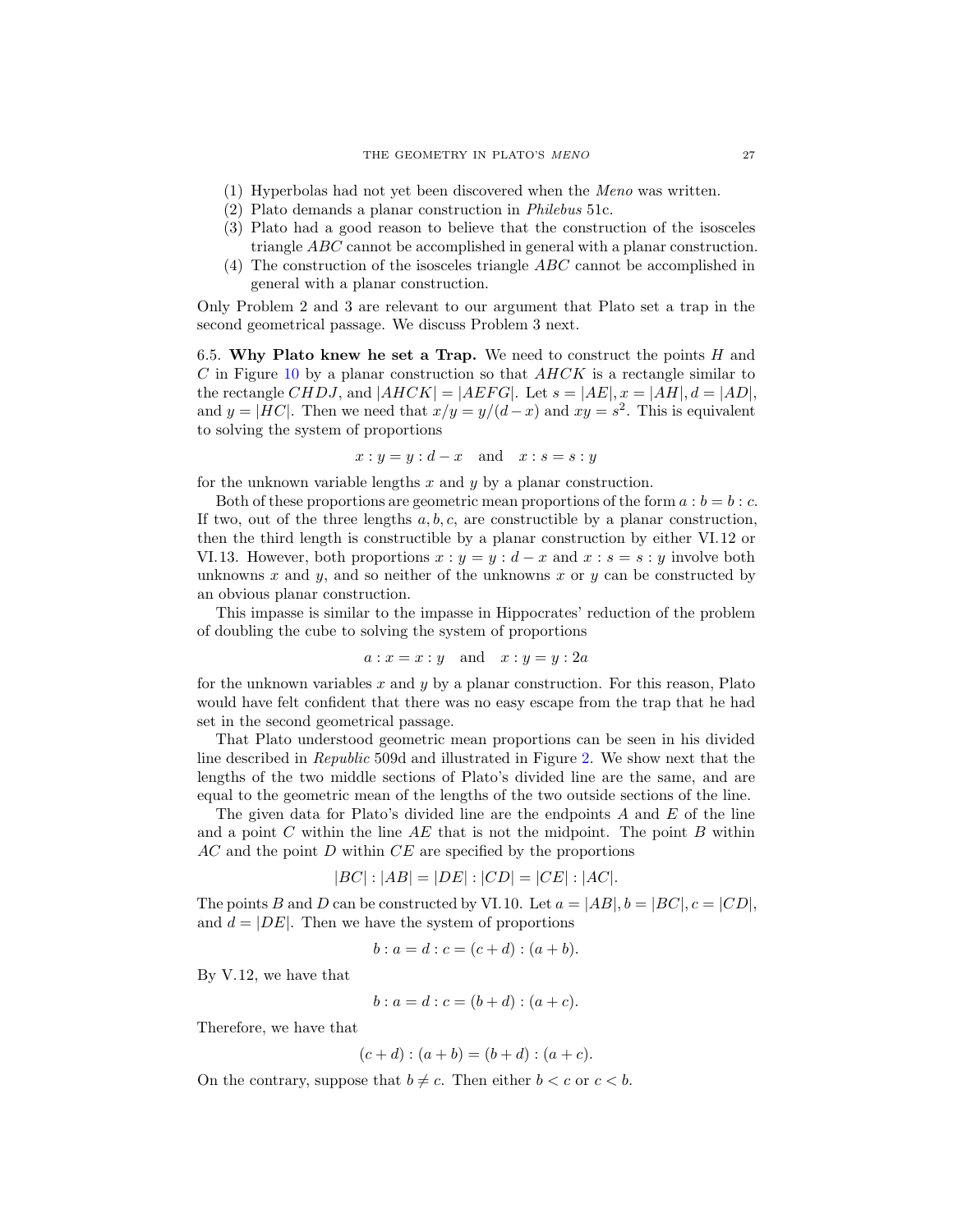First assume that  $b < c$ , then by V.8, we have the contradiction

$$
(b+d) : (a+c) < (c+d) : (a+c) < (c+d) : (a+b).
$$

Now assume that  $c < b$ , then by V.8, we have the contradiction

$$
(c+d) : (a+b) < (b+d) : (a+b) < (b+d) : (a+c).
$$

Therefore, we must have  $b = c$ .

This argument is so easy and natural using the well-known theory of proportions that there is little doubt that Plato knew that  $b = c$ . In particular, Plato would have known that the given proportion  $d : c = b : a$  is the geometric mean proportion  $d : b = b : a$ , and that  $b = c$  is the geometric mean of a and d.

That Plato understood proportions is also clear from Parmenides 154d. We use the translation of Mary Louise Gill and Paul Ryan in [\[19\]](#page-49-2).

Parmenides: Go back and consider: if we add equal time to more and less time, will the more differ from the less by an equal or a smaller fraction? – "A smaller."

In the context of proportions, a difference is interpreted as a ratio, as attested by Heath's interpretation on p 294 of [\[9\]](#page-48-0): If  $a > b$ , then  $(a + c) : (b + c) < a : b$ .

6.6. Why Plato set a Trap. To understand why Plato set his trap, we pick up the dialogue in the first geometrical passage at 84a right after we left off in §[5.2.](#page-18-0)

Socrates: You realize, Meno, what point he has reached in his recollection. At first he did not know what the basic line of the eight-foot square was; even now he does not yet know, but then he thought he knew, and answered confidently as if he did know, and he did not think himself at a loss, but now he does think himself at a loss, and as he does not know, neither does he think he knows.

Here Plato is referring to the standard mistake that the servant boy made, and the standard mistake that readers of the second geometrical passage will make.

Meno: That is true.

Socrates: So he is now in a better position with regard to the matter he does not know?

Meno: I agree with that too.

Socrates: Have we done him any harm by making him perplexed and numb as the torpedo fish does?

Meno: I do not think so.

Socrates: Indeed, we have probably achieved something relevant to finding out how matters stand, for now, as he does not know, he would be glad to find out, whereas before he thought he could easily make many fine speeches to large audiences about the square of double size and said that it must have a base twice as long.

How well Plato knew human nature. The standard mistake for the second geometrical passage was published in [\[1,](#page-48-13) [5,](#page-48-14) [6,](#page-48-15) [9,](#page-48-0) [15\]](#page-48-4).

Meno: So it seems.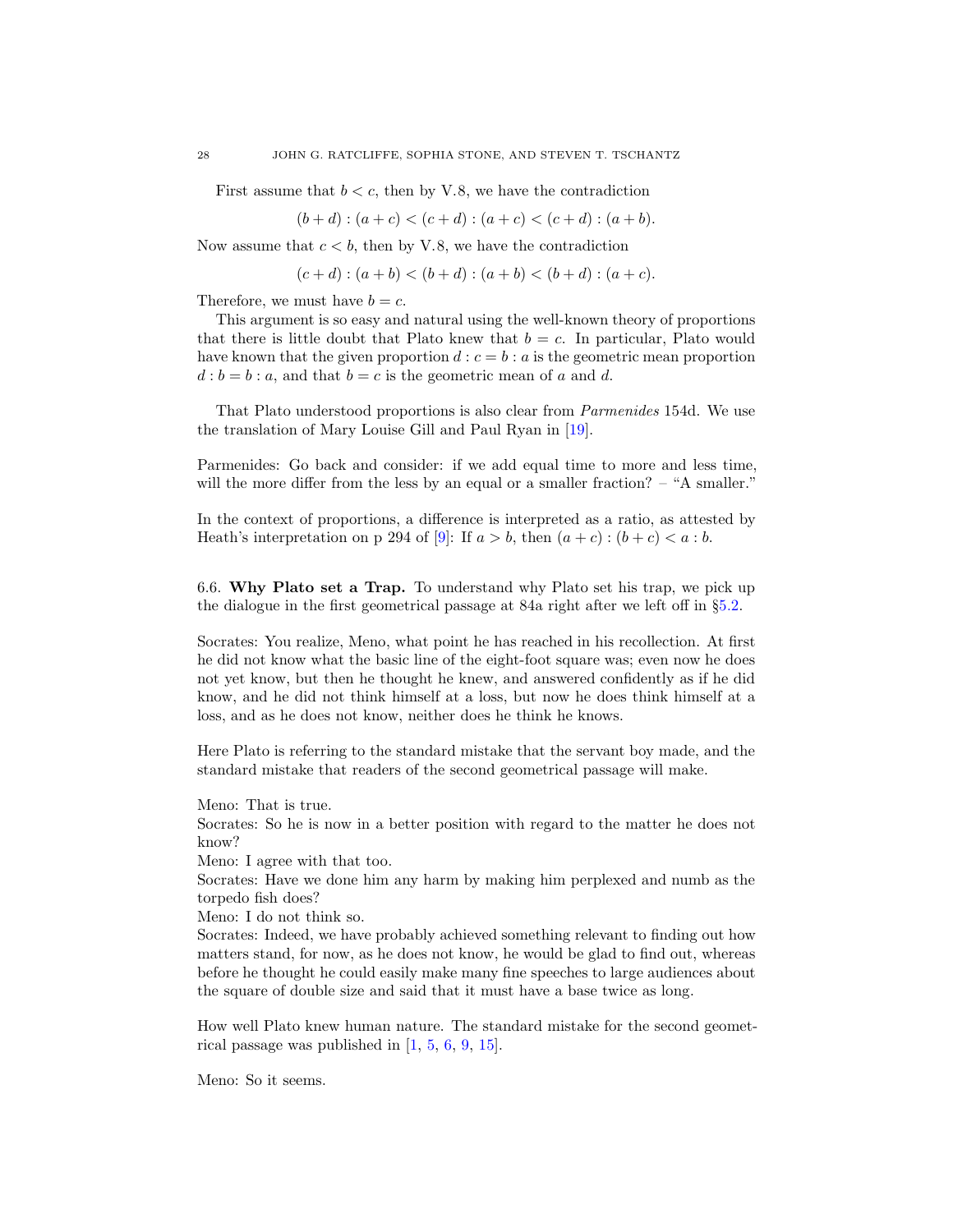

<span id="page-28-1"></span>FIGURE 11. The inscription of a  $30^{\circ} - 60^{\circ}$  right triangle in a circle

Socrates: Do you think that before he would have tried to find out that which he thought he knew though he did not, before he fell into perplexity and realized he did not know and longed to know?

Meno: I do not think so, Socrates. Socrates: Has he then benefitted from being numbed?

Meno: I think so.

The reason Plato set his trap in the second geometrical passage is that he wanted you to fall into perplexity and realize that you did not know and that you longed to know. In other words, Plato wanted the torpedo fish to sting you, so that you would become numb and open to further discovery.

The second geometrical passage is a teaching tool. Plato wanted to first break down a student by leading the student into making a mistake, before he built the student up by leading the student to the correct non-obvious solution, as Socrates does in the first geometrical passage.

# 7. ON THE  $30^{\circ}$  –  $60^{\circ}$  RIGHT TRIANGLE

<span id="page-28-0"></span>In this section, we prove by modern methods that the standard mistake, in interpreting the second geometrical passage, leads to an inscription that can not be achieved by a planar construction. This has not been proved before to the best of our knowledge. More specifically, we prove that the area of a  $30^{\circ} - 60^{\circ}$  right triangle inscribed in a given circle can not be inscribed in the form of an isosceles or equilateral triangle in the given circle by a planar construction. The first step is to prove the next proposition by classical methods.

**Proposition 7.1.** A 30 $\degree$  – 60 $\degree$  right triangle can be inscribed in a given circle, by a planar construction, starting from the initial data used to construct the given circle, namely a point A on the circumference of the given circle and the center O of the given circle.

*Proof.* Construct the line segment  $AO$  by Rule 1. Construct point  $B$  by extending AO to intersect the circumference of the circle in the point B by Rules 2 and 5.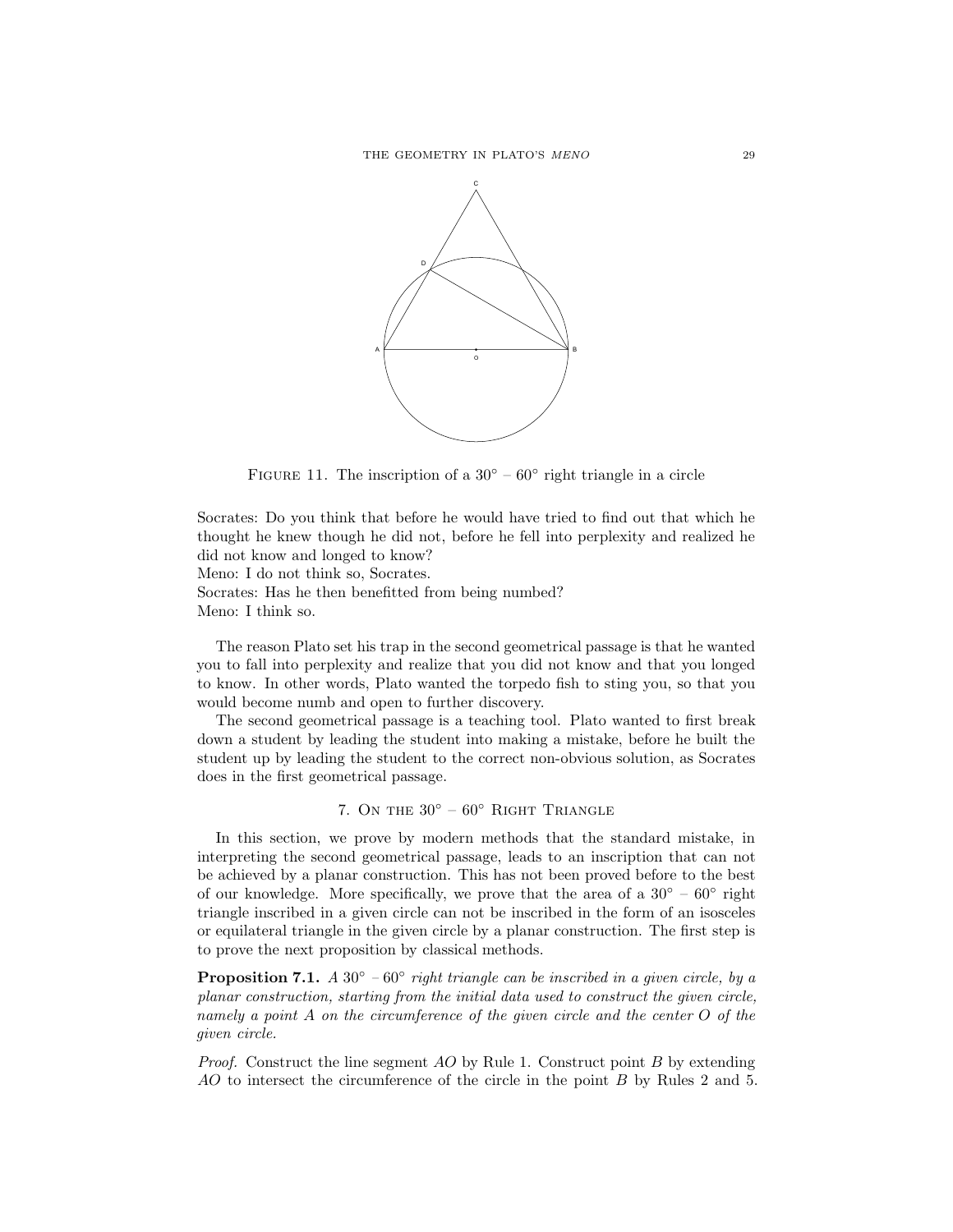Construct line segment AB by Rule 1. Construct the equilateral triangle ABC by I.1. The point C is in the exterior of the circle, since the height  $OC$  of the 30<sup>°</sup> –  $60^\circ$  right triangle AOC is greater than the radius AO of the given circle by I.19. The line segment AC intersects the circumference of the circle in a point in the interior of AC by III.16, since  $\angle CAB$  is acute. Construct the point D by Rule 5 as the intersection of AC and the circumference of the circle. Then  $\angle ADB$  is right by III.31. As ∠DAB is 60°, we have that ∠ABD is 30° by I.32. Therefore  $\overline{ABD}$ is a 30 $\degree$  – 60 $\degree$  right triangle inscribed in the given circle.  $\Box$ 

In the 19th century, the algebraic theory of fields was used to prove that the following construction problems from antiquity are impossible to solve by a planar construction:

- (1) To trisect a  $60^{\circ}$  angle (Theorem 5.L of [\[11\]](#page-48-10)).
- (2) To double a given cube (Theorem 5.M of  $[11]$ ).
- (3) To inscribe a regular septagon in a given circle (Theorem 5.N of [\[11\]](#page-48-10)).

We will use the algebraic theory of fields to prove the next proposition.

<span id="page-29-0"></span>**Proposition 7.2.** The area of a 30 $\degree$  – 60 $\degree$  right triangle inscribed in a given circle by a planar construction starting from the initial data used to construct the circle, namely a point A on the circumference of the given circle and the center O of the given circle, can not be inscribed in the form of an isosceles or equilateral triangle in the given circle by a planar construction.

*Proof.* The initial data consists of the two points  $A$  and  $O$ . This situation is an-alyzed in §5.4 of [\[11\]](#page-48-10). We set up a coordinate system by letting  $A = (0,0)$  and  $O = (1, 0)$ . Then the area of the 30° – 60° right triangle inscribed in a given circle, as in Figure [11,](#page-28-1) is  $\sqrt{3}/2$ . On the contrary, assume that the area  $\sqrt{3}/2$  can be inscribed in the form of an isosceles or equilateral triangle ABC in the given unit circle by a planar construction. See Figure [10.](#page-25-0) We will derive a contradiction.

Let  $H = (x, 0)$  be the midpoint of side BC. Then x is the height length of the triangle *ABC* from the base *BC*. The height length x satisfies the equation  $x^2(2x (x^2) = 3/4$  according to Heath, p 301 [\[9\]](#page-48-0). The polynomial  $p(x) = x^4 - 2x^3 + 3/4$ has four roots  $r_1, r_2, r_3, r_4$ , with  $r_1$  and  $r_2$  real, corresponding to the two possible x-coordinates of H, and  $r_3$  and  $r_4$  complex. The polynomial  $p(x)$  is irreducible over the field  $\mathbb Q$  of rational numbers, and so  $p(x)$  is the minimal polynomial over  $\mathbb Q$  for each of its roots.

Let  $K = \mathbb{Q}(r_1, r_2, r_3, r_4)$  be the splitting field of the polynomial  $p(x)$ . By a standard algorithm, we computed the degree of K over  $\mathbb{Q}$ , that is  $[K:\mathbb{Q}]$ , to be 24. The field extension  $K/\mathbb{Q}$  is normal by Theorem 5.U of [\[11\]](#page-48-10). The Galois group  $G = G(K, \mathbb{Q})$  has order  $[K : \mathbb{Q}] = 24$  by Theorem 5.T of [\[11\]](#page-48-10). The group G acts on the four roots of  $p(x)$ , as a permutation group, and so G is a subgroup of the symmetric group  $S_4$ , but  $S_4$  has order 24, and so  $G = S_4$ .

Let r be one of the real roots of  $p(x)$ . Then  $[\mathbb{Q}(r) : \mathbb{Q}] = 4$ , since the degree of the minimal polynomial  $p(x)$  of r is 4, by Theorem 5.C of [\[11\]](#page-48-10). The real number r is constructible in the sense of §5.4 of [\[11\]](#page-48-10). Hence  $\mathbb{Q}(r)$  has a subfield E of index 2 by Theorem 5.K of  $[11]$ .

By the fundamental theorem of Galois theory, there is a subgroup  $H$  of  $G$  such that E is the subfield of K that is stabilized by H and  $[G:H] = [E:\mathbb{Q}] = 2$  by Theorems 5.T and 5.V of [\[11\]](#page-48-10). The only subgroup of  $S_4$  of index 2 is the alternating group  $A_4$ , and so  $H = A_4$ .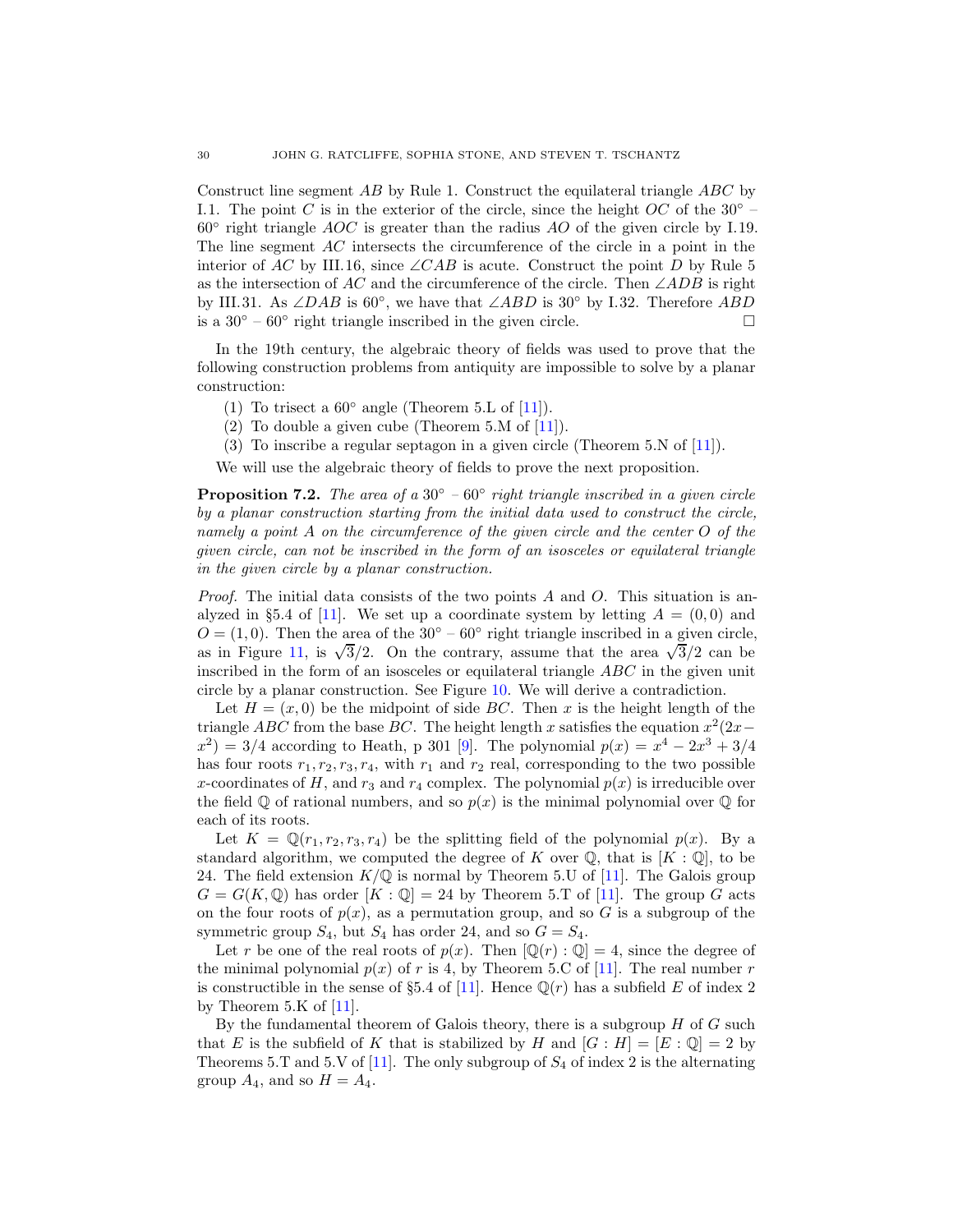By the fundamental theorem of Galois theory, there is a subgroup  $I$  of  $G$  such that  $\mathbb{Q}(r)$  is the subfield of K that is stabilized by I and  $[G: I] = [\mathbb{Q}(r) : \mathbb{Q}] = 4$ . As  $\mathbb{Q}(r) \supset E$ , we have that  $I \subset H = A_4$ , and by Theorem 5.A of [\[11\]](#page-48-10), we have

$$
[H:I] = [G:I]/[G:H] = [\mathbb{Q}(r) : \mathbb{Q}]/[E : \mathbb{Q}] = [\mathbb{Q}(r) : E] = 2.
$$

However, the alternating group  $A_4$  does not have a subgroup of index 2, which is a contradiction. Therefore, the area  $\sqrt{3}/2$  can not be inscribed in the form of an isosceles or equilateral triangle in the given unit circle by a planar construction.  $\Box$ 

Proposition [7.2](#page-29-0) means that the standard mistake is really a mistake. In other words, there is no escape from Plato's trap, except to admit defeat.

Plato would have liked the proof of Proposition [7.2](#page-29-0) because the symmetric group  $S_4$  is the group of symmetries of the regular tetrahedron. In Timeaus 54d-e, Plato describes how the surface of a regular tetrahedron is partitioned into twenty-four 30<sup>°</sup> – 60<sup>°</sup> right triangles each of which is an elementary triangle of the tetrahedron. The group of symmetries of the regular tetrahedron acts simply transitively on these 24 triangles. Therefore, these 24 triangles correspond to the 24 elements of  $S_4$ .

#### <span id="page-30-0"></span>8. What Plato would have known about the Second Problem

Our main thesis is that Plato sketches a simple beautiful solution of the geometry problem in the second geometrical passage of the Meno, which he conceals by leaving out important information, in order to mislead the reader into making the standard mistake, which does not lead to a solution. Plato's solution is not obvious in direct analogy to what happens in the first geometrical passage. In this section, we discuss the preliminary propositions that are necessary for Plato's simple beautiful solution.

The second geometry problem in the *Meno* is to determine whether a given area can be inscribed in the form of a triangle within a given circle. What Plato is asking for are necessary and sufficient conditions on a given area for it to be inscribed in the form of a triangle within a given circle by a planar construction.

The necessary and sufficient conditions are easily found using the methods of calculus. A given area can be inscribed in the form of a triangle in a given circle if and only if the area is less than or equal to the area of an equilateral triangle inscribed in the given circle.

Plato would have known the following four propositions, because they are necessary for the solution of the second geometry problem, and their proofs require only a working knowledge of the contents of Books I and III of Euclid's Elements, which Plato would have possessed, since he had a keen interest in geometry.

<span id="page-30-1"></span>Proposition 8.1. To inscribe an equilateral triangle in a given circle.

<span id="page-30-2"></span>Proposition 8.2. If two equilateral triangles are inscribed in a given circle, then they have the same area.

<span id="page-30-3"></span>**Proposition 8.3.** If a non-equilateral triangle is inscribed in a given circle, then its area is less than the area of an equilateral triangle inscribed in the given circle.

<span id="page-30-4"></span>**Proposition 8.4.** The greatest area of an inscribed triangle in a given circle is that of an inscribed equilateral triangle in the given circle.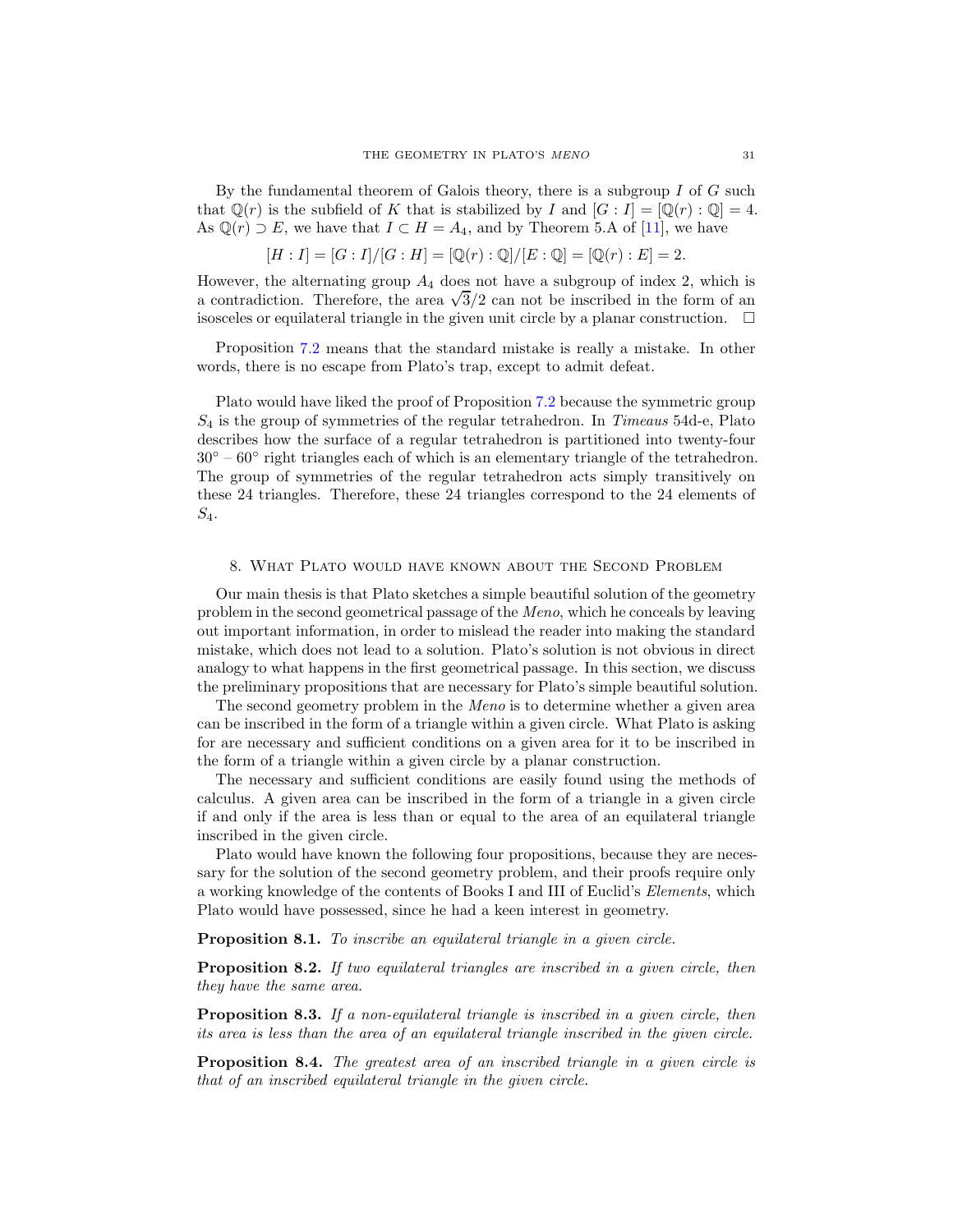

<span id="page-31-0"></span>FIGURE 12. The inscription of an equilateral triangle in a circle

We will analyze each of these propositions below. Our main conclusions are:

- (1) Proposition [8.1](#page-30-1) was well known to the ancient Greeks.
- (2) Proposition [8.2](#page-30-2) is an easy exercise.
- (3) Proposition [8.3](#page-30-3) is nontrivial, but elementary.
- (4) Proposition [8.4](#page-30-4) follows immediately from Propositions [8.1,](#page-30-1) [8.2,](#page-30-2) and [8.3.](#page-30-3)

8.1. Proposition 8.1. In Book IV of Euclid's Elements, the construction of a regular n-gon, inscribed in a given circle, is given for  $n = 4, 5, 6$ . Proposition [8.1,](#page-30-1) which is the missing case,  $n = 3$ , was probably in an earlier version of the *Elements*, but was replaced by Euclid with the more general Proposition IV.2 for inscribing triangles.

Proposition IV.2 is nontrivial, and may not have been available to Plato, and so we give next a more elementary proof of Proposition [8.1,](#page-30-1) which uses only propositions in Book I of Euclid's Elements, in order to support our claim that Proposition [8.1](#page-30-1) was well known to the ancient Greeks.

Proof. The initial data consists of the two given constructed points O and A in Figure [12](#page-31-0) from which the given circle is constructed by Rule 3. The line segment OA is constructed by Rule 1. The equilateral triangles OAB, OBC, OCD, ODE,  $OEF$ ,  $OFG$  are constructed in order by I.1. All these equilateral triangles are congruent because each triangle shares a common side with the next triangle in the order that they are constructed. These triangles are equiangular by I.19. Therefore, all their angles are  $60°$  by I.32.

In Proposition IV.15, an angle of  $60^{\circ}$  is referred to as one-third of two right angles. Hence, the angles of  $OAB$ ,  $OBC$ ,  $OCD$  at the center  $O$  add up to two right angles. Likewise, the angles of  $ODE$ ,  $OEF$ ,  $OFG$  at the center O add up to two right angles. Hence, the angles of the six triangles at the center O add up to four right angles. Therefore,  $OG = OA$ , and so  $G = A$ .

That six congruent equilateral triangles fit together at a common vertex was known to the Pythagoreans according to Proclus, p 238 of [\[20\]](#page-49-5):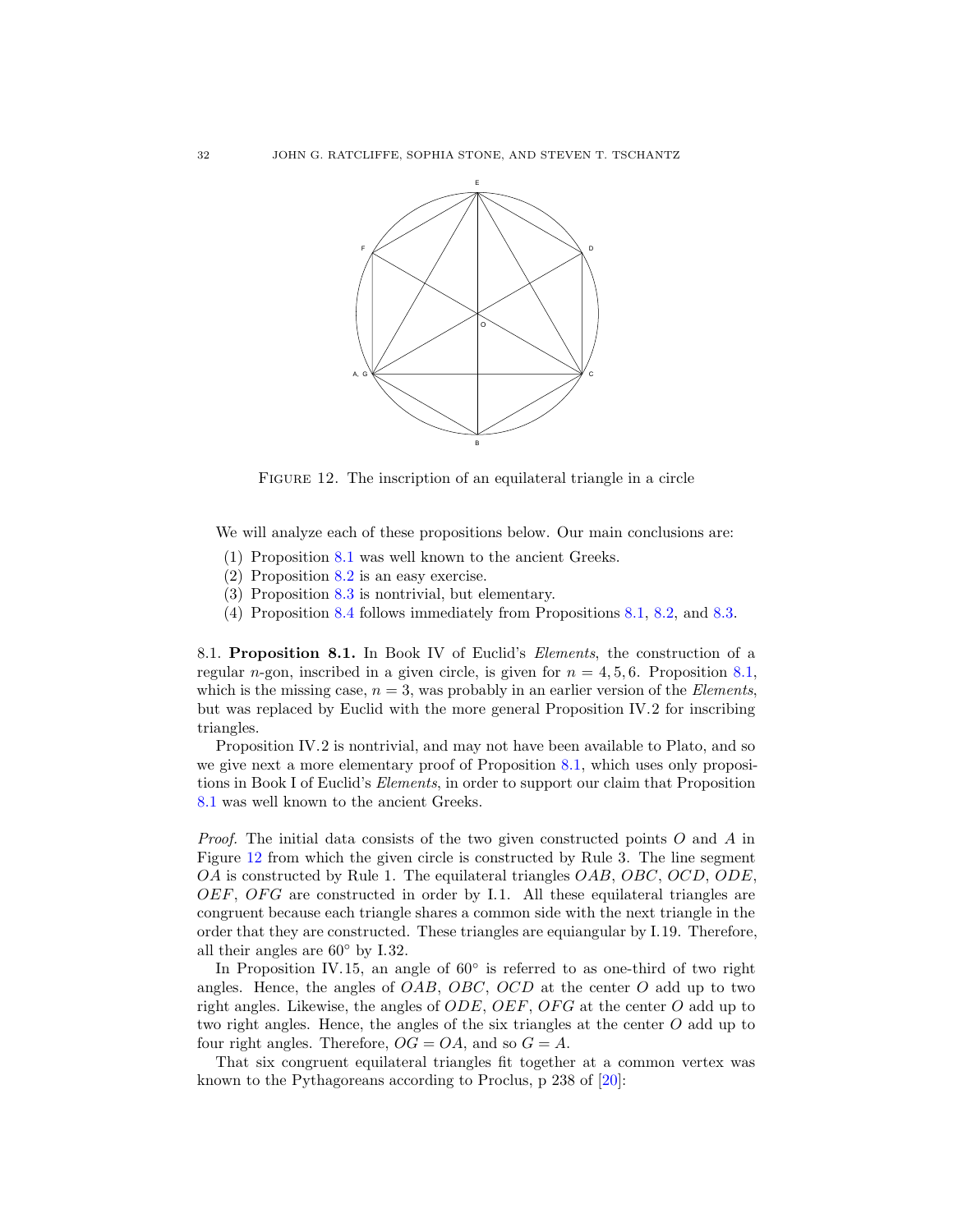"The porism that we are now discussing, in teaching us that the space about a point can be divided into angles equal to four right angles, forms the basis of that paradoxical theorem which proves that only the following three (regular) polygons can fill up the space about a point: the equilateral triangle, the square, and the equilateral equiangular hexagon. The equilateral triangle, however, must be taken six times, for six angles, each two-thirds of a right angle, will make four right angles; . . . This theorem is Pythagorean."

The line segments  $OA, OB, OC, OD, OE, OF$  are congruent, and so they are radii of the given circle. Hence  $A, B, C, D, E, F$  are on the circumference of the given circle. The angles of the isosceles triangles  $ACO, CEO, EAO$  at the center  $\overline{O}$  are 120°. Therefore, they are congruent by I.4 (SAS). Hence, AC, CE, EA are congruent. Therefore, the inscribed triangle ACE in the given circle is equilateral.  $\Box$ 

# 8.2. Proposition 8.2. Proposition [8.2](#page-30-2) was probably an exercise.

Proof. Each of the inscribed equilateral triangles partitions the circumference of the given circle into three congruent arcs by III.24. Therefore, these six arcs are all congruent. Hence, all six sides of the triangles are congruent by III.29. Therefore, the two triangles are congruent by I.8 and I.4 (SAS), and so they have the same area by the congruence property of area.  $\square$ 

8.3. Proposition 8.3. Proposition [8.3](#page-30-3) is used to prove Proposition [8.4.](#page-30-4) Proposition [8.3](#page-30-3) is not obvious and its proof is nontrivial, and so we do not expect the ancient Greeks to have been familiar with it. However, as Proposition [8.4](#page-30-4) is the pivot on which the solution of the second geometry problem turns, we do believe that Plato knew how to prove Proposition [8.3,](#page-30-3) since its proof is elementary. The first step is to prove the following lemma:

<span id="page-32-0"></span>**Lemma 8.5.** Let ABC be a triangle inscribed in a given circle, and let DE be the diameter of the circle that is the perpendicular bisector of AB, with C and D on the same side of AB. Then ABD is an isosceles or equilateral triangle inscribed in the given circle, with base AB. If  $|AC| \neq |BC|$ , then  $|ABC| < |ABD|$ .

Proof. Consider a triangle ABC inscribed in the circle in Figure [13](#page-33-0) with base AB. Construct the midpoint  $M$  of  $AB$  by I.10. Construct a line segment perpendicular to  $AB$  at M by I.11, and extend it to a chord  $DE$  of the given circle by Rules 2 and 5. Then DE is a diameter of the given circle by the proof of III.1. By relabeling  $DE$ , if necessary, we assume that D is on the same side of AB as C. The triangles AMD and BMD are congruent by I.4 (SAS). Hence  $|AD| = |BD|$ . Therefore, triangle ABD is either isosceles or equilateral with base AB.

Suppose  $|AC| \neq |BC|$ . Then  $C \neq D$ . By relabeling AB, if necessary, we may assume that C is on the same side of  $DE$  as A, as in Figure [13.](#page-33-0) The triangles  $ABC$ and  $ABD$  have the same base  $AB$ , and the height of  $ABC$  is obviously less than the height of ABD. Hence  $|ABC| < |ABD|$  by Proposition [3.2.](#page-15-2) However, Plato believed that truth can only be discovered by reason and not by the senses.

We complete the proof as follows: Construct a line segment GD perpendicular to the diameter  $DE$  in the same side of  $DE$  as A by 1.11. See Figure [14.](#page-33-1) Then  $GD$ is tangent to the given circle at  $D$  by the Porism (Corollary) of III.16. Construct a line segment  $CF$  perpendicular to  $DE$  so that  $F$  is on the infinite straight line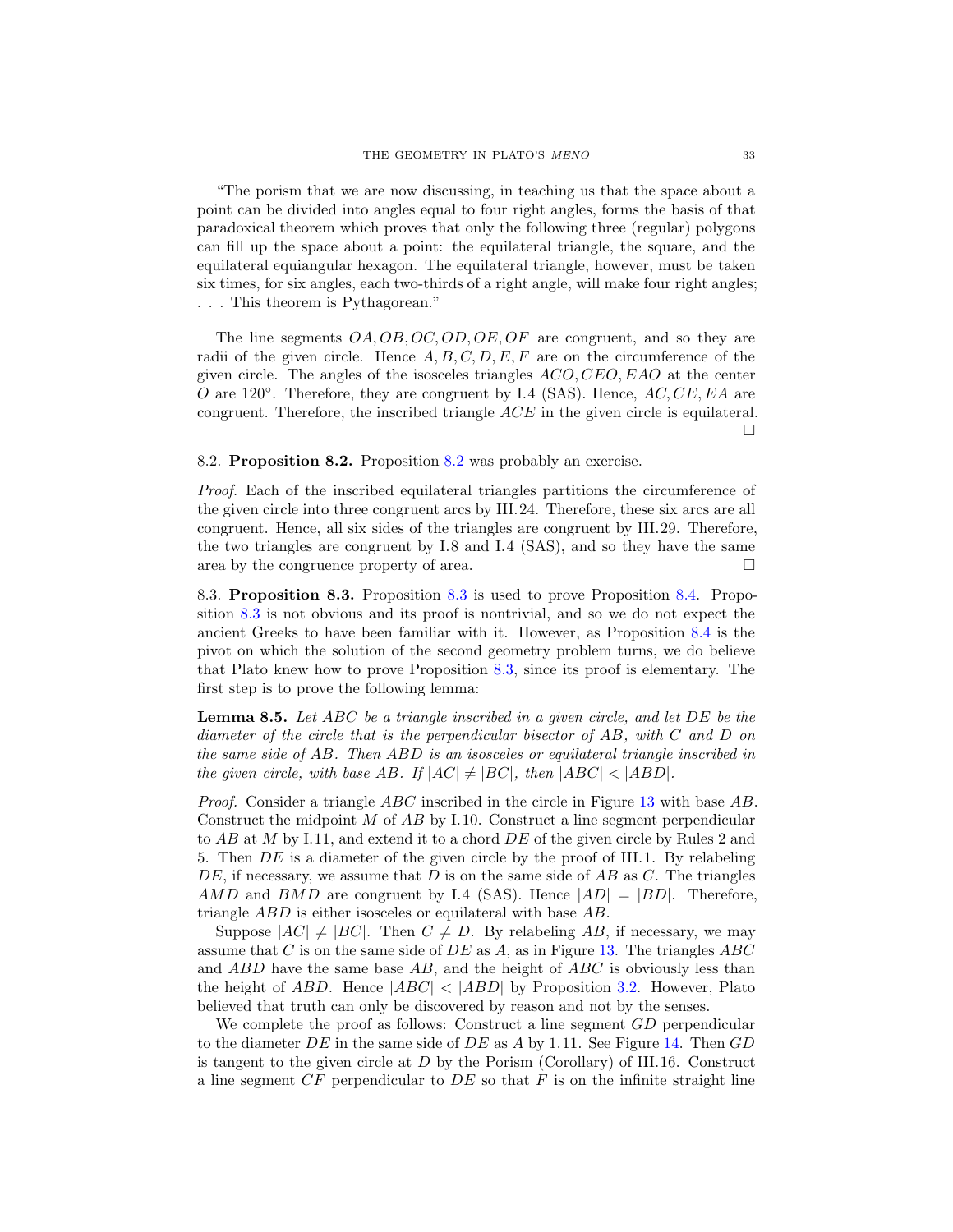

FIGURE 13. Two triangles inscribed in a circle with the same base

<span id="page-33-0"></span>

<span id="page-33-1"></span>Figure 14. Comparing the heights of the two triangles in Figure 13

determined by  $DE$  by I.12. Then  $CF$  is parallel to  $AM$  and  $GD$  by I.27. Now AM and GD are parallel by I.30. Hence, the line segments AM, CF, and GD are parallel.

All the points on the given circle, except for  $D$ , are in the same side of the tangent  $GD$ . Hence  $A$  and  $C$  are in the same side of  $GD$ . The points  $C$  and  $D$ are in the same side of  $AM$ . Therefore C is between  $AM$  and  $GD$ . Hence  $CF$  is between AM and GD. Therefore F is between M and D, and so  $|MF| < |MD|$  by the comparison property of length. The height length of triangle  $ABC$  is  $|MF|$  and the height length of triangle *ABD* is  $|MD|$ . Hence  $|ABC| < |ABD|$  by Proposition 3.2.  $3.2.$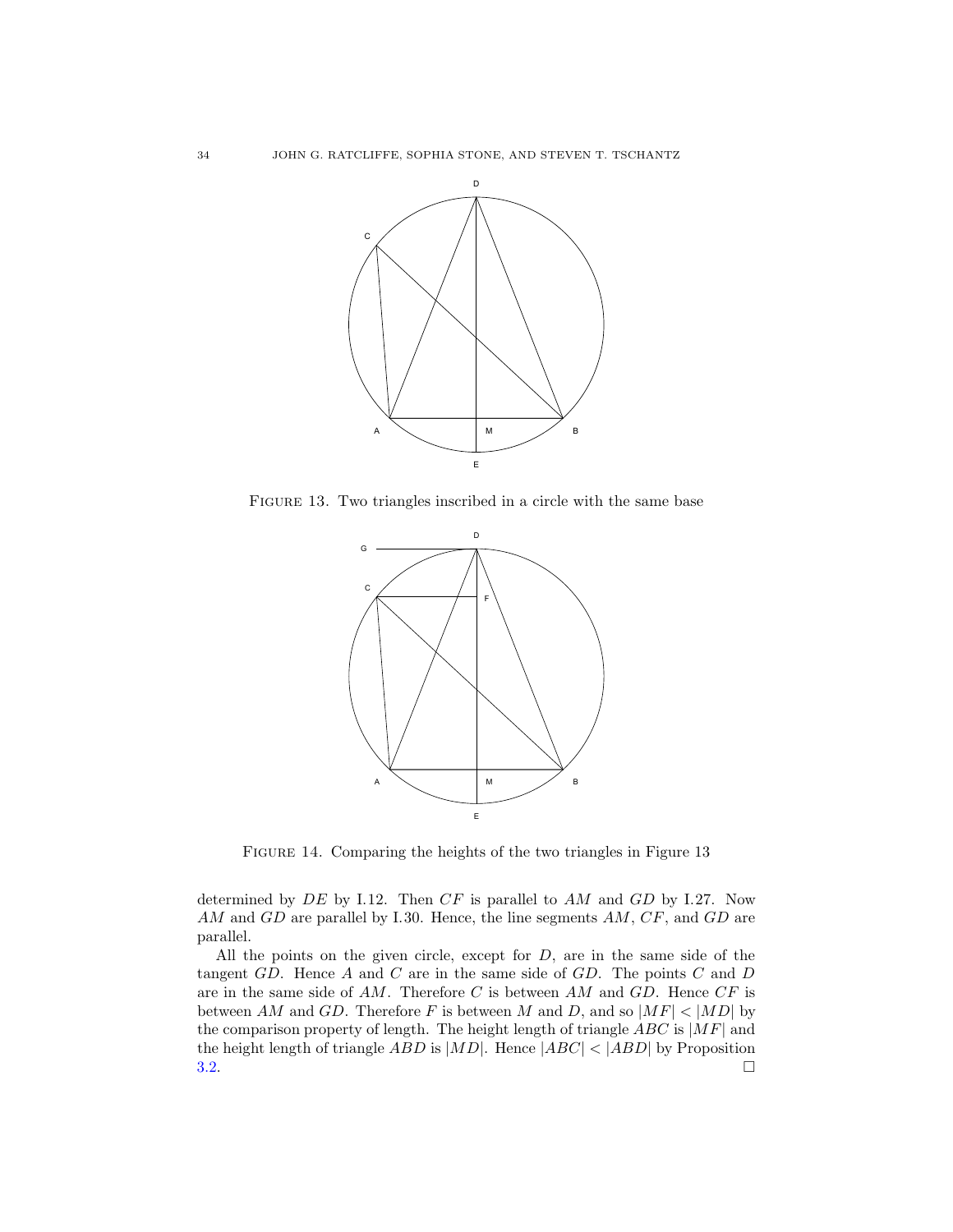

<span id="page-34-1"></span>Figure 15. Comparing the heights of three triangles inscribed in a circle

We now take stock of what we have just proved: If an inscribed triangle is not equilateral, then its area is not the greatest area of an inscribed triangle in the given circle. This statement is equivalent to the contrapositive statement: If the area of an inscribed triangle is the greatest area of an inscribed triangle in the given circle, then the triangle must be equilateral. This observation, based on Figure [13,](#page-33-0) is so elementary, that there is no doubt that Plato was aware of it.

For a modern mathematician this observation proves Proposition [8.3](#page-30-3) almost immediately, since a continuous function defined on a closed interval achieves its maximum value on the interval. Of course, Plato did not have such advance mathematics to finish off the proof of Proposition [8.3;](#page-30-3) however, his intuition would have told him:

The Heuristic Argument: An inscribed triangle of greatest area in the given circle must exist, because it would be the most beautiful triangle of them all, an equilateral triangle.

The heuristic argument would have motivated Plato to find a proof of Proposition [8.3.](#page-30-3) Plato's occupation was philosopher and not mathematician, and so he probably would have consulted an experienced geometer such as his friend Theaetetus (c. 414 – c. 369 BC) of Athens or he would have handed off this problem to a student as suggested by the quote from Philodemus' *History of the Academy* in §[5.3.](#page-19-0)

Before we start the proof of Proposition [8.3,](#page-30-3) we need to first prove a refinement of Lemma [8.5.](#page-32-0) Lemma [8.6](#page-34-0) is another obviously true lemma whose synthetic proof is delicate, since it involves betweenness arguments. Nevertheless, the proofs of Lemmas [8.5](#page-32-0) and [8.6](#page-34-0) would be straightforward for a geometer in Plato's time.

<span id="page-34-0"></span>**Lemma 8.6.** Let ABC be a triangle inscribed in a given circle, and let DE be the diameter of the circle that is the perpendicular bisector of AB, with C and D on the same side of AB. Then ABD is an isosceles or equilateral triangle inscribed in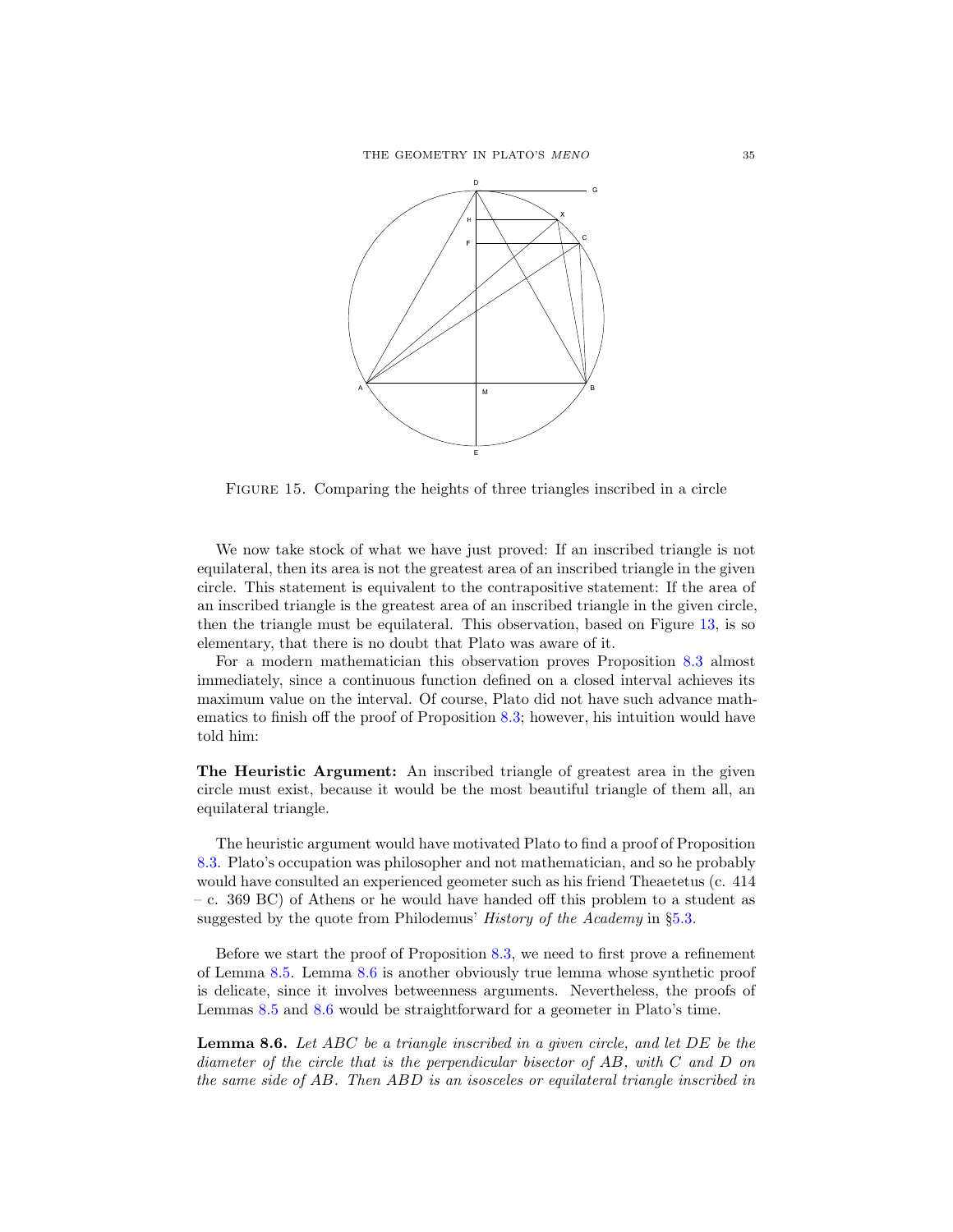the given circle, with base AB. If  $C \neq D$  and X is a point in the interior of the arc CD of the circumference of the given circle, then  $|ABC| < |ABX| < |ABD|$ .

*Proof.* The triangle  $ABD$  in Figure [15](#page-34-1) is an isosceles or equilateral triangle inscribed in the given circle with base  $AB$  by Lemma [8.5.](#page-32-0) The angles of triangle  $ABD$  at the base are equal by I.5.

By relabeling  $AB$ , if necessary, we may assume that C is on the same side of DE as B. By the comparison property of angles and I.5, we have

$$
\angle BAC < \angle BAD = \angle DBA < \angle CBA.
$$

Hence  $|BC| < |AC|$  by I.19.

Let  $M$  be the midpoint of  $AB$ , and let  $F$  be the foot of the perpendicular from C to the infinite straight line containing  $DE$ . Then F is between M and D by the proof of Lemma [8.5](#page-32-0) (which is left-right symmetric).

Let  $DG$  be a tangent line to the given circle at D with G on the same side of DE as B. All the points of the arc  $CD$ , except for D, are on the same side of DG as all the points of the circle, except for  $D$ . All the points of the arc  $CD$ , except for  $C$ , are on the same side of  $FC$  as  $D$ , since the infinite straight line containing  $FC$  does not cut the arc  $CD$ . Therefore, the interior of the arc  $CD$  lies between DG and FC. Hence, the point X lies between DG and FC.

Let  $H$  be the foot of the perpendicular from  $X$  to the infinite straight line containing DE. Then  $HX$  is parallel to DG and FC by I.27, and so  $HX$ , DG and  $FC$  are parallel by I.30. As X lies between DG and FG, we have that HX lies between  $DG$  and  $FC$ . Therefore  $H$  is between  $F$  and  $D$ .

Hence, H is on the opposite side of F from M, and so F is between M and H. By the comparison and additive properties of length, we have that

$$
|MF| < |MH| = |MF| + |FH| < |MF| + |FD| = |MD|
$$

The height lengths of the triangles  $ABC, ABX, ABD$  are  $|MF|, |MH|, |MD|$  re-<br>spectively. Therefore  $|ABC| < |ABX| < |ABD|$  by Proposition 3.2 spectively. Therefore  $|ABC| < |ABX| < |ABD|$  by Proposition [3.2.](#page-15-2)

8.4. Proof of Proposition 8.3. Let  $ABC$  be a non-equilateral triangle inscribed in the given circle. We want to prove that the area of ABC is less than the area of an equilateral triangle inscribed in the given circle.

To begin with, construct the point  $D$  on the circumference of the given circle on the same side of  $AB$  as C such that  $ABD$  is an isosceles or equilateral triangle  $ABD$ with base  $AB$  as in the proof of Lemma [8.5.](#page-32-0) There are three cases to consider.

(1) Assume that some angle of  $ABC$  is equal to 60°. By relabeling  $ABC$ , if necessary, we may assume that ∠ $BCA = 60°$ . See Figure [13.](#page-33-0) Then ∠ $ADB =$  $\angle ACB = 60^\circ$  by III.21, and  $\angle BAD = \angle DBA = 60^\circ$  by I.5 and I.32. Hence ABD is equiangular, and so ABD is equilateral by I.18. Therefore,  $C \neq D$ , since ABC in non-equilateral. Hence  $|ABC| < |ABD|$  by Lemma [8.6,](#page-34-0) with ABD equilateral. Therefore, we may assume that no angle of  $\widehat{ABC}$  is equal to  $60^{\circ}$ .

The sum of the angles of  $ABC$  is 180 $\degree$  by I.32, and so some angle of ABC is less than  $60°$  and some angle of  $ABC$  is greater than  $60°$ . The third angle is either less than 60° or greater than 60°. Hence, two of the angles of  $ABC$  are less than 60° or two of the angles of  $ABC$  are greater than 60°.

(2) Next, assume that two of the angles of  $ABC$  are greater than  $60°$  and the third is less than 60°. By relabeling  $\overrightarrow{ABC}$ , if necessary, we may assume that ∠BAC < 60°. Then ∠CBA > 60° and ∠ACB > 60°.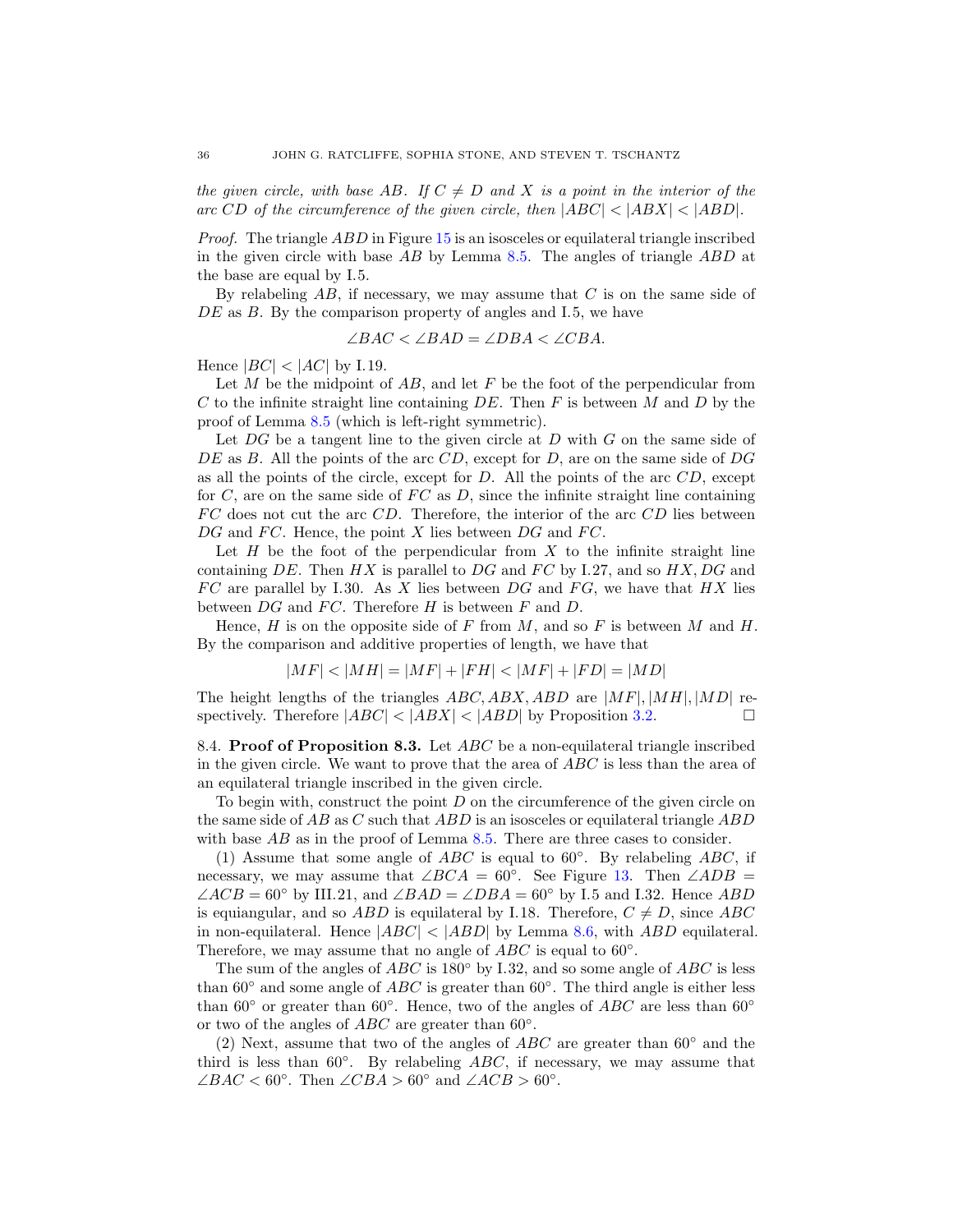The diameter  $ED$  enters the triangle  $ABC$  at the midpoint M of AB, and so must exit ABC at a point G. Triangle AMG is congruent to triangle BMG by I.4 (SAS). Hence, triangle ABG is either isosceles or equilateral with base AB. Therefore, the base angles of ABG are equal by I.5 or I.19. Hence  $G \neq C$ , since the angles of ABC at the base  $AB$  are not equal. We claim that G is in the interior of  $AC$ . On the contrary, assume that  $G$  is in the interior of  $BC$ . Then by the comparison property of angles, ∠BAG < ∠BAC < 60°. Hence, ∠GBA = ∠BAG < 60°. However  $\angle GBA = \angle CBA > 60^{\circ}$ , which is a contradiction. Therefore G must be in the interior of  $AC$  as in Figure [16.](#page-37-0) Therefore  $DE$  cuts  $AC$ , and so C is on the same side of DE as B.

We have that  $\angle ADB = \angle ACB$  by III.21, and so  $\angle ADB > 60^\circ$ . Hence, we have  $\angle BAD = \angle DBA < 60^{\circ}$ , since triangle ABD is isosceles. Let O be the center of the given circle. Then  $\angle DOA < 120^{\circ}$  by III.20.

Inscribe an equilateral triangle AYX in the given circle by Proposition [8.1.](#page-30-1) See Figure [16.](#page-37-0) Construct the midpoint N of XY by I.10. Then  $\angle ANX = \angle ANY$  by I.8. Hence AN is the perpendicular bisector of  $XY$  by I.Def.10. Construct F on the circumference of the given circle by extending  $AN$ . Then  $AF$  is a diameter of the circle by the proof of III.1.

Now  $D \neq F$ , since O is on the diameter DE, and DE bisects triangle ABD, and so O is not in  $AD$ . By relabeling  $AYX$ , if necessary, we may assume that X and D are on the same side of AF.

Now  $AYX$  is equiangular by I.19, and so each angle of  $AYX$  is 60 $\degree$  by I.32. Hence  $\angle XOA = 120^{\circ}$  by III.20.

Suppose that C is on the same side of AF as D. Then  $\angle CBA < 90^{\circ}$  by III.31, which we need to use III.20. Hence  $\angle COA = 2\angle CBA$  by III.20, and so  $\angle COA >$ 120°. Therefore ∠DOA < ∠XOA < ∠COA, and so X is in the interior of the arc CD. If  $C = F$  or C is on the opposite side of AF than D, then again X is in the interior of the arc  $CD$ , since X is on the same side of  $AF$  as D. Thus, for all possible C, we have that X is in the interior of the arc CD. Therefore  $|ABC| < |ABX|$  by Lemma [8.6.](#page-34-0)

Now  $\angle BAX \angle BAD$  by the comparison property of angles, and so we have ∠BAX < ∠BAD < 60°. Therefore ∠BOX < 120° by III.20. Hence B is in the interior of the arc  $YX$ . Therefore  $B$  and  $Y$  are on the same side of  $XA$ . Hence, with respect to the base XA, we have that  $|ABX| < |AYX|$  by Lemma [8.6,](#page-34-0) since  $AYX$  is equilateral. Therefore  $|ABC| < |ABX| < |AYX|$ , with  $AYX$  equilateral.

(3) Next, assume that two of the angles of  $ABC$  are less than 60 $\degree$  and the third is greater than  $60°$ . By relabeling  $\overline{ABC}$ , if necessary, we may assume that ∠BAC > 60°. Then ∠CBA < 60° and ∠ACB < 60°. Now C is on the same side of DE as A by the same argument by contradiction as in the previous case.

We have that  $\angle ADB = \angle ACB$  by III.21, and so  $\angle ADB < 60^\circ$ . Hence, we have  $90° > \angle BAD = \angle DBA > 60°$ , since triangle ABD is isosceles. Let O be the center of the given circle. Then  $\angle DOA > 120^{\circ}$  by III.20.

Inscribe an equilateral triangle AYX in the given circle by Proposition [8.1.](#page-30-1) See Figure [17.](#page-37-1) As in the previous case, construct the diameter  $AF$  as the perpendicular bisector of XY. Then  $D \neq F$  as in the previous case. By relabeling AYX, if necessary, we may assume that  $D$  and  $X$  are on the same side of  $AF$ .

Each angle of AYX is 60° as in the previous case. Hence  $\angle XOA = 120^{\circ}$  by III.20.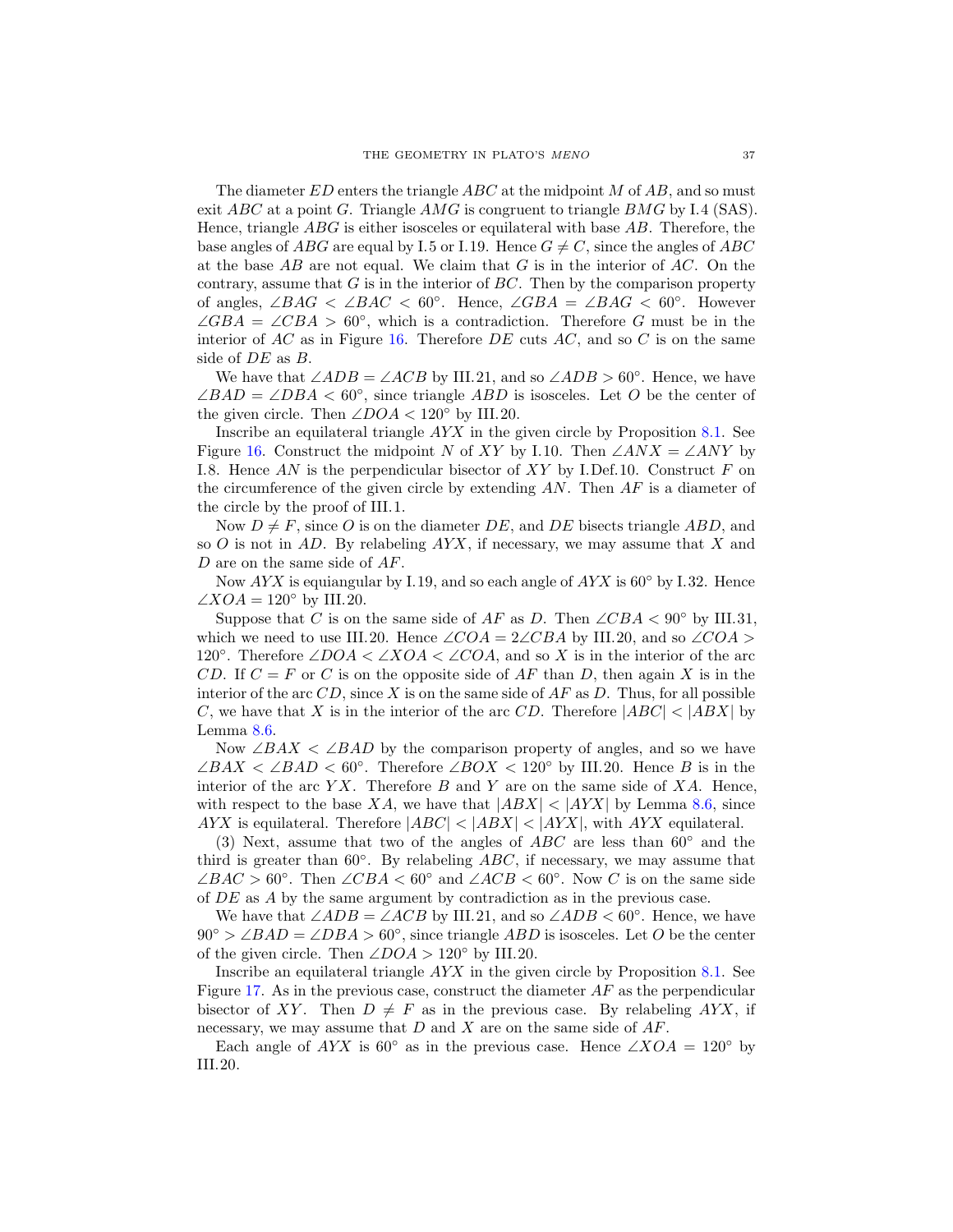

FIGURE 16. The figure for the case that  $\angle BAC$  is less than 60°

<span id="page-37-0"></span>

<span id="page-37-1"></span>FIGURE 17. The figure for the case that ∠BAC is greater than 60 $\degree$ 

As  $\angle CBA < 60^{\circ}$ , we have that  $\angle COA < 120^{\circ}$  by III.20. Therefore, we have  $\angle COA \langle \angle XOA \langle \angle DOA$ , and so X is in the interior of the arc DC. Hence  $|ABC| < |ABX|$  by Lemma [8.6.](#page-34-0)

Now diameter  $DE$  cuts diameter  $AF$  at  $O$ . Hence, the midpoint of  $AB$  is on the other side of  $AF$  than  $D$  and  $X$ . Hence, the line segment  $AB$ , except for  $A$ , is on the same side of  $AF$  as Y. Therefore B is on the same side of  $AF$  as Y.

Now  $\angle AXB = \angle ACB$  by III.21., and so  $\angle AXB < 60^{\circ}$ . Therefore  $\angle AOB <$ 120 $\textdegree$  by III.20. Hence B is in the interior of the arc AY. Therefore B and Y are on the same side of XA. Hence  $|ABX| < |AYX|$  by Lemma [8.6,](#page-34-0) since  $AYX$  is equilateral. Therefore  $|ABC| < |ABX| < |AYX|$ , with AYX equilateral. equilateral. Therefore  $|ABC| < |ABX| < |AYX|$ , with  $AYX$  equilateral.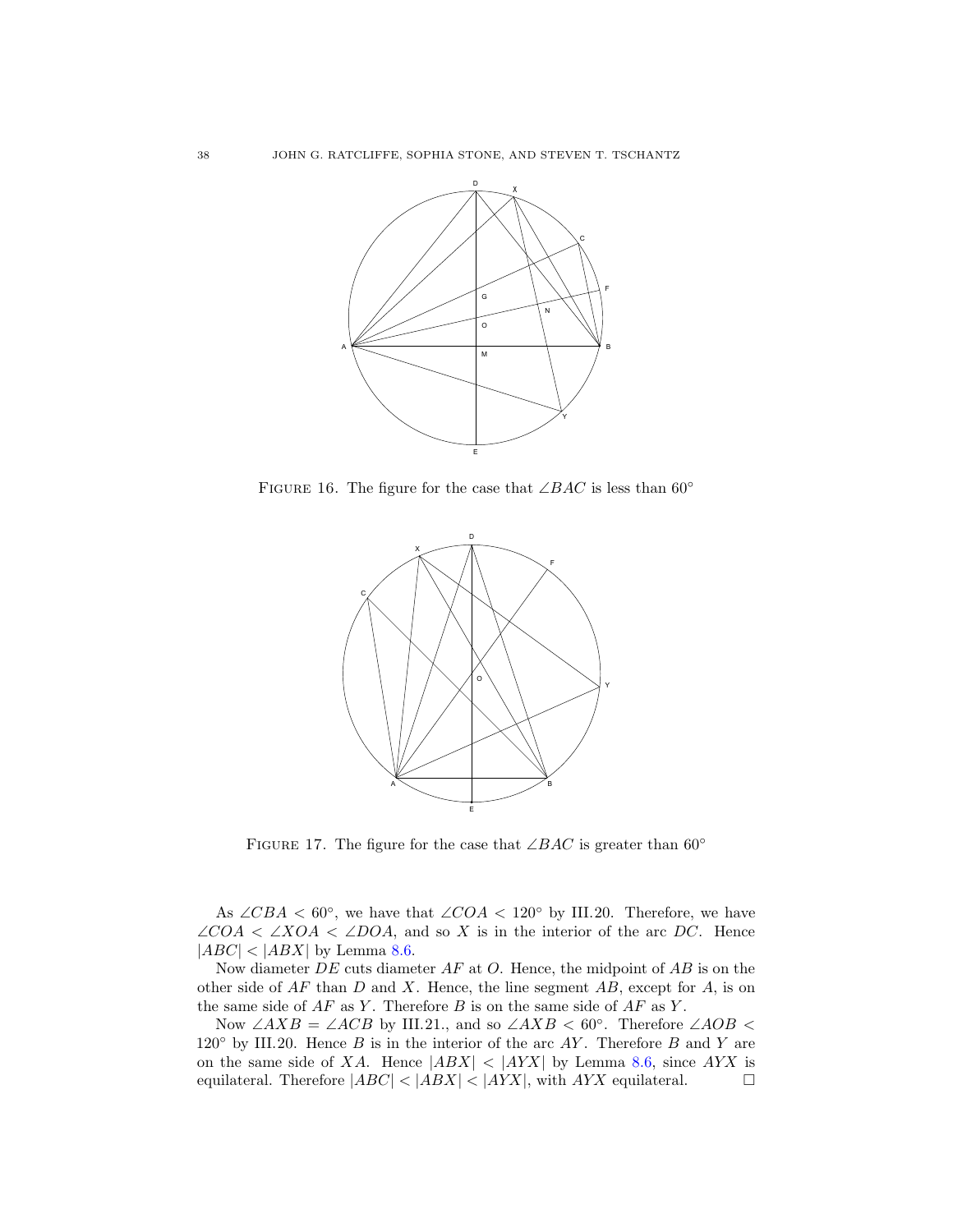The proof of Proposition [8.3](#page-30-3) uses only the propositions in Books I and III of Euclid's Elements, and so is elementary (i.e. uses only planar constructions). Although the proof of Proposition [8.3](#page-30-3) is complicated, the triangles in Figures [16](#page-37-0) and [17](#page-37-1) are natural, and once they are constructed, the proof is straightforward. For an experienced geometer of Plato's time, proving Proposition [8.3,](#page-30-3) motivated by the heuristic argument, would have taken no longer than a few days.

8.5. Proposition 8.4. Proposition [8.4](#page-30-4) follows immediately from Propositions [8.1,](#page-30-1) [8.2,](#page-30-2) and [8.3.](#page-30-3) Proposition [8.1](#page-30-1) is the key to the solution of the second geometry problem in the Meno. Proposition [8.4](#page-30-4) is the hinge of the solution.

# 9. Act 3: The solution of the Second Geometry Problem

<span id="page-38-0"></span>We are now ready for the third act of our play: The solution of the second geometry problem. The third act begins with the narrator rereading the second geometrical passage, and follows with an explanation of the passage.

Socrates: For example, if they (geometers) are asked whether a specific area can be inscribed in the form of a triangle within a given circle, one of them might say: "I do not yet know whether this area has that property, but I think, I have, as it were, a hypothesis that is of use for the problem, namely this: If that area is such that when one has applied it as a rectangle to the given straight line in the circle it is deficient by a figure similar to the very figure which is applied, then I think one alternative results, whereas another results if it is impossible for this to happen. So, by using this hypothesis, I am willing to tell you what results with regard to inscribing it in the circle – that is, whether it is impossible or not."

The passage begins with the geometry problem: To determine whether a given area can be inscribed in the form of a triangle within a given circle. The problem is to find necessary and sufficient conditions so that a given area can be inscribed in the form of a triangle within a given circle. The given area would have been represented by the area of a given polygon P. The initial data for this problem consists of a finite set of given constructed points, from which the polygon  $P$  can be constructed by applications of Rule 1, and two given constructed points from which the given circle is constructed by Rule 3.

9.1. Our Explanation of the Second Geometrical Passage. After Socrates states the geometry problem, he draws a circle, the polygon P outside of the circle, and an equilateral triangle inscribed in the circle. Socrates did not say anything about the equilateral triangle because he wanted Meno to discover that it is the key to the solution. Meno did not say anything about the equilateral triangle because he would have thought it was an example. Meno would have known that an equilateral triangle can be inscribed in the circle, starting from the two given points used to construct the circle, since Proposition [8.1](#page-30-1) was well known.

The main body of the passage, in quotation marks, is a description of the solution of the problem. The most important, and least understood, part of the passage is the phrase "the given straight line in the circle". In the introduction to his treatise on Euclid's Data [\[23\]](#page-49-4), Taisbak makes the point that the word "given" or datum (δεδομένον) meant to the ancient Greek geometers not only "given" in its modern sense (i.e. referring to the initial data of a geometry problem) but also "constructed"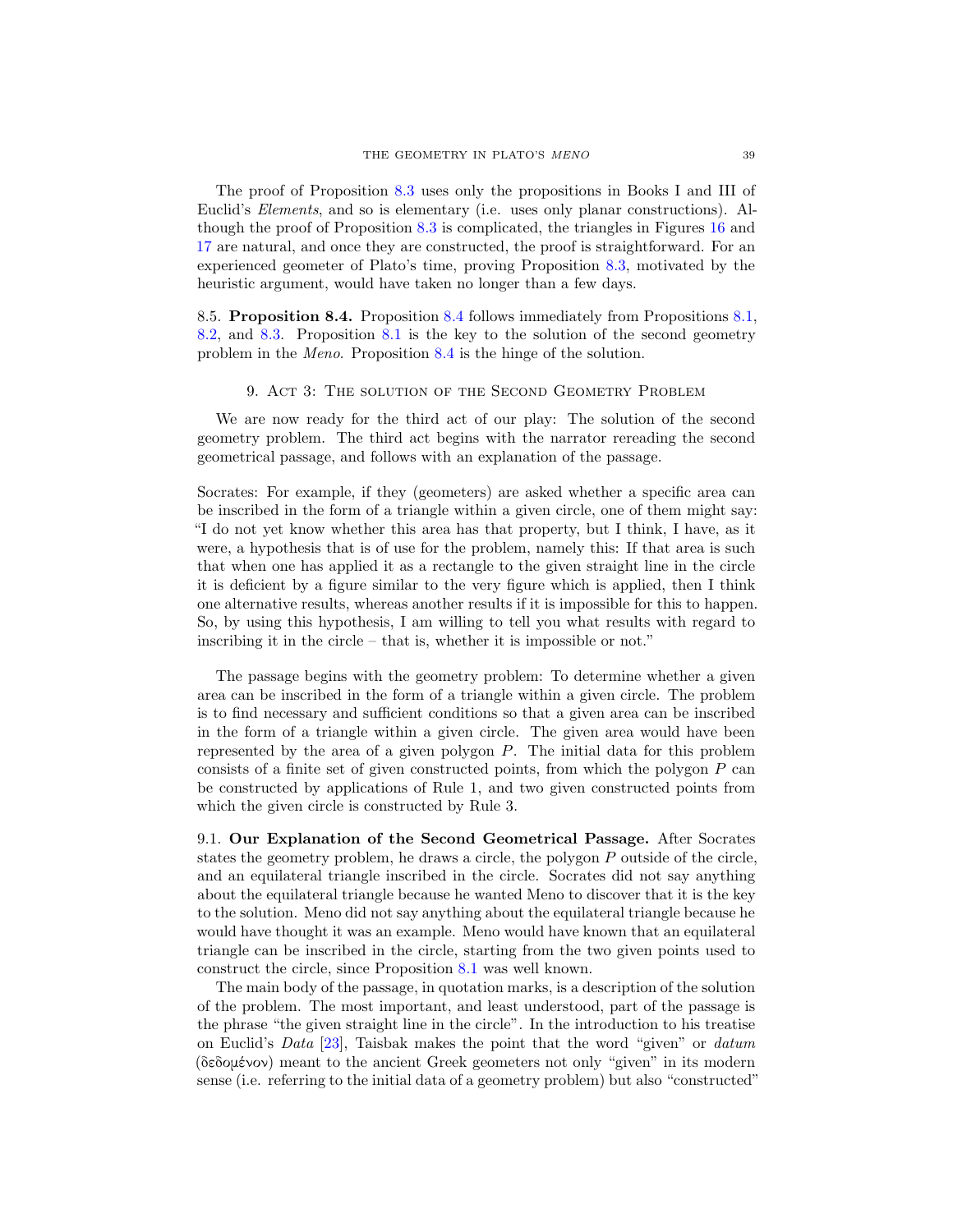(i.e. referring to the data constructed from the initial data following the six rules for a planar construction in  $\S 2.4$ ).

There are no straight lines in the circle in the initial data. This means that "the given straight line in the circle" should be translated as "the constructed straight line in the circle". This phrase refers to one of the sides of the inscribed equilateral triangle, which Socrates points out, and uses as a reference base for his description of the solution of the problem.

The philologist Farquharson points out on p 24 of [\[8\]](#page-48-12) that Plato uses the word οἶον (like) instead of ὄμοιον (similar, as in Euclid's Elements). The translation of οἶον as "similar" by Grube in [\[19\]](#page-49-2) is based on Heath's translation on p 299 of [\[9\]](#page-48-0), which he made to fit his interpretation of the second geometrical passage in [\[9\]](#page-48-0) (same as in §[6.4\)](#page-24-0). We will replace "similar" by "like" because it better fits our interpretation of "like" as "congruent", which is the same interpretation made by Farquharson in [\[8\]](#page-48-12).

<span id="page-39-0"></span>9.2. Plato's Simple Beautiful Solution of the Geometry Problem. We next describe the simple and beautiful solution of the problem which Socrates sketches as he is talking. The initial two given constructed points, from which the given circle is constructed, are the center of the circle and a point A on the circumference of the circle. See Figure [18.](#page-40-0) We begin with the inscription part of the solution.

Construct the equilateral triangle ABD by Proposition [8.1.](#page-30-1) Construct the midpoint M of  $AB$  by I.10. Construct a rectangle R whose area is equal to the area of the given polygon  $P$  by I.45:

I.45: To construct a parallelogram with the same area as a given rectilineal figure  $(P)$  in a given rectilineal angle  $(90^{\circ})$ .

Construct the rectangle  $AMNF$  whose area is equal to the area of R (and P). on the same side of  $AB$  as D, by Proposition [3.1.](#page-13-0) Construct the rectangle MBEN. Then  $|AMNF| = |MBEN|$  by I.36. Now AM is congruent to MB, since M bisects AB, and the opposite sides of rectangles  $AMNF$  and  $MBEN$  are congruent by I.34. Therefore, the rectangle  $AMNF$  is congruent to the rectangle  $MBEN$  by the principle of superposition.

If N is below D or  $N = D$  in Figure [18,](#page-40-0) construct the point C by intersecting  $FN$  with the circumference of the circle if  $F$  is outside the circle, as in Figure [18,](#page-40-0) or letting  $C = F$  if F is on the circumference of the circle, or by extending FN to the left and intersecting the extended line segment with the circumference of the circle if F is within the circle. Then  $|ABC| = |AMNF| = |P|$  by I.41:

**I.41:** If a parallelogram  $(ABEF)$  has the same base  $(AB)$  with a triangle  $(ABC)$ and is in the same parallels (with the same height length), then the area of the parallelogram (ABEF) is twice the area of the triangle (ABC).

Therefore, the specific area  $(|P|)$  can be inscribed in the form of a triangle  $(ABC)$ within the given circle; moreover  $|ABC| \le |ABD|$  by Proposition [3.2](#page-15-2) and I.37. This completes the inscription part of the solution.

We next recall the first definition in Book II (on rectangles) in Euclid's *Elements*.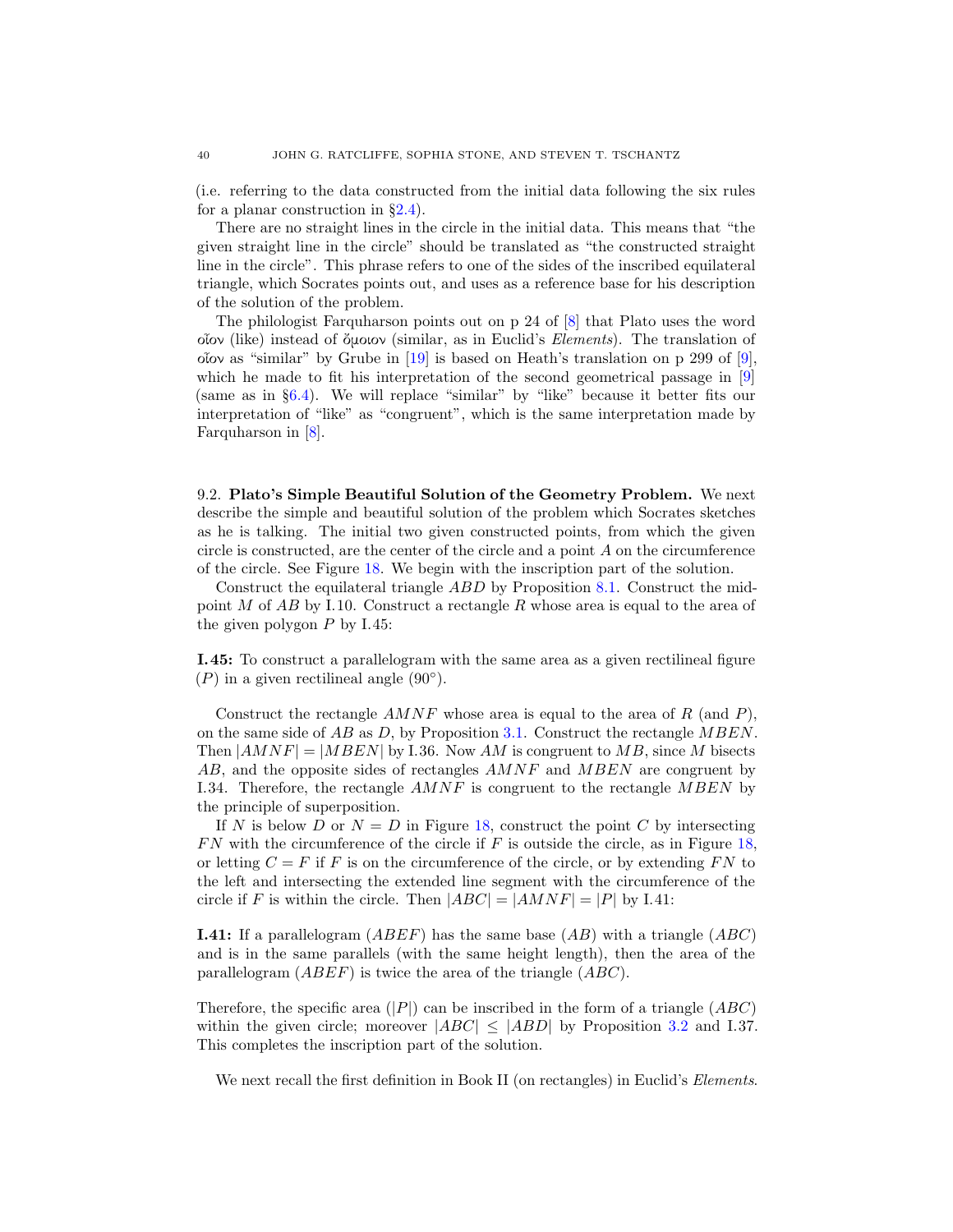

<span id="page-40-0"></span>FIGURE 18. The missing diagram for the second geometry problem

II.Def.1. Any rectangular parallelogram is said to be contained by the two straight lines (i.e. sides) containing the right angle.

This definition reminds us that a rectangle is completely determined by a base and a height (i.e. a side perpendicular to the base).

We now have the following interpretation (in parenthesis) of the hypothesis in the second geometrical passage after "namely this:"

If that area (|P|) is such that when one has applied it as a rectangle  $(AMNF)$ to the given straight line  $(AB)$  in the circle (so that the base AM and the height  $MN$  are in the circle) it is deficient by a figure  $(MBEN)$  like (congruent) to the very figure  $(AMNF)$  which is applied, then I think one alternative results (N is below D or  $N = D$ , and therefore the area of P can be inscribed in the form of the triangle  $ABC$  in the given circle by the inscription part of the solution), whereas another results if it is impossible for this to happen  $(N$  is above  $D$ , and so  $|P| = |AMNF| > |ABD|$ , and therefore the area  $|P|$  cannot be inscribed in the form of a triangle in the given circle by Proposition [8.4\)](#page-30-4).

Plato's solution of the second geometry problem has a strong uniqueness property:

Uniqueness Property: If the given straight line (i.e. chord) of the given circle satisfies the hypothesis in the second geometrical passage in such a way that the inscribed triangle always has the given line as a side, then the given line must be a side of an equilateral triangle inscribed in the given circle.

On the contrary, suppose that the given straight line  $AB$ , in Figure  $18$ , is not the side of an equilateral triangle inscribed in the given circle. Then the area of the isosceles triangle ABD in Figure [18](#page-40-0) is less than the area of an equilateral triangle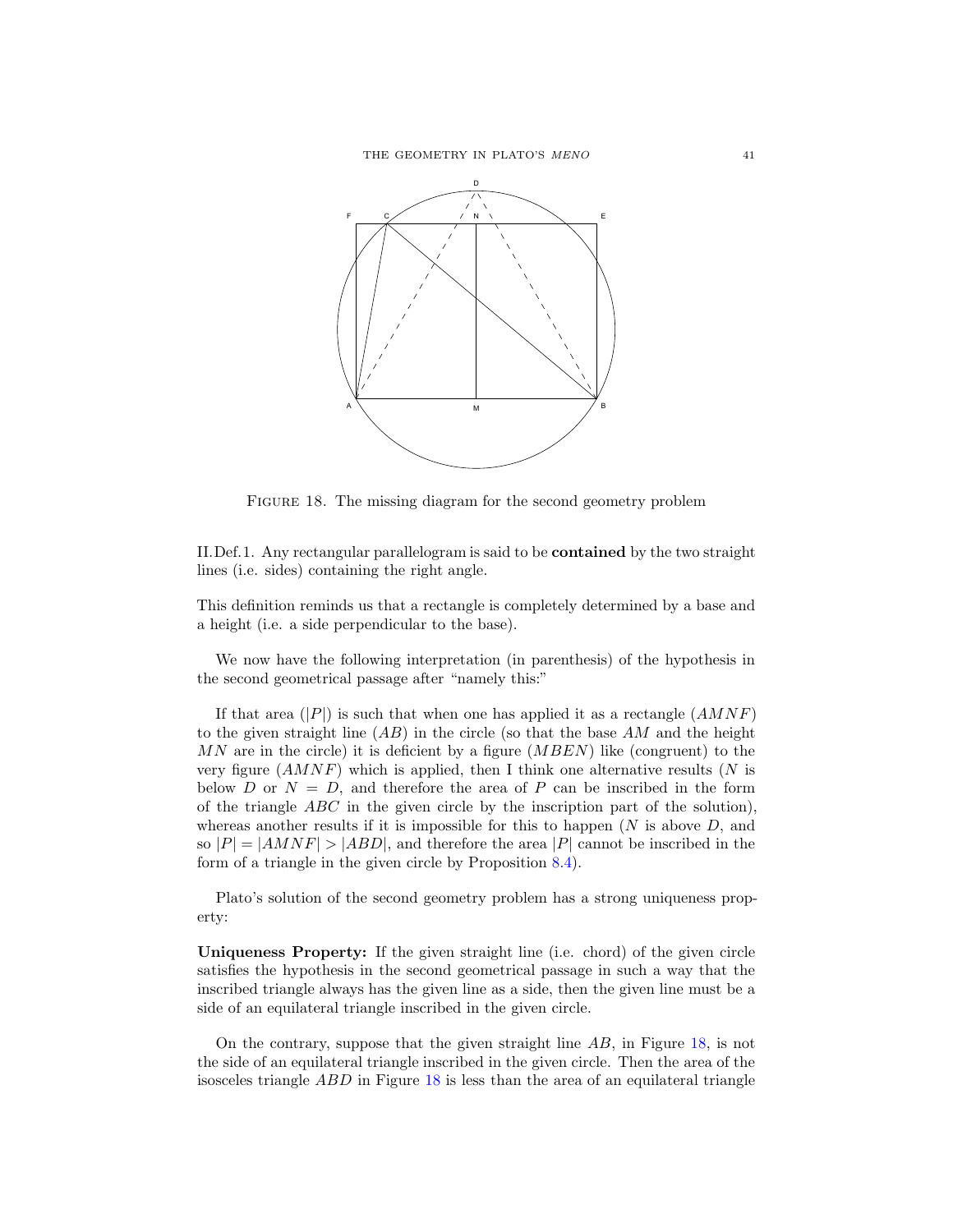T inscribed in the given circle by Proposition [8.3.](#page-30-3) Hence, if the given area |P| is such that  $|P| = |T|$ , then

$$
|ABD|<\vert T\vert=\vert P\vert=|AMNF|.
$$

In which case  $N$  is above  $D$  in Figure [18,](#page-40-0) and so the area can not be inscribed in the form of a triangle by the second half of the hypothesis. However, since  $|P| = |T|$ , we know that  $|P|$  can be inscribed in the form of an equilateral triangle in the given circle by Proposition [8.1,](#page-30-1) which is a contradiction, since  $|P|$  cannot be both inscribable and non-inscribable in the form of a triangle in the given circle. Therefore AB must be a side of an equilateral triangle inscribed in the given circle.

The solution of the geometry problem in this passage is the following proposition:

<span id="page-41-0"></span>**Proposition 9.1.** A given area can be inscribed in the form of a triangle within a given circle if and only if the area is less than or equal to the area of an equilateral triangle inscribed in the given circle.

The proof of Proposition [9.1](#page-41-0) that we give in this paper uses only propositions in Books I and III of Euclid's Elements, and so is elementary (i.e. uses only planar constructions). Our elementary proof of Proposition [9.1](#page-41-0) runs contrary to the beliefs of both Heath, p 301 [\[9\]](#page-48-0), and Knorr, p 73 [\[15\]](#page-48-4), that this geometry problem is not solvable by elementary Euclidean methods (i.e. using only planar constructions). On p 301 of  $[9]$ , Heath writes:

"I am tempted to believe that we have here an allusion to another actual problem, requiring more than the straight line and circle for its solution, which had exercised the minds of geometers by the time of Plato, the problem, namely, of inscribing in a circle a triangle equal to a given area, a problem which was still awaiting a solution."

Heath's timid yet erroneous opinion on the solvability of the second geometry problem, caused by him making the "standard mistake," led many to believe that Plato had not solved the second geometry problem. This also caused much confusion on the nature of the hypothesis in the second geometrical passage. Our interpretation says that the hypothesis is a mathematical "if and only if" statement just like in Hippocrates' reduction of the problem of doubling the cube: The cube can be doubled if and only if given a line segment of length  $a$ , line segments of lengths x and y can be constructed such that  $a : x = x : y = y : 2a$ . Undoubtably, Hippocrates is one of the geometers that Socrates is referring to in the second geometrical passage.

We believe that Plato knew how to prove Proposition [9.1,](#page-41-0) since he was familiar with most of the contents of Books I and III of Euclid's *Elements*, and he indicates in the second geometrical passage that he knew the proof of Proposition [9.1.](#page-41-0)

The proof of the "if part" of Proposition [9.1](#page-41-0) is the construction of Figure [18,](#page-40-0) which Socrates describes and would have sketched for Meno. Socrates does not prove the "only if" part of Proposition [9.1,](#page-41-0) which follows from Proposition [8.4,](#page-30-4) whose proof is long and complicated. Socrates does not sketch the proof of Proposition [8.4,](#page-30-4) because it would have derailed his train of thought in the Meno. However, Socrates does indicate that the "only if" part of Proposition [9.1](#page-41-0) is true, in the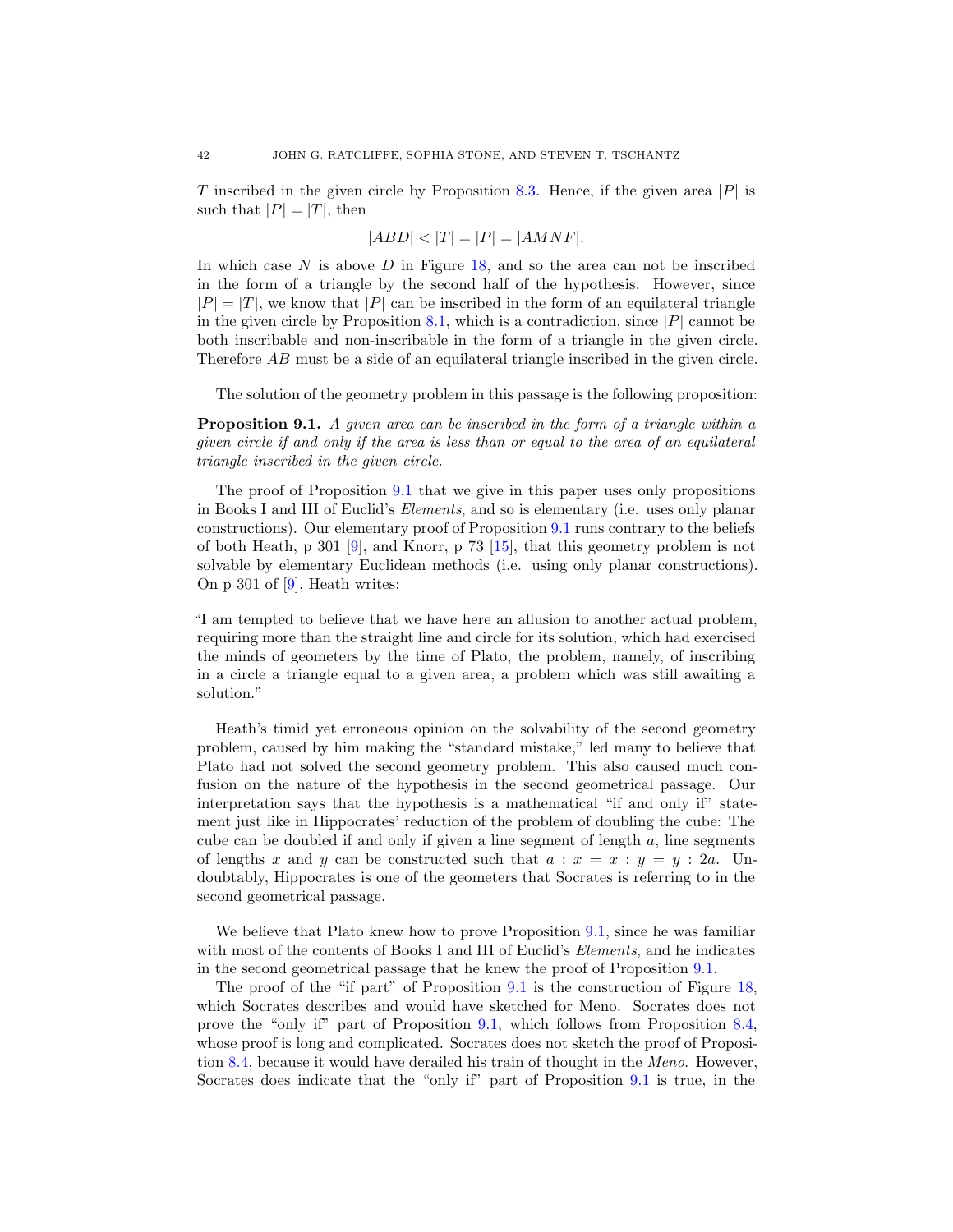second half of the hypothesis, and so it is fair to say that Socrates (Plato) sketches a complete solution of the geometry problem in the second geometrical passage.

9.3. The Missing Diagram. The main reason this geometrical passage has been so hard to interpret correctly is because the Rosetta Stone for the passage, Figure [18,](#page-40-0) is not present in our copies of the Meno. Either there was a diagram accompanying the second geometrical passage, and it was lost, or Plato left it out intentionally. It is unlikely that the diagram was lost, since Plato's works were held in such high regard. A more likely explanation is that Plato wanted the reader to discover the diagram and its key, the inscribed equilateral triangle.

That Plato would intentionally leave out the diagram for the second geometry problem is in keeping with his philosophy of learning. In Plato's Seventh Letter, which some believe was not written by Plato, but by someone who knew him well (cf. p 1635 [\[19\]](#page-49-2)), is the following passage (Letter VII, 341c-e). We use the translation by Glenn R. Morrow in [\[19\]](#page-49-2).

Plato: There is no writing of mine about these matters, nor will there ever be one. For this knowledge is not something that can be put into words like other sciences; but after long-continued intercourse between teacher and pupil, in joint pursuit of the subject, suddenly, like a light flashing forth when a fire is kindled, it is born in the soul and straightway nourishes itself. And this too I know: if these matters are to be expounded at all in books or lectures, they would best come from me. ... But I do not think that the 'examination' as it is called, of these questions would be of any benefit to men, except a few, i.e., to those who could with a little guidance discover the truth by themselves.

We believe that Plato expected a student, attempting to solve the second geometry problem, to get caught in his trap by making the standard mistake of choosing the most obvious "given straight line" – a diameter of the circle, in direct analogy with what happens in the first geometrical passage.

After the student admits their mistake, Plato probably advised the student to carefully reread the first geometrical passage, where Plato had planted hints as to the nature of the correct "given straight line." These hints will be explained in the next section. The correct choice of the "given straight line" is not obvious – a side of an inscribed equilateral triangle in the given circle, in direct analogy with what happens in the first geometrical passage, where the correct choice of the straight line is the non-obvious diagonal line.

Finding the correct choice of the "given straight line" is the key to solving the second geometry problem. Finding the simple beautiful solution, described in §[9.2,](#page-39-0) probably required several, if not many, conversations between Plato and his student before the light of the discovery of the solution finally flashed forth from the student's soul, as Plato says in the above passage from his Seventh Letter.

9.4. Summary. We believe that our solution of the geometry problem in the second geometrical passage is the correct explanation of the second geometrical passage because (1) it is simple, elegant, and uses only geometry that Plato would have known (2) it matches the Greek very well, and (3) the commonly accepted solution in §[6.4](#page-24-0) is much more complicated, and would not have been acceptable to Plato, because it does not obey the rules of a planar construction, as demanded by Plato in Philebus 51c.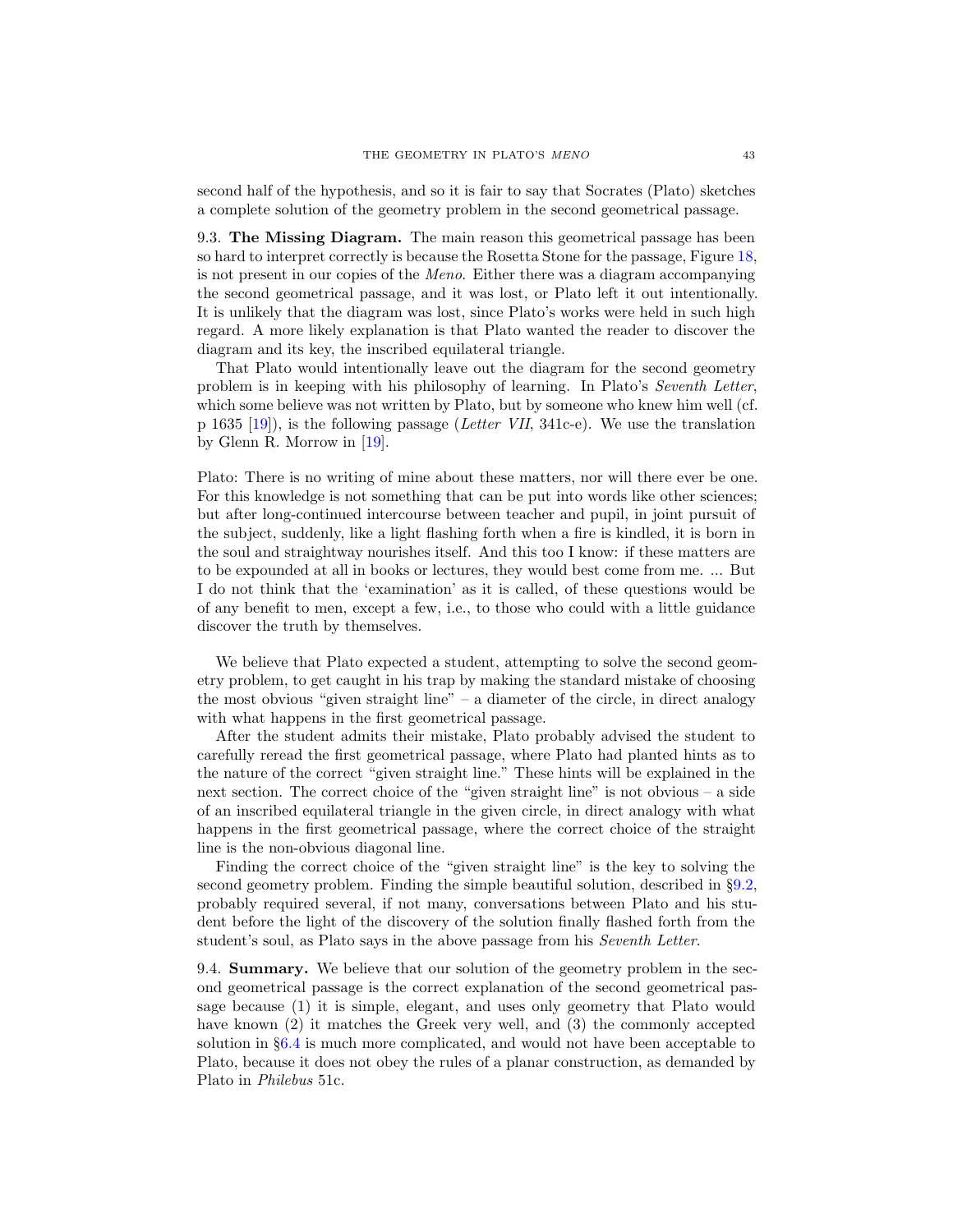9.5. Final Remarks. The second geometrical passage is an elaborate geometry puzzle – fill in the missing pieces, and solve the geometry problem. This puzzle was probably solved many times in antiquity when geometers were well trained in synthetic geometry. It is surprising that this puzzle had not been solved before during the modern era. Farquharson had the solution in his grasp when he embedded the essential features of Figure [18](#page-40-0) in his diagram on p 22 of [\[8\]](#page-48-12), but he did not see the solution. Heijboer discusses the possibility of the "given straight line" being a side of an equilateral triangle on p 97 of [\[10\]](#page-48-16), but he did not pursue the idea. Knorr had the most difficult piece of the puzzle, a synthetic proof of Proposition [8.3](#page-30-3) on pp 92-3 of [\[15\]](#page-48-4), but he did not solve the puzzle because he was thrown off track by the authority of Sir Thomas Heath's remarks on p 301 [\[9\]](#page-48-0). In hindsight, we see that all the pieces of the puzzle are scattered in the literature on Plato's Meno, but no one put the pieces together. We certainly didn't. We solved the puzzle first, and did the literature search afterwords.

# 10. Act 4: The Square and the Equilateral Triangle

<span id="page-43-0"></span>It is time for the final act of our play: The square and the equilateral triangle. The narrator returns to the stage and resumes his explanation of the second geometrical passage in Plato's Meno.

The main mystery in the second geometrical passage is: What is the given straight line, i.e. chord, in the circle? This final act in our play is about the three hints that Plato gives in the first geometrical passage about the nature of the mysterious chord in the second geometrical passage.

These hints are in plain view, but they are subtle.

10.1. First Hint: The last line of the preamble to the first geometrical passage:

Socrates: – a process men call learning – discovering everything else for himself, if he is brave and does not tire of the search, for searching and learning are as a whole recollection.

Recall that the given straight line, in the very first proposition in the *Elements*, is the base of the constructed equilateral triangle.

To fully understand the second and third hints, we must go forward in time from the Meno.

10.2. Fire, Air, Water, Earth, and the Universe. In Plato's dialogue Timaeus, which was written after the *Meno*, Plato describes many of the things he had learned or discovered in his life. In the passage (53c-57d), he gives his models for the four elements of antiquity: Fire, Air, Water, and Earth. Plato says that the four elements are made up of tiny particles bounded by rectilineal surfaces, and rectilineal surfaces are composed (i.e. partitioned) into triangles; furthermore, every triangle is divided into two right triangles, and of these right triangles the most excellent are the half square (i.e. the  $45^{\circ}$  –  $45^{\circ}$  right triangle) and the half equilateral triangle (i.e. the  $30^{\circ}$  -  $60^{\circ}$  right triangle).

Plato then describes the partition of an equilateral triangle into six  $30^{\circ}$  -  $60^{\circ}$ right triangles corresponding to the partition of the equilateral triangle ACE in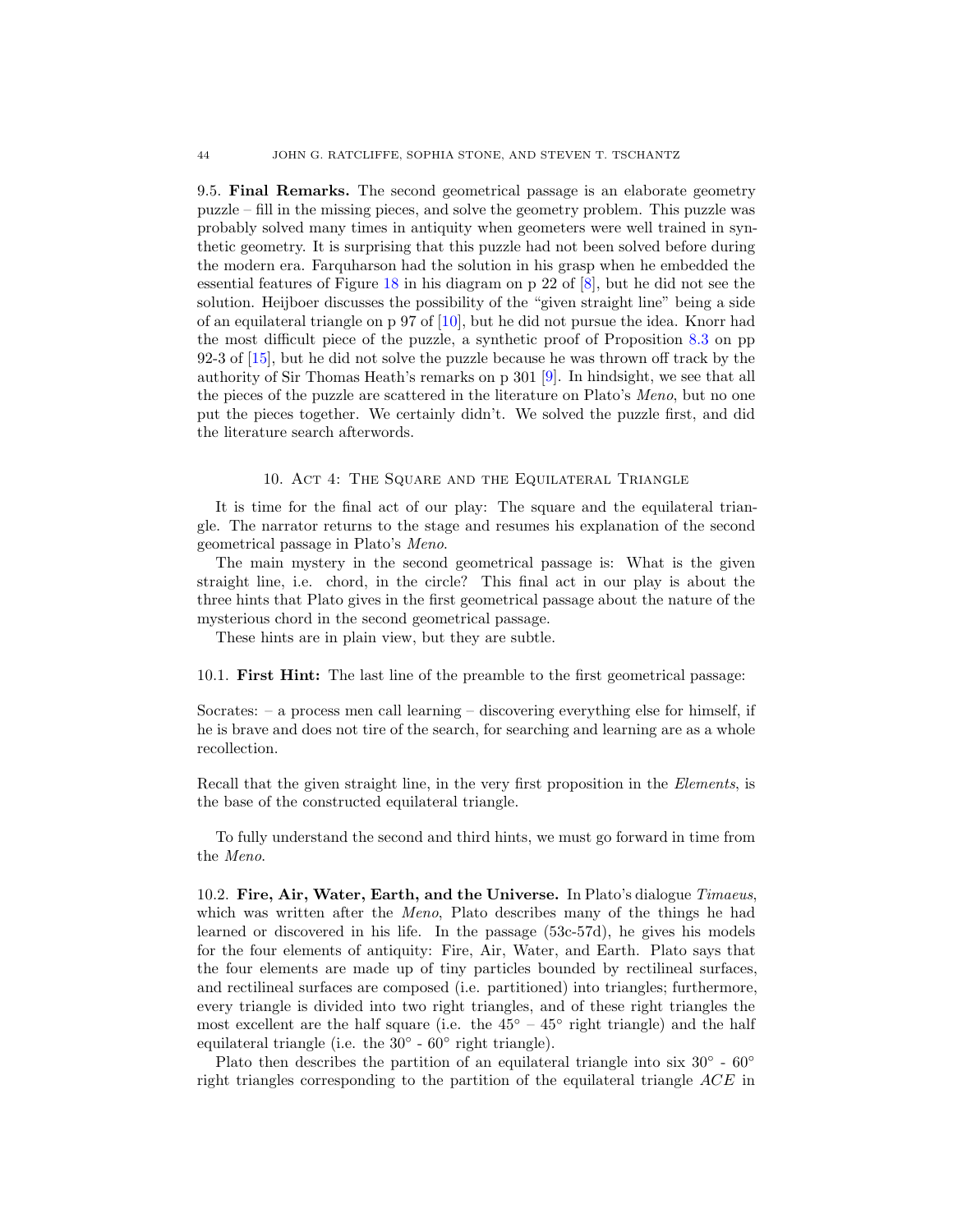Figure [12.](#page-31-0) He also describes the partition of a square into four  $45^{\circ} - 45^{\circ}$  triangles corresponding to the partition of the square  $EFGH$  in Figure [9.](#page-17-1)

Plato then describes the four Platonic solids: the regular tetrahedron, the regular octahedron, the regular icosahedron, and the cube. The boundaries of the first three Platonic solids are partitioned into 4, 8, and 20 equilateral triangles respectively, and therefore into 24, 48, and 120 elementary  $30^{\circ}$  -  $60^{\circ}$  right triangles. As explained at the end of §[7](#page-28-0) for the regular tetrahedron, these triangles correspond to the symmetries of these three Platonic Solids. The boundary of the fourth Platonic solid, the cube, is partitioned into 6 squares, and therefore into 24 elementary  $45°$  – 45◦ right triangles. These 24 triangles correspond to the 24 rotational symmetries of the cube.

Plato then says that each of the four elements is made up of tiny particles that are regular polyhedra with the particles of fire, air, water, and earth being regular tetrahedra, regular octahedra, regular icosahedra, and cubes respectively. Plato assigns to the fifth Platonic solid, the regular dodecahedron, the role of representing the universe.

The first three elements interact by their particles decomposing into elementary 30° - 60° right triangles, and then reassembling to form particles of possibly other elements. The fourth element, earth, is inert, since its elementary  $45^{\circ} - 45^{\circ}$  right triangles can only reassemble into other particles of earth.

The  $45^{\circ} - 45^{\circ}$  and  $30^{\circ}$  -  $60^{\circ}$  right triangles were very important to Plato because they represent the building blocks of matter and energy in his world view.

Plato's idea of using the first four Platonic solids to explain the interactions of the four elements, fire, air, water, and earth, may seem farfetched to us; nevertheless, Plato had very good intuition about mathematics, based mostly on the beauty of symmetry. Plato's partition of the boundary of one of the first three Platonic solids into elementary triangles is really a description of the symmetry group of the solid, which is a finite Coxeter group. Finite Coxeter groups describe the internal structure of compact Lie groups, on which particle theory in physics is based. In hindsight, we see that Plato was steering the ship of science in the right direction 2400 years ago.

10.3. The Second Hint. The second hint begins with the recollection of the first two definitions on inscribed figures:

IV.1. A rectilineal figure is said to be inscribed in a rectilineal figure when the respective angles (i.e. vertices) of the inscribed figure lie on the respective sides of that in which it is inscribed.

IV.2. Similarly a figure is said to be **circumscribed about a figure** when the respective sides of the circumscribed figure pass through the respective angles (i.e. vertices) of that about which it is circumscribed.

Definitions IV.1 and IV.2 are not used in Euclid's *Elements*. They were probably meant for exercises, and special occasions like now.

**Second Hint:** The square  $EFGH$  is inscribed in the square  $ABCD$  in Figure [9,](#page-17-1) and the area of  $ABCD$  is twice the area of  $EFGH$ .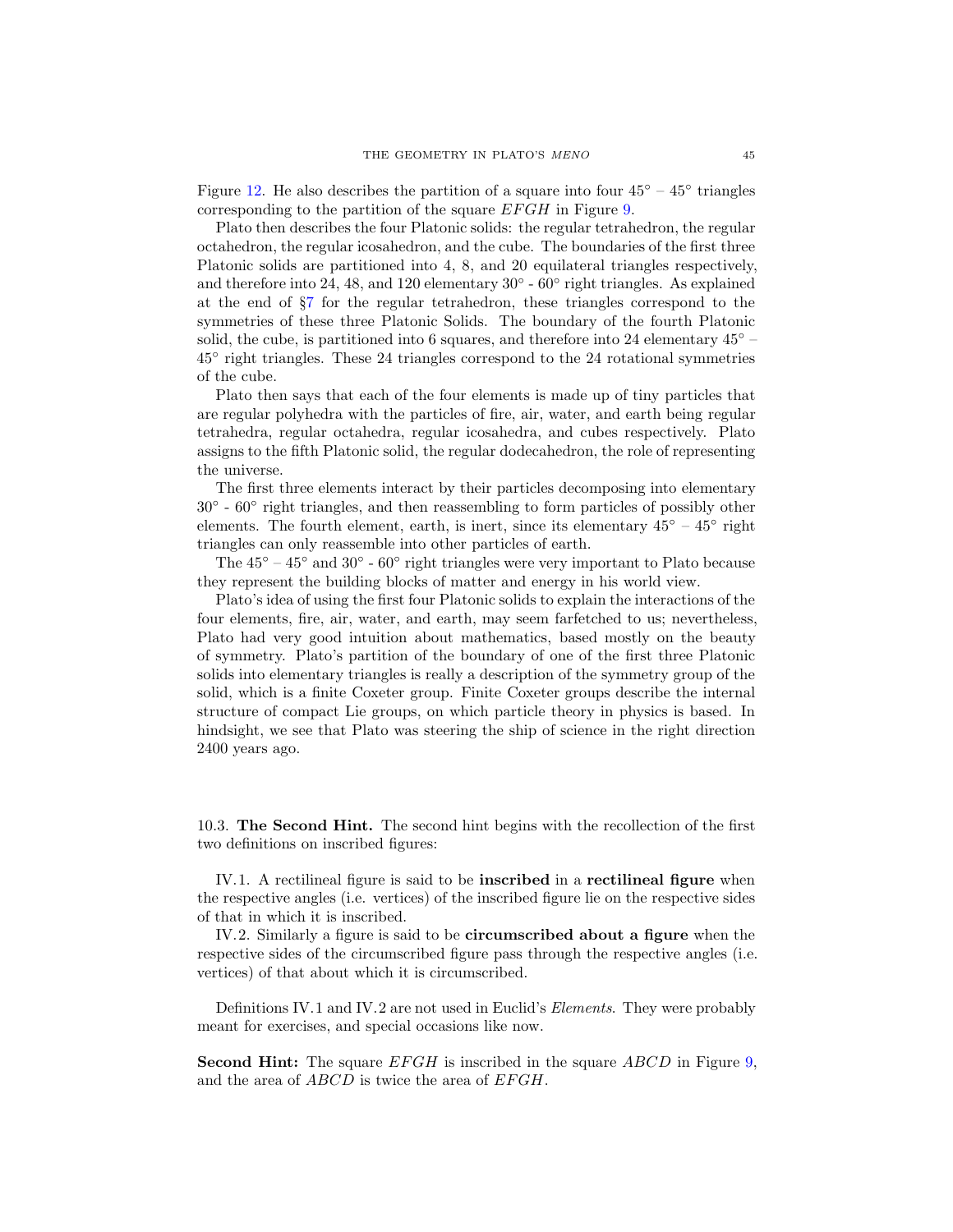

<span id="page-45-0"></span>FIGURE 19. The inscription of a square in a doubled square

The solution of the problem of doubling the square EFGH is equivalent to the inscription construction illustrated in Figure [19.](#page-45-0) The second geometry problem is about inscribing triangles. The first geometry problem can be recast as a problem about inscribing squares, in direct analogy with the second geometry problem.

10.4. The Third Hint: The dialogue in 85b between Socrates and the boy:

Socrates: Based on what line? – This one.

Socrates: That is, on the line that stretches from corner to corner of the four-foot figure? – Yes – Clever men call this the diagonal, so that if diagonal is its name, you say that the doubled figure  $(EFGH)$  would be based on the diagonal? – Yes – Most certainly, Socrates.

The diagonal line that Socrates is referring to is the diagonal  $EF$  of the original square  $AFOE$  in Figure [9.](#page-17-1) The goal of the construction illustrated in Figure [19](#page-45-0) is to inscribe the square  $EFGH$  in the doubled square  $ABCD$  starting from the given straight line EF hinted by Plato. The order of the construction is important, because it reveals something very interesting, and so we will go through the construction step by step.

- (1) Construct the square  $EFGH$  by I.46: To describe a square on a given straight line.
- (2) Construct the midpoint  $M$  of the line segment  $EF$  by I.10.
- (3) Construct a circle with center M and radius EM by Rule 3 (circle is not shown in Figure [19](#page-45-0) in order not to be a distraction).
- (4) Construct a line segment  $MP$  perpendicular to  $EF$  with P in the opposite side of  $EF$  from the square  $EFGH$  by I.11 (say, in the interior of  $MA$ ).
- (5) Extend MP until it intersects the circumference of the circle by Rule 2.
- (6) Construct the point A as the intersection of the extension of  $MP$  and the circumference of the circle by Rule 5.
- (7) Construct the line segments  $AE$  and  $AF$  by two applications of Rule 1.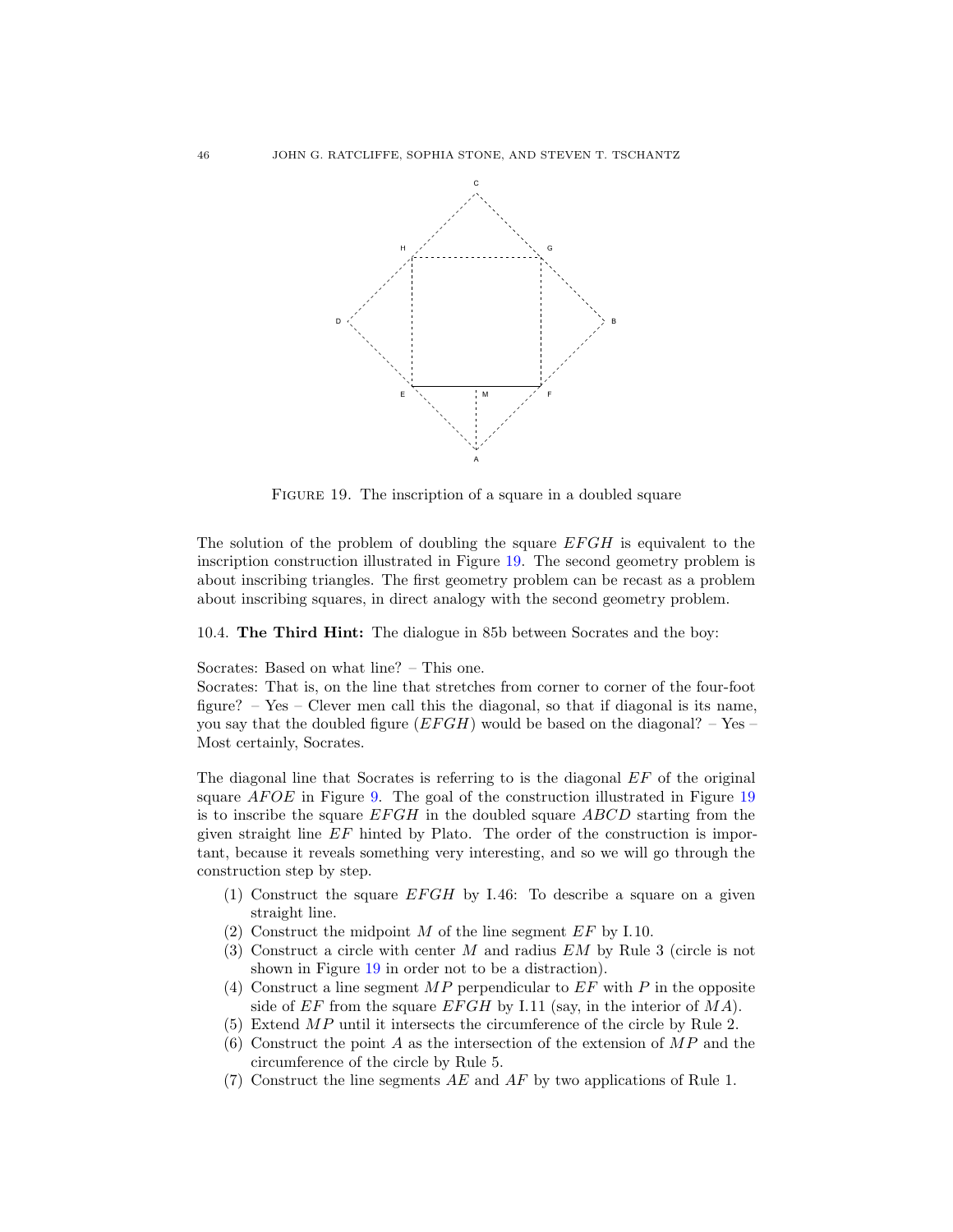

<span id="page-46-0"></span>FIGURE 20. An inscribed equilateral triangle supported by a pedestal

- (8) Construct line segments parallel to  $AE$  and  $AF$  at the points H and G respectively by I.31.
- (9) Extend the line segments constructed in Step 8 and the line segments  $AE$ and  $AF$  by Rule 2 so that they intersect at the points  $B, C, D$ .
- $(10)$  Construct the points  $B, C, D$  by Rule 4.

There are still some details to check, such as, proving that ABCD is a square using the propositions of Book I of the Elements, but these are routine, and are left to the reader.

Let us break down the construction. First, we constructed the square  $EFGH$  on the given line  $EF$ . Next, we constructed the isosceles right triangle  $AFE$ , which is bisected into two  $45^{\circ}$  –  $45^{\circ}$  right triangles by Step 5 of the construction.

We call the isosceles triangle  $AFE$  a **pedestal** (a new geometrical term derived from the primary meaning of "pedestal": the base or support on which a statue, obelisk, or column is mounted). The pedestal  $AFE$  supports the given straight line  $EF$  and the given square  $EFGH$ . The pedestal  $AFE$  also supports the doubled square  $ABCD$ , since the sides of  $AFE$  are used to construct the sides of  $ABCD$ in a unique way.

The analogous diagram, Figure [20,](#page-46-0) that is embedded in Figure [12,](#page-31-0) shows you the location of the given straight line for the second geometry problem. The given straight line is the line segment  $AC$  that is supported by the pedestal  $ABC$ , which is an isosceles triangle that is bisected into two  $30^{\circ}$  -  $60^{\circ}$  right triangles. The pedestal ABC supports the inscribed equilateral triangle ACE, which has maximal area among all the inscribed triangles in the given circle. The pedestal ABC also supports the given circle, since it is the circumscribed circle of the triangle ABC.

10.5. Lloyd's Initiation Theory. In his well written article [\[16\]](#page-48-5) on the second geometrical passage, Sir Geoffrey Ernest Richard Lloyd proposes the theory that the second geometrical passage was part of an initiation. On p 178 of [\[16\]](#page-48-5), he writes: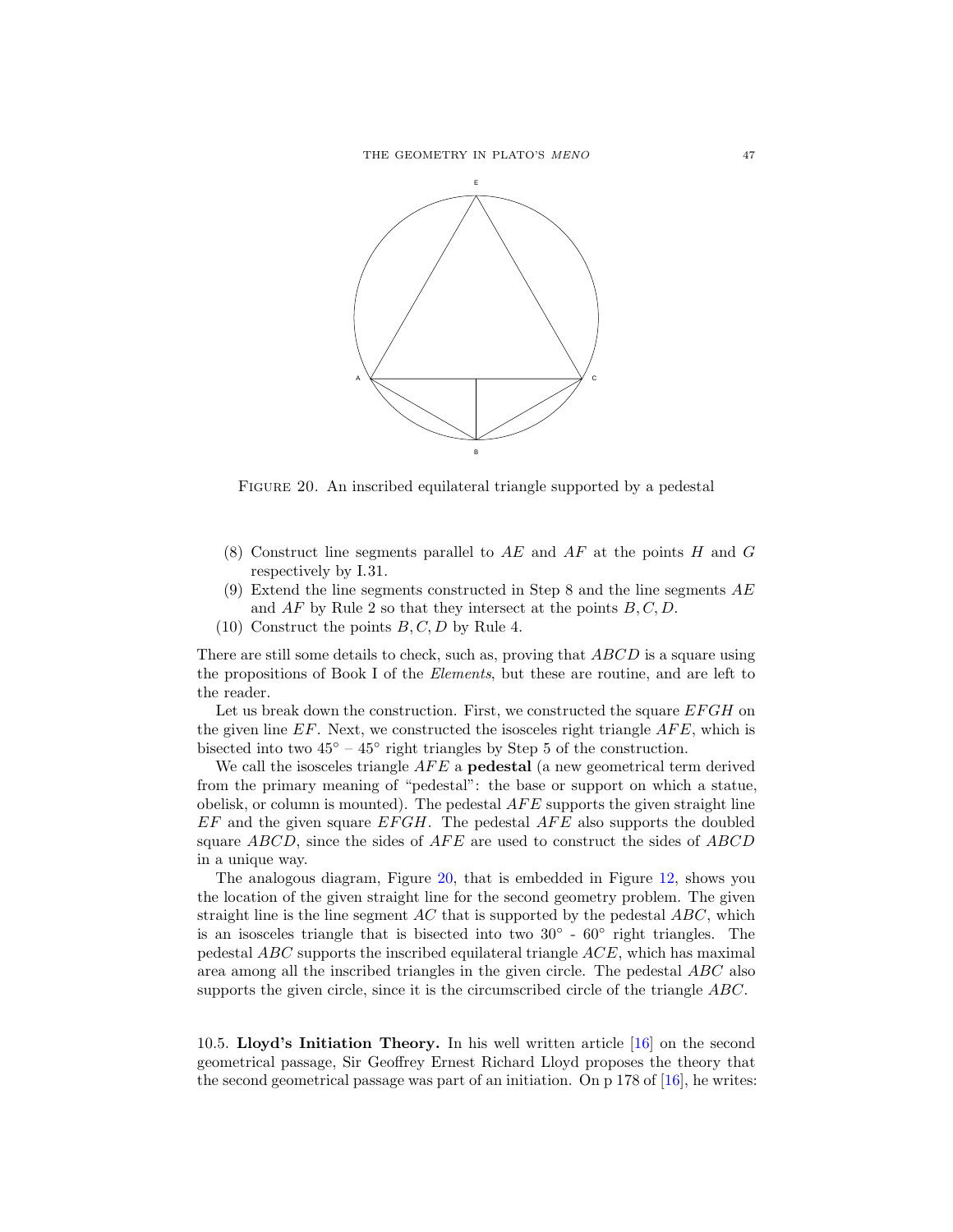"What we are given, at this point in the Meno, is an ultra-obscure mathematical example, and when we go through it, puzzling our way through the obscurities, the indeterminacies, the omissions, we find we have gone through an initiation."

On p 179 of  $[16]$ , Lloyd writes:

"But by initiation I mean rather the process whereby the initiates themselves come to see some subject in a quite different light. They may even discover that what they had been taught, or what they thought they had learnt, at an early stage in the process, later turns out to be quite false."

On p 180 of  $[16]$ , Lloyd writes:

"The relevance of the theme of initiation to the mathematical example of Meno 86e ff might, then, speculatively, be represented as follows. Once you go through the example – and you will probably need a guide to help you – and you investigate different possibilities and finally see how it may work, once you have been through that process and look back at what Plato had originally given you in the text, you see that in a quite different light."

We find Lloyd's initiation theory quite appealing. Solving the puzzle in the second geometrical passage could very well have been an initiation to becoming a member of the Academy. We can only imagine that after an initiate solved the puzzle, there would have been a rite of passage ceremony. During which Plato would have taken the initiate and the members of the Academy at night into an inner courtyard, and lit a fire on a central pedestal. The initiate and the members of the Academy would have formed a circle around the fire, and after much ceremony and invocation, all but the initiate would have lit torches from the central fire, and then all would have walked to a far wall. A curtain would have been pulled aside revealing a mural of the eternal flame of truth illustrated in Figure [21.](#page-48-17) Plato would have then handed his torch to the initiate, and declared the initiate a member of the Academy.

10.6. From Darkness to Light. We now complete the A $\Omega$  of our story with the pre-preamble at 81b to the first geometrical passage:

> Persephone will return to the sun above in the ninth year the souls of those from whom she will exact punishment for old miseries, and from these come noble kings, mighty in strength and greatest in wisdom, and for the rest of time men will call them sacred heroes.

Some of the sacred heroes that endured the rigors and observed the rites of Plato's Academy are: Theaetetus, Eudoxes, Menaechmus, and of course, Aristotle.

Acknowledgment. We wish to thank William Altman for suggesting the problem of describing the missing diagram in the second geometrical passage in Plato's Meno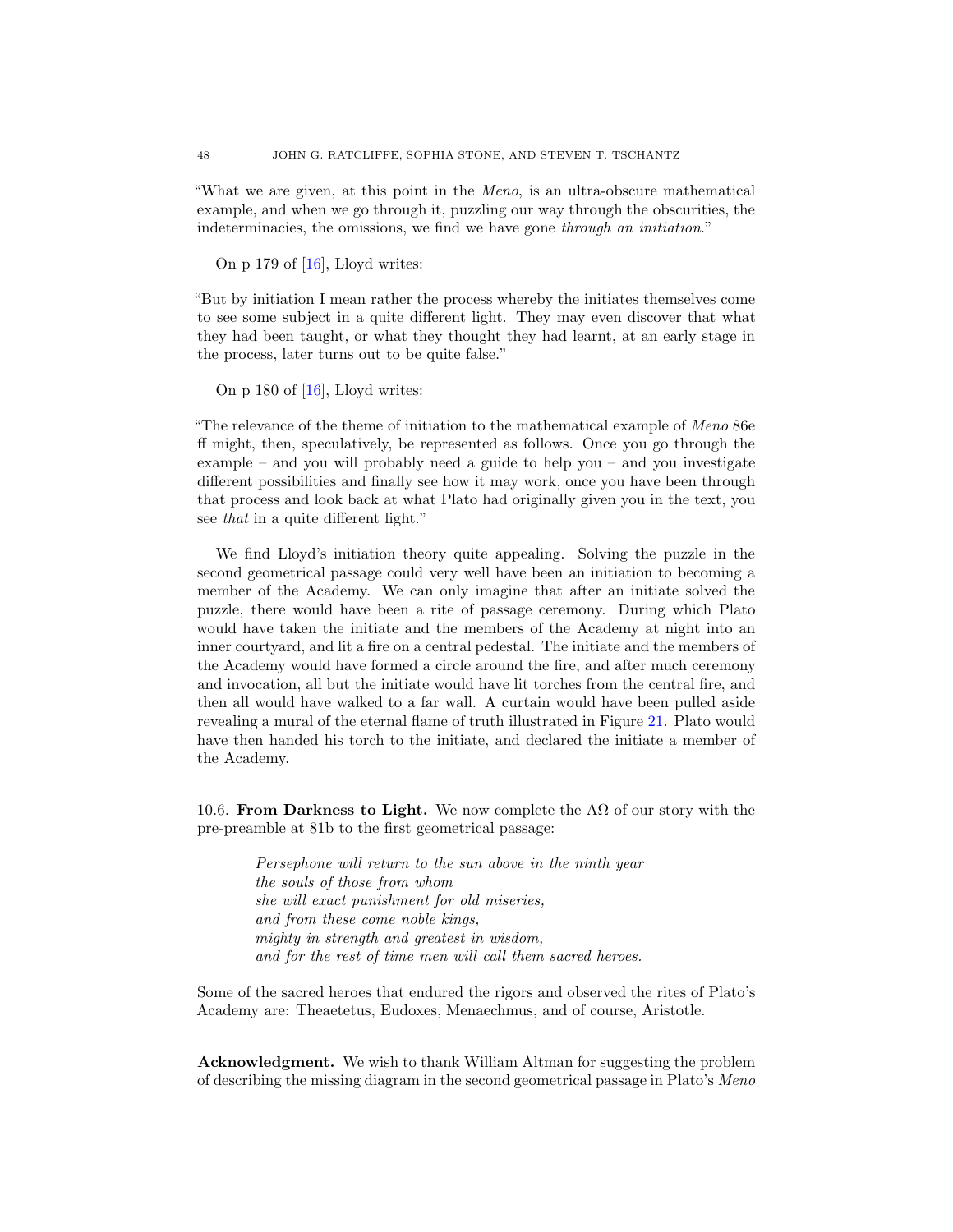THE GEOMETRY IN PLATO'S  $\emph{MENO}$  49



<span id="page-48-17"></span>FIGURE 21. The eternal flame of truth

when Sophia Stone gave her talk, "What Socrates Teaches," at the invited symposium, jointly sponsored by the International Plato Society and the International Socrates Society at the Central A.P.A. in 2021.

We also wish to thank the participants Masato Ishida, John Long, Peter Moore, Joseph Novak, and Bodhi Stone of Sophia Stone's reading group on mathematics and philosophy for their expert commentary on Plato's Meno, Republic, Theaetetus, Parmenides, Timaeus, and Philebus.

#### **REFERENCES**

- <span id="page-48-13"></span>[1] August, E. F. (1829). Zur Kenntniss der geometrischen Methode der Alten. In: Zwei Abhandlungen physicalischen und mathematischen Inhalts, Dietericishen Buchdruckerei, Berlin. Reviewed by Wex, C. (1830). Jahrbücher für Philologie und Paedagogik 12, 190-207.
- <span id="page-48-2"></span><span id="page-48-1"></span>[2] Bluck, R. S. (1961). Plato's Meno, Cambridge University Press, Cambridge.
- <span id="page-48-11"></span>[3] Blass, C. (1861). De Platone mathematico, Bonnae, Typis C. Georgi.
- <span id="page-48-14"></span>[4] Boyer, C. B. (1985). A History of Mathematics, Princeton Univ. Press, Princeton NJ.
- <span id="page-48-15"></span>[5] Butcher, S. H. (1888). The geometrical problem of the Meno (p. 86e–87a), J. Philology 17, 219-225.
- [6] Cook Wilson, J. (1903). On the geometrical problem in Plato's Meno, 86e sqq. J. Philology 28, 222-240.
- <span id="page-48-6"></span>[7] Euclid, (1956). The Thirteen Books of the Elements, 2nd Edition, translated with introduction and commentary by Sir Thomas Heath, Dover, New York.
- <span id="page-48-12"></span><span id="page-48-0"></span>[8] Farquharson, A.S.L. (1923). Socrates' diagram in the Meno of Plato, Class. Quart. 17, 21-26.
- [9] Heath, T. (1981). A History of Greek Mathematics, Vol I. Corrected reprint of the 1921 original, Dover, New York.
- <span id="page-48-16"></span><span id="page-48-10"></span>[10] Heijboer, A., Heyboer, A. (1955). Plato "Meno" 86e – 87a, Mnemosyne, 8, 89-122.
- <span id="page-48-3"></span>[11] Herstein, I. N. (1964). Topics in Algebra, Blaisdell Publishing Co., NewYork.
- <span id="page-48-7"></span>[12] Iwata, N. (2015). Plato on Geometrical Hypothesis in the Meno, Apeiron 48, 1-19.
- <span id="page-48-8"></span>[13] Joyce, D. E. (1998). Euclid's Elements, https://mathcs.clarku.edu/ djoyce/elements/elements.html
- [14] Kazarinoff, N. D. (2003). Ruler and the Round, Classic Problems in Geometric Constructions, Dover, Mineola.
- <span id="page-48-5"></span><span id="page-48-4"></span>[15] Knorr, W. R. (1986). The Ancient Tradition of Geometric Problems, Birkhäuser, Boston.
- <span id="page-48-9"></span>[16] Lloyd, G.E.R. (1992). The Meno and the Mysteries of Mathematics, Phronesis 37, 166-183.
- [17] Martin, G. E. (1998). Geometric Constructions, Springer, New York.